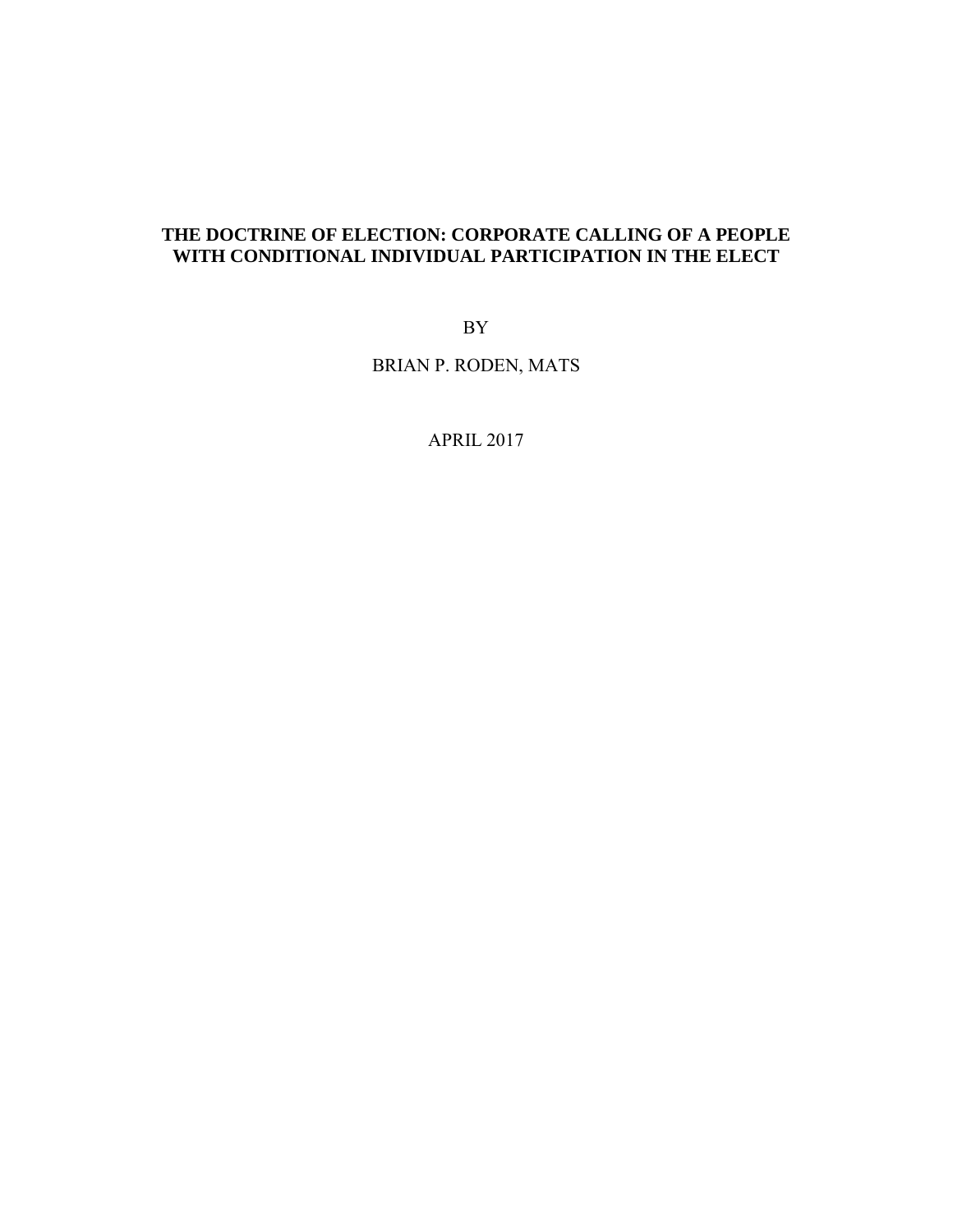# **CONTENTS**

|    |                                                     | 1  |
|----|-----------------------------------------------------|----|
|    |                                                     | 3  |
|    | Hebrew Words Related to Election                    |    |
|    | Specific Old Testament Examples of Election         |    |
|    | 2. ELECTION IN SECOND TEMPLE JEWISH LITERATURE      | 7  |
| 3. |                                                     | 9  |
|    | Greek Words Related to Election                     |    |
|    | Specific New Testament Passages Related to Election |    |
|    |                                                     | 33 |
|    | Corporate Election                                  |    |
|    | Conditional Individual Participation in the Elect   |    |
|    |                                                     |    |
|    |                                                     | 39 |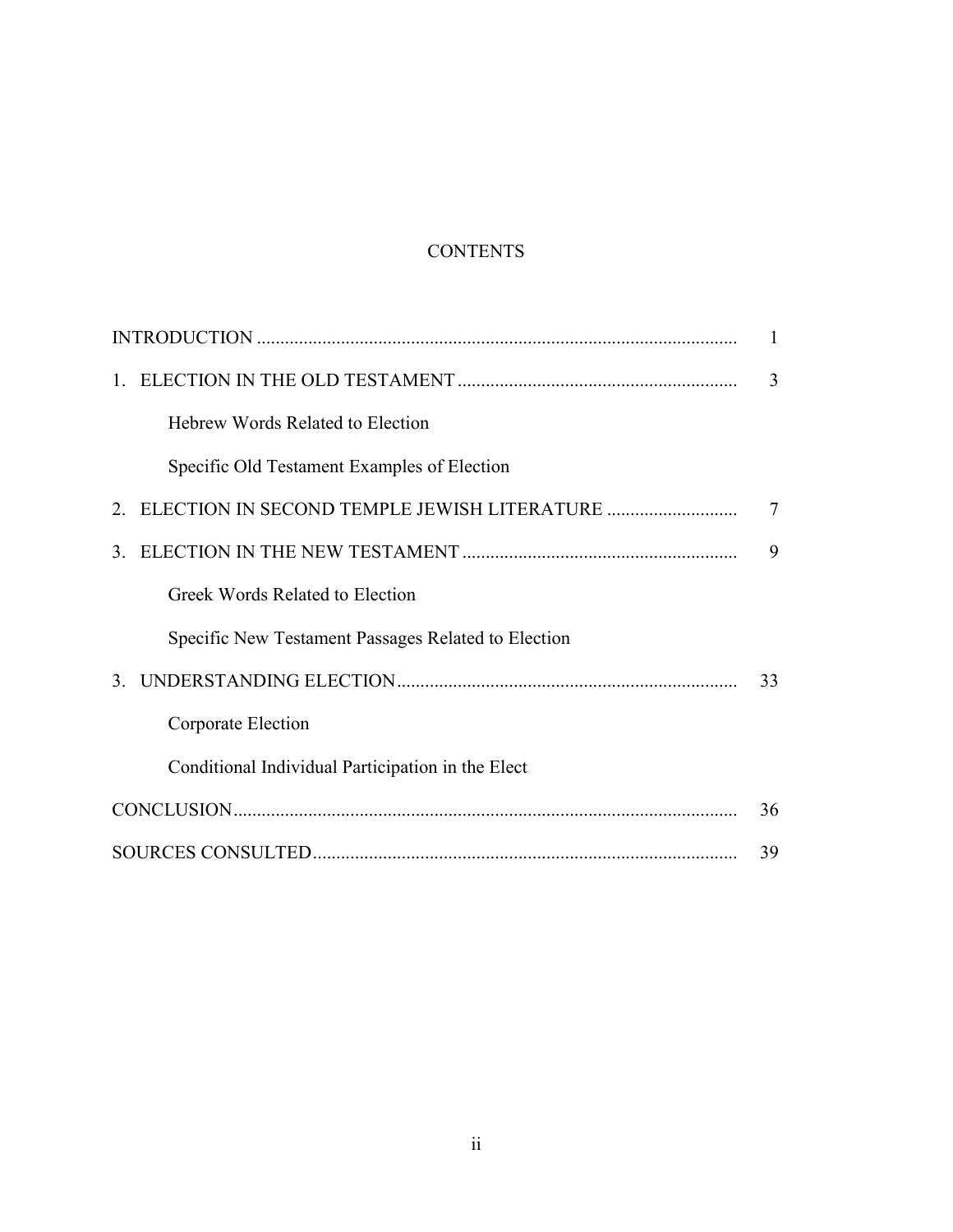#### INTRODUCTION

The two dominant soteriological systems—Calvinism and Arminianism—have vied for dominance since the early seventeenth century, with each system gaining and losing ascendancy in different locales at different times. Calvinism historically dominated among Presbyterians and the English Puritans. Anglicanism has had supporters of both systems. Distinct Baptist groups have favored each system, with some denominations, such as the Southern Baptist Convention (SBC), having supporters of both systems within their ranks. The Methodist church and other denominations in the Wesleyan tradition have generally espoused an Arminian soteriology.<sup>1</sup>

Classical Pentecostal fellowships—such as the Assemblies of God, International Church of the Foursquare Gospel, and Church of God (Cleveland)—have traditionally leaned predominantly to the Arminian understanding, partially due to their roots in the Wesleyan holiness revivals of the late nineteenth century. Due in part to overwhelmingly cessationist views among Calvinists such as B.B. Warfield and Charles Hodge, Pentecostals were reluctant to embrace other parts of their theologies, such as their views on the detailed workings of salvation.

However, beginning in the latter decades of the twentieth century, the growing acceptance of Charismatic spirituality among independent churches and traditionally cessationist groups such as the SBC has led to a theological cross-pollination. The defense of the ongoing supernatural working of the Spirit by theologians such as Wayne Grudem and Sam Storms has led to the use of their books in Pentecostal Bible colleges and seminaries. The emphasis of

<sup>&</sup>lt;sup>1</sup> "An Assemblies of God Response to Reformed Theology," Position Papers, last modified August 3, 2015, accessed March 30, 2017, http://ag.org/top/Beliefs/Position\_Papers/pp\_downloads/pp\_response\_to\_reformed\_theology\_08\_2015.pdf.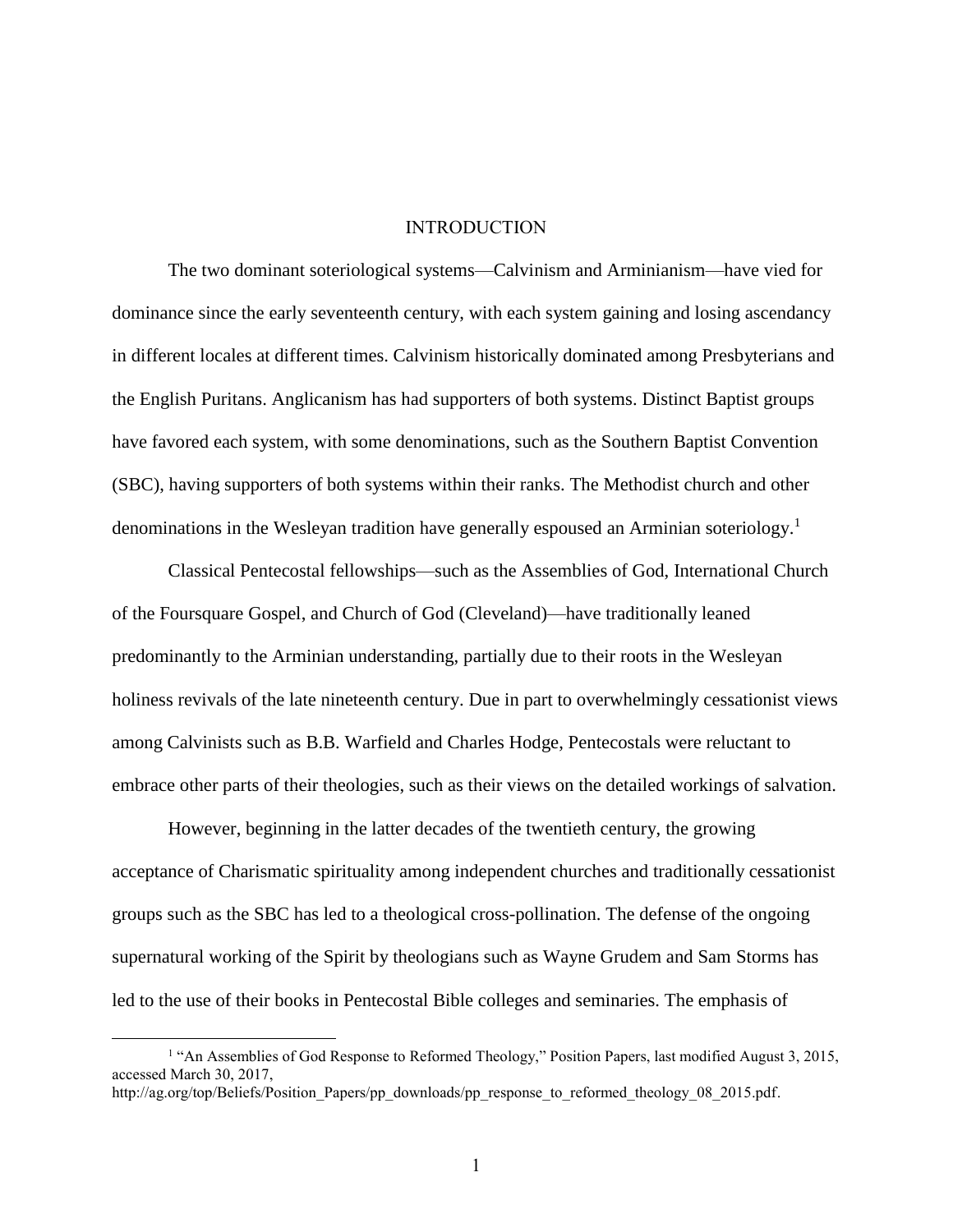pastors such as John Piper and David Platt on world evangelization—one of the key purposes in the formation of the Pentecostal fellowships a century ago—has contributed to their growing popularity among the rising generation of Pentecostal ministers. Along with their pneumatology and missiology, Pentecostal students are being exposed to and influenced by these teachers' Calvinist soteriology as well.

The debate over soteriology currently threatens to divide the Southern Baptist Convention. Proponents of both Calvinism and "SBC Traditionalism" (which generally takes the Arminian stance on election, predestination, and the extent of the atonement, while rejecting the idea that a saved person can ultimately forfeit his or her salvation) have become entrenched, with the leadership of New Orleans Baptist Theological Seminary and Southwestern Baptist Theological Seminary defending the traditionalist view, while Midwestern Baptist Theological Seminary and The Southern Baptist Theological Seminary in Kentucky are led by Calvinist scholars. It is important for Pentecostal scholars not to sit on the sidelines in this debate, simply relying on their traditional, historic positions. Rather, Pentecostals must follow their forbears' lead and examine the Scriptures in a search for the biblical truth concerning this important doctrine.

One of the key areas of the soteriological debate centers around election. Key questions include whether God elects people because they have put their faith in Christ, or does God's choosing of people produce their faith in Christ.<sup>2</sup> Does God predestine some individuals to believe and receive salvation, and others to not believe and therefore be judged? Or does He simply determine that those who choose to believe will receive eternal life, and those who refuse

<sup>2</sup> Sam Storms, *Chosen for Life: The Case for Divine Election,* (Wheaton, IL: Crossway, 2007), 22*.*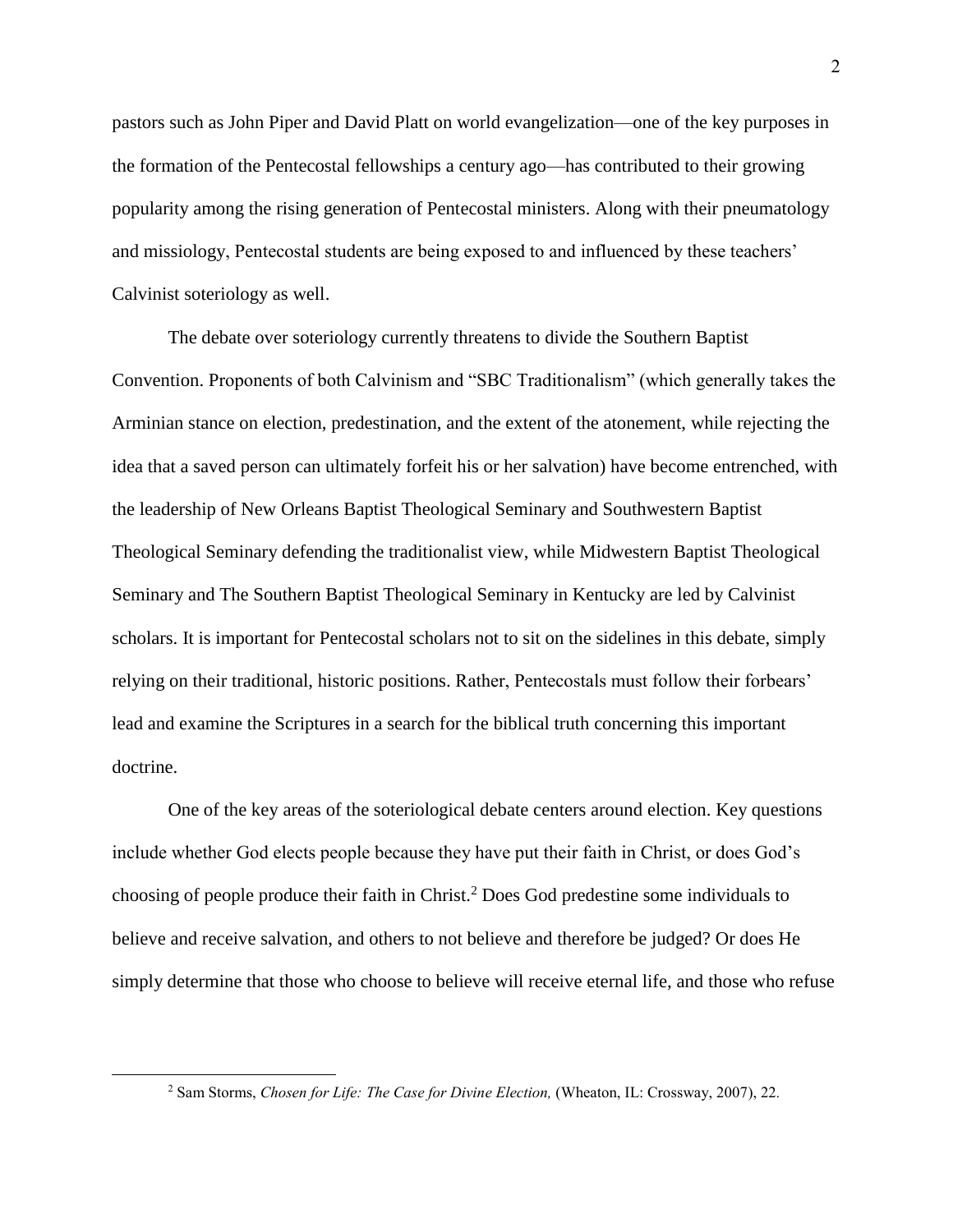to believe will receive eternal punishment, without explicitly determining which individuals will believe and which will not?

This paper examines the concept of election in the Old Testament, the intertestamental literature of Second Temple Judaism, and the New Testament. Following this historical and scriptural survey, the study concludes with an explanation as to why a corporate view of election, in which individual persons are conditionally included, best combines and accounts for the biblical and intertestamental data.

#### ELECTION IN THE OLD TESTAMENT

#### Hebrew Words Related to Election

The principal Hebrew word in the Old Testament for the idea of election is רַחָּב) *bāḥar*), which "expresses the idea of deliberately selecting someone or something after carefully considering the alternatives"<sup>3</sup>. This verb appears 170 times in its various forms in the Hebrew text of the Old Testament. It refers to a variety of choosing activities: Lot's choice of the wellwatered Jordan plain when he and Abraham parted ways (Gen. 13:11); Joshua's choice of men to fight the Amalekites (Ex. 17:9); Moses' appointing elders to assist him in hearing the Israelites' complaints (Ex. 18:25); God's choosing the people of Israel (Deut. 4:37; 7:6, 7; 10:15; 14:2); God's selection of a specific place where He was to be worshiped (Deut. 12:5, 11, 14: 14:24, 25); and the choice by the people of Israel concerning which deity they would serve (Josh. 24:15, 22; Jud. 10:14). The majority of occurrences of *bāḥar* have YHWH as the subject. Most of these are repeated references to God's choosing the patriarchs, the people of Israel, and the designated place for sacrifices and worship.

<sup>3</sup> J.I. Packer, "Election," in *New Bible Dictionary*, 3rd ed., eds. D. R. W. Wood et al, (Downers Grove, IL: InterVarsity Press, 1996), 306.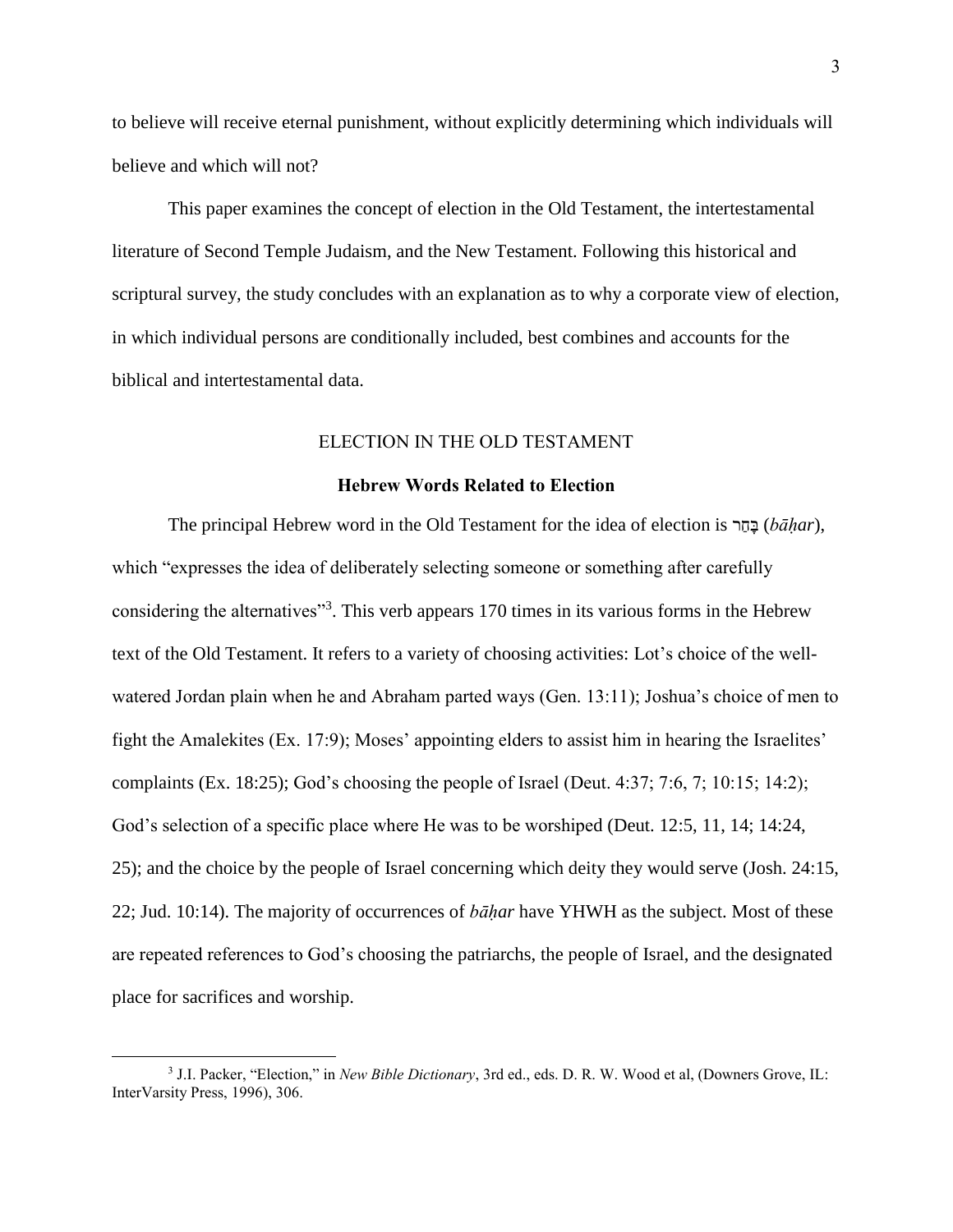In addition to the verb *bāḥar*, the cognate adjective יר ִח ָּב) *bāḥîr*), meaning "chosen," appears thirteen times in the Old Testament. It never refers to those chosen by human beings, but always designates the object of divine choice. First Samuel uses *bāḥîr*for Saul and David. The Psalms call both Moses (Ps. 106:23) and the whole people of Israel (Ps. 105:6) by this term. Isaiah 42 uses it to refer to the Servant of the Lord.<sup>4</sup>

## Specific Old Testament Examples of Election

One of the most prominent themes in the Old Testament is God's election of Israel to be His special people.<sup>5</sup> The election of the Hebrew nation begins with YHWH's call to Abram. YHWH tells Abram to leave his ancestral home and follow YHWH's leading to a new land, which God promises to give to Abram and his descendants, who do not yet exist as Abram has no children at this point. God promises to bless Abram and make him a great nation. Not only will Abram be blessed—both by God and by other peoples—he in turn will be a blessing to all the peoples of the earth (Gen. 12:1–3).

God repeats this promise to Isaac in Genesis 26:3–5, and again to Isaac's son Jacob in Genesis 28:14–15. It becomes clear that YHWH is not simply choosing a family to whom He can show favor. Rather, He is establishing a nation, Israel, to be His own special people. Choosing to establish this chosen people is not primarily about *them*. It is about God's larger purpose of what He plans to do *through* them.<sup>6</sup> This election is not just for the benefit of the elect, but for that of the world at large, the entire fallen race of Adam. "The point of Israel's

<sup>4</sup> A. Chadwick Thornhill, "Election," in *Lexham Theological Wordbook*, eds. D. Mangum et al, (Bellingham, WA: Lexham Press, 2014), electronic edition.

<sup>5</sup> Charlie Trimm, "Did YHWH Condemn the Nations When He Elected Israel? YHWH's Disposition Toward Non-Israelites in the Torah," *Jounral of the Evangelical Theological Society* 55, no. 3 (September 2012), 521.

<sup>6</sup> N. T. Wright, *Paul and the Faithfulness of God,* (Minneapolis, MN: Fortress Press, 2013), 804.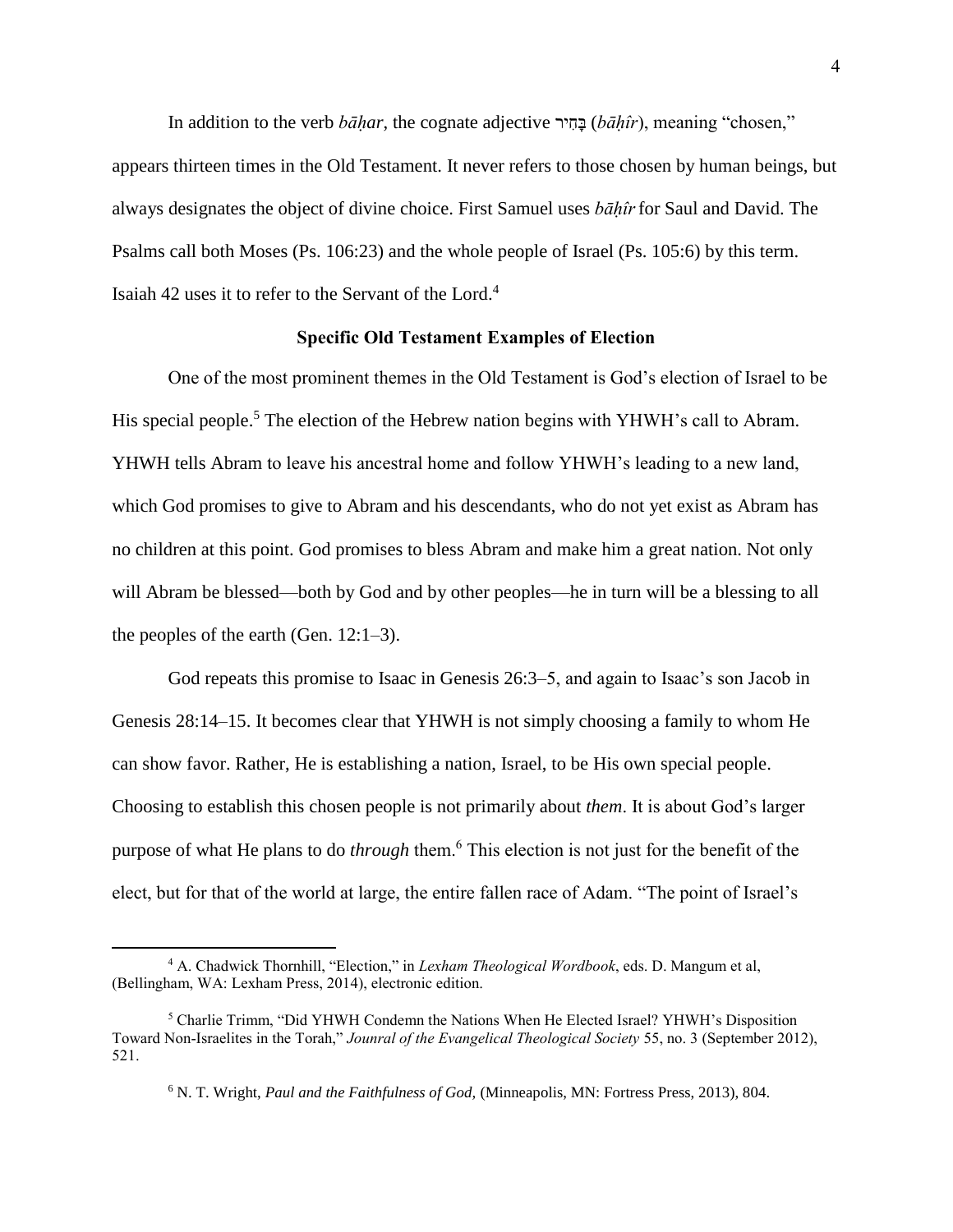election was not 'for the creator God to have a favorite people' but *for the sin of Adam to be dealt with*." <sup>7</sup> God is beginning to lay the foundation for sending the Messiah, who will put the world back in order.

God also chose, or elected, individual persons from among the chosen nation for specific purposes or tasks. He chose Joseph, Jacob's favorite son, to preserve the lives of his own family and the entire nation of Egypt through the wise administration of resources (Gen. 45:5). He chose Moses for the task of leading the captive people of Israel out of bondage in Egypt (Ex. 3:10). God chose Moses' brother, Aaron—and his descendants after him—for priestly service in the tabernacle (Ex. 28:1). After the death of Moses, God appointed Joshua to lead the people of Israel in the conquest of Canaan (Deut. 31:23). After the Israelites took control of the land of Canaan, the LORD appointed judges (e.g., Gideon, Jud. 6:14; Samson, Jud. 13:5) to lead Israel against their enemies. He chose Samuel to be a priestly prophet (1 Sam. 3:19-20), through whom he selected Saul (1 Sam. 9:17) and David (1 Sam. 16:12) as kings.

The selection of David as king provides an interesting example of negative election. In 1 Samuel 16, when the prophet Samuel is seeking a replacement for Saul among the sons of Jesse, there is a thrice-repeated negative choice concerning the elder sons  $(1 \text{ Sam. } 16:8, 9, 10).$ <sup>8</sup> When David, the youngest son, arrives from tending the sheep in the field, God tells Samuel, "Rise and anoint him. This is the one"  $(1 \text{ Sam. } 16:12)^9$  In the same pattern displayed in the selection of Isaac and Jacob, the firstborn—whom one would expect to receive preference based on the culture of primogeniture—was passed over for the youngest. This was not an unconditional,

<sup>7</sup> Ibid., 1025.

<sup>8</sup> Walter Brueggemann, *David's Truth: In Israel's Imagination and Memory*, 2nd ed., (Minneapolis, MN: Fortress Press, 2002), 18.

<sup>9</sup> Unless otherwise noted, all quotations from Scripture come from the New International Version 2011.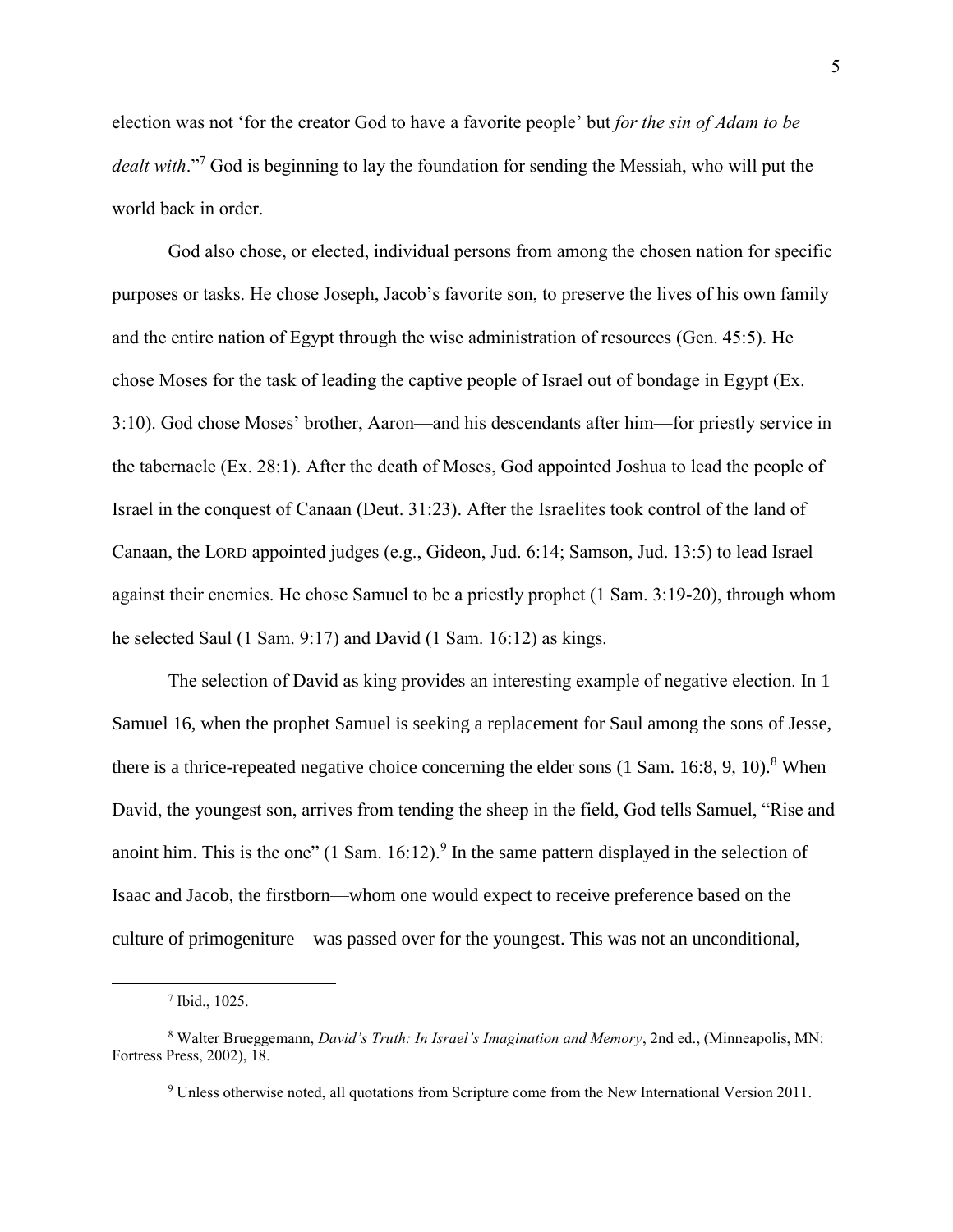arbitrary choice, however; God told Samuel that He was looking at the heart, rather than the external factors (such as height, strength, and physical appearance) that human beings consider when selecting a leader (1 Sam. 16:7). When God chose David to serve as king, He chose someone already following after Him.

What did it mean for other nations in the Ancient Near East when God chose Israel as His special elect people? Did Israel's blessing mean the other peoples were excluded from salvation and cursed? On the contrary, the election of Israel as God's chosen people to a special place in His plan did not mean the rest of the world was cast off. It was possible for anyone from another nation to become a proselyte and enjoy the benefits of being part of the elect.<sup>10</sup> Moses' father-inlaw Jethro was a Midianite, yet his descendants are later listed as among those living in Judah's territory (Jud. 1:6; 4:11).<sup>11</sup> The Canaanite Rahab recognized the greatness of Israel's God and not only became part of the people of Israel, but of the lineage of King David—as did Ruth the Moabite.

The fate of other nations *as nations* appears tied to their treatment of the chosen people. They placed themselves on a spectrum ranging from *non-elect* (those who simply were not part of Israel) to *anti-elect* (those who actively opposed and mistreated the descendants of Jacob) based on how they responded to Israel, and on their attitude toward  $YHWH$ .<sup>12</sup> God responded to the other nations based on His promise to Abraham in Genesis 12:3, blessing those who blessed Israel, and punishing those who cursed them.

<sup>&</sup>lt;sup>10</sup> Robert Shank, *Elect in the Son: A Study of the Doctrine of Election*, (Bloomington, MN: Bethany House Publishers, 1989), 198.

<sup>11</sup> Trimm, 530.

<sup>12</sup> Ibid., 534-535.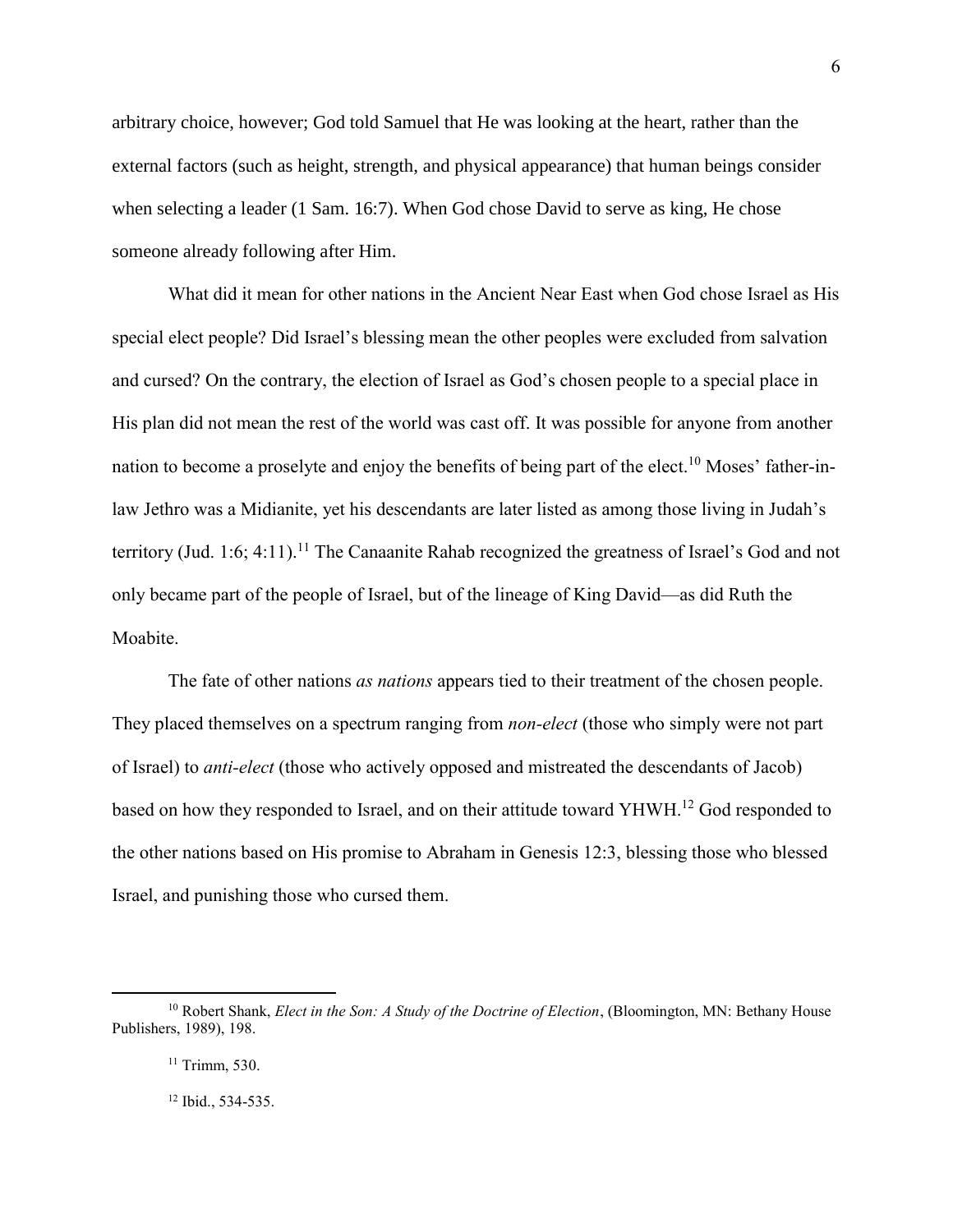Both Edom and Amalek rejected Israel and YHWH. Edom did not allow Israel to pass through their territory on their way to Canaan. But the Amalekites actively launched a military attack on the Israelites as they were traveling. Based on this harsher treatment of Israel by Amalek, God ordered that nation's destruction. Edom, however, was never under such an order from God. $13$ 

## ELECTION IN SECOND TEMPLE JEWISH LITERATURE

To reach a better understanding of the idea of election held by the New Testament writers, one must take into consideration how Jews of the Second Temple period understood the concept. The intertestamental literature—while not authoritative as canonical Scripture—does prove useful in the study of election. It sheds light on the Jewish thought world which surrounded and influenced the writers of the New Testament, whether they agreed with and incorporated its ideas, or reacted to them negatively.

Jewish views of election in the Second Temple period fall into three basic categories. The "national and unconditional" view held that eternal life was assured to every Israelite based on God's original choosing of Abraham, Isaac, and Jacob to form a people for himself. In this view, collective or individual merits did not influence the elect status. The "national and cooperative" view said that the merits of both the patriarchs and later Israel, combined with the gracious choice of God, led to the national election of Israel. The "remnant-oriented and conditional" view saw the unrighteous as made up of the other nations and apostate Israelites, while the righteous elect consisted of a preserved faithful remnant who kept the covenant stipulations. Continued membership in the elect people of God required observance of God's instruction in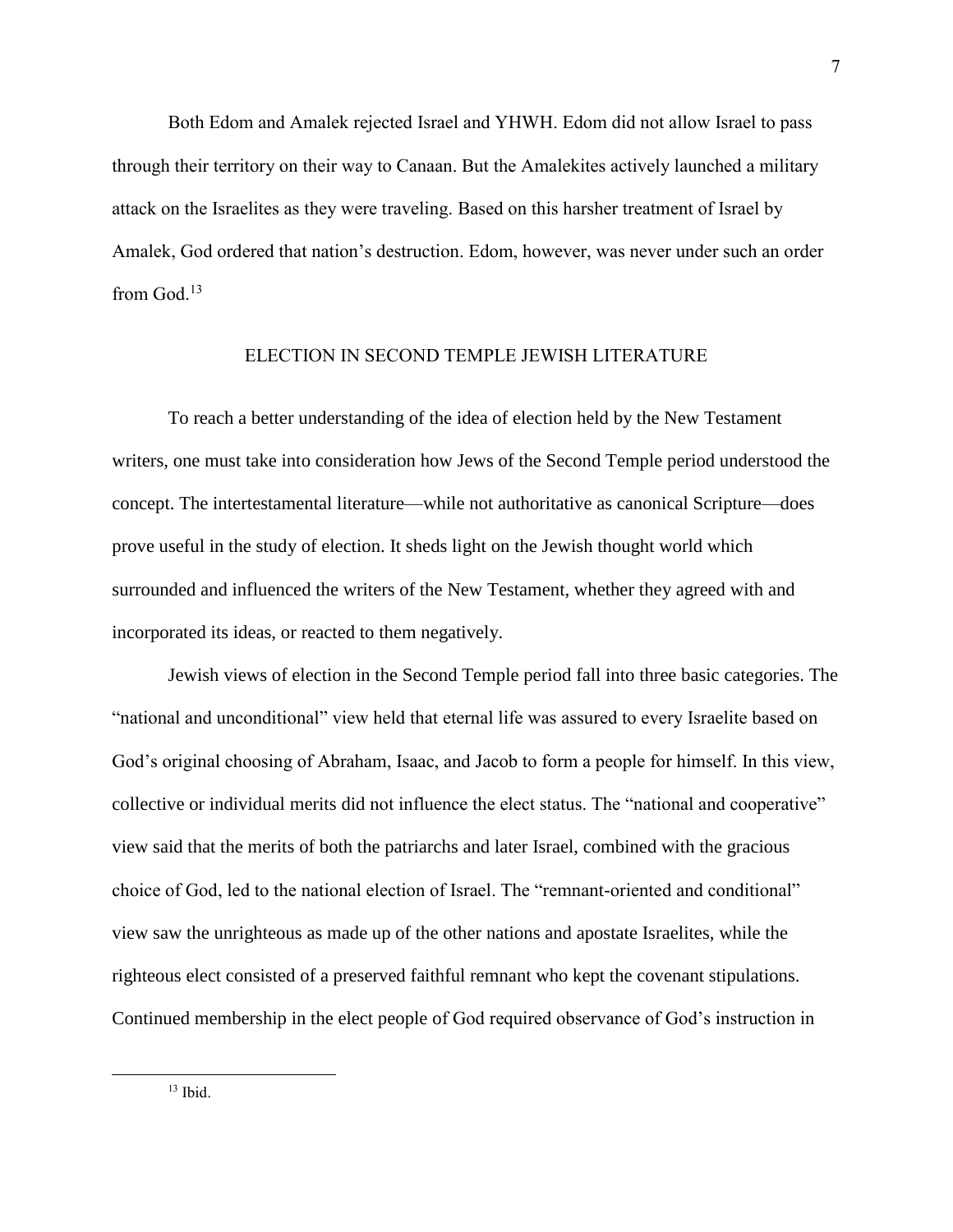the Torah. In all, Jewish thought concerning election contained both conditional and unconditional elements.<sup>14</sup>

The "national and unconditional" view not only saw election as pertaining to the nation as a group, it set forth that each individual descended from Jacob was part of the elect based on his or her genealogical connection to the patriarch. The promises of the covenant applied to each individual Jew regardless of one's level of adherence to the stipulations of the covenant.<sup>15</sup>

*Enoch* places an emphasis on the character of the elect, representing the "national and cooperative" view. God covenants with those who are faithful to what He expects in a covenant relationship.<sup>16</sup> *Jubilees* contains a negative example of this conception of election in practice, with lack of merit keeping some from being included in the covenant. God rejected Ishmael and Esau because He "knew them" (Jub. 15:30), implying God foresaw that they would not be faithful to the covenant God made with Abraham.<sup>17</sup> Even though they were descendants of Abraham, their faithlessness kept them from being included in the corporate body of the elect.

An example of the "remnant-oriented and conditional" view can be found in the *Community Rule* of the Dead Sea Scrolls. The Qumran community considered that God chose their group to be His remnant. Membership in the group was conditioned on an individual's submission to the group's leadership and the community's regulations.<sup>18</sup> The *Testaments of the* 

<sup>17</sup> Ibid., 41.

 $\overline{a}$ 

<sup>18</sup> Ibid., 63.

<sup>14</sup> A. Chadwick Thornhill, *The Chosen People: Election, Paul and Second Temple Judaism*, (Downers Grove, IL: IVP Academic, 2015), 17–20.

<sup>15</sup> F. Leroy Forlines, *Classical Arminianism: A Theology of Salvation*, (Nashville, TN: Randall House, 2011), 103.

<sup>16</sup> Thornhill, *Chosen People,* 35.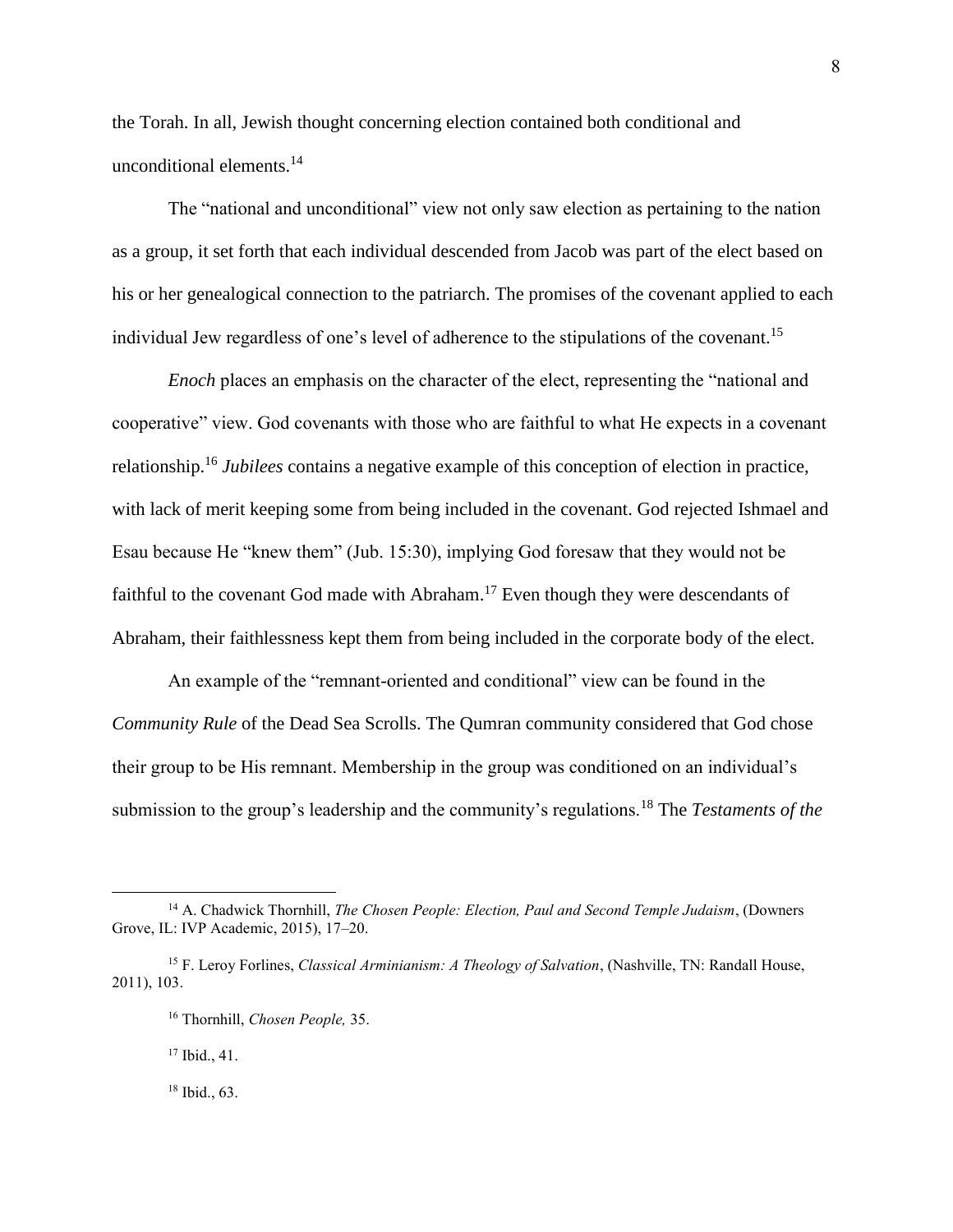*Twelve Patriarchs* conditions God's restoration and blessing of the people on repentance and faithful obedience by the remnant.<sup>19</sup>

Concerning the topic of predestination, Second Temple literature seems fairly consistent. Rather than individuals being predestined to salvation or damnation, certain outcomes are predestined for those who live certain ways. According to *Jubilees* 5:13, God does not ordain a predetermined future that *must* take place, but does determine the consequences that will follow a certain course of action.<sup>20</sup> In *Wisdom of Solomon*, the overall message seems to be that God wants all people to seek Wisdom through repentance, and that God allowed the conquest under Joshua to proceed slowly for the purpose of giving the Canaanites an opportunity to repent before Israel destroyed them.<sup>21</sup> If they had repented of their wickedness and turned to YHWH as their God, they would have been incorporated into God's people instead of being destroyed.

#### ELECTION IN THE NEW TESTAMENT

#### Greek Words Related to Election

The Greek verb corresponding to the Hebrew *bāḥar* in the Septuagint and the New Testament is ἐκλέγομαι (*eklegomai*). The New Testament writers use this verb twenty-two times. It appears only in the middle voice, giving it a reflexive sense of one choosing or picking out something or someone "for oneself."<sup>22</sup> Across its varying contexts in Greek literature, three factors seem common: (1) there are several objects or persons from which to make a choice; (2) the chooser makes a judgment as to which of the objects or persons under consideration is most

<sup>19</sup> Ibid., 118.

<sup>20</sup> Ibid.*,* 187.

<sup>21</sup> Trimm, 535.

<sup>22</sup> Packer, "Election," 306.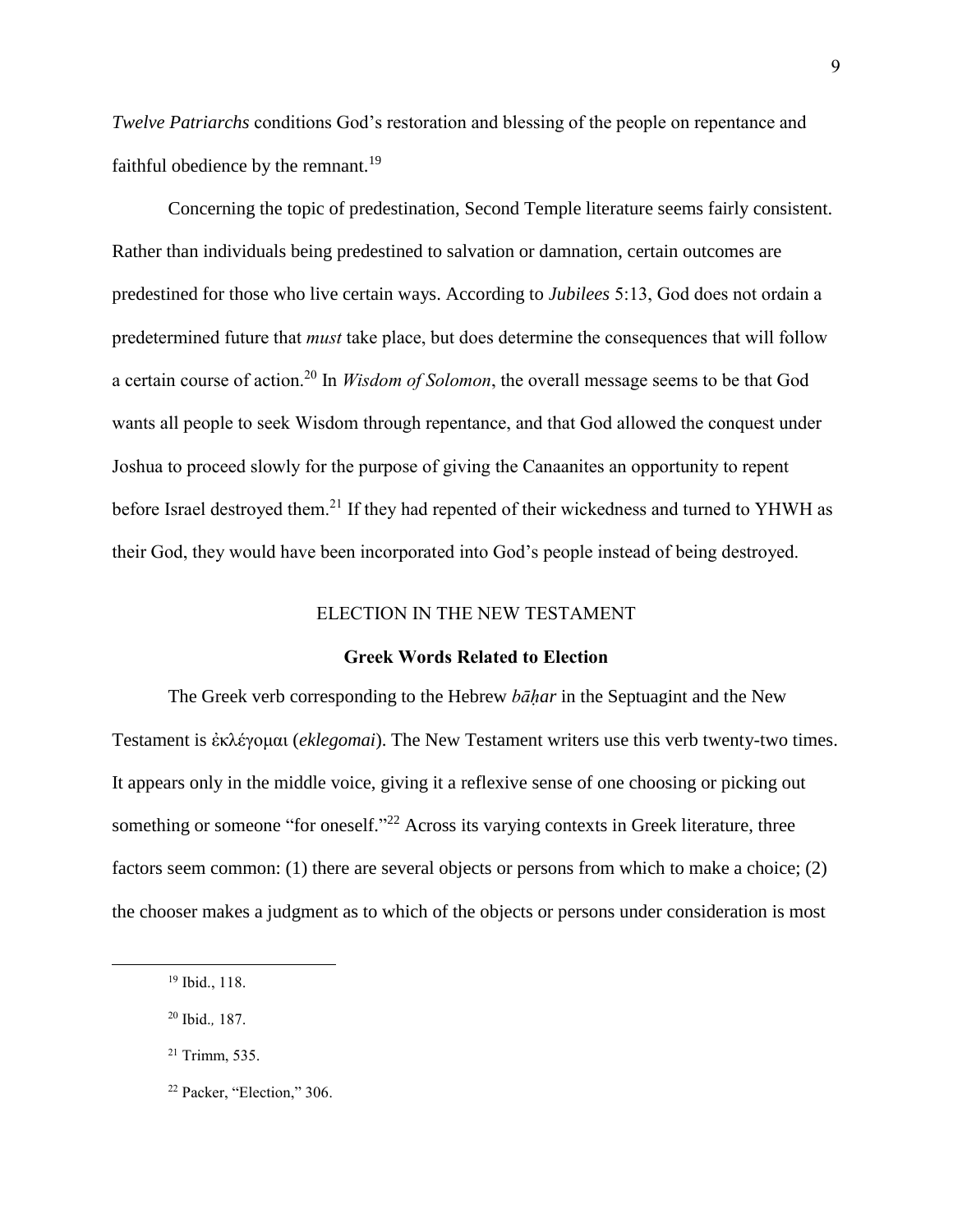suitable for the chooser's purpose; and (3) the chooser makes the choice freely, with no duress or coercion.<sup>23</sup>

The New Testament writers use *eklegomai* to refer to: Jesus selecting twelve of His disciples and naming them apostles (Luke 6:13); God's choice of His Son as the Savior (Luke 9:35); Mary of Bethany choosing what is better by learning at Jesus' feet (Luke 10:42); guests picking the best seats at banquets (Luke 14:7); God's designation as to whether Barsabbas or Matthias should take Judas' place (Acts 1:24); God choosing the ancestors of His people Israel (Acts 13:17); and the election of believers in Christ before the world's foundation (Eph. 1:4), among others.

The Greek adjective corresponding to the Hebrew *bāḥîr*—ἐκλεκτός (*eklektos*)—appears twenty-three times in the New Testament. It means "chosen" or "elect," and whereas *eklegomai* is used of both divine and human choices, *eklektos* in the NT always refers to people or angels chosen by God.<sup>24</sup> The New Testament writers often use the adjective as a substantive meaning "the chosen one." In John 1:34, John the Baptist calls Jesus "God's Chosen One" using this word. Luke 23:35 shows that *eklektos* served as a designation for the Messiah in Jesus' day.<sup>25</sup>

The New Testament also uses the noun ἐκλογή (*eklogē*), "election," which appears seven times. As with the adjective *eklektos*, this noun always refers to the result of God's act of choosing.<sup>26</sup> Several instances of *eklogē* in the Greek NT appear in the genitive ("of election") following another noun, and therefore are rendered in English as the adjective "chosen."

<sup>23</sup> Moises Silva, "ἐκλέγομαι," *NIDNTTE* 2:145–52.

<sup>&</sup>lt;sup>24</sup> Thornhill, "Election."

<sup>25</sup> Packer, "Election," 307.

<sup>26</sup> Silva, 149.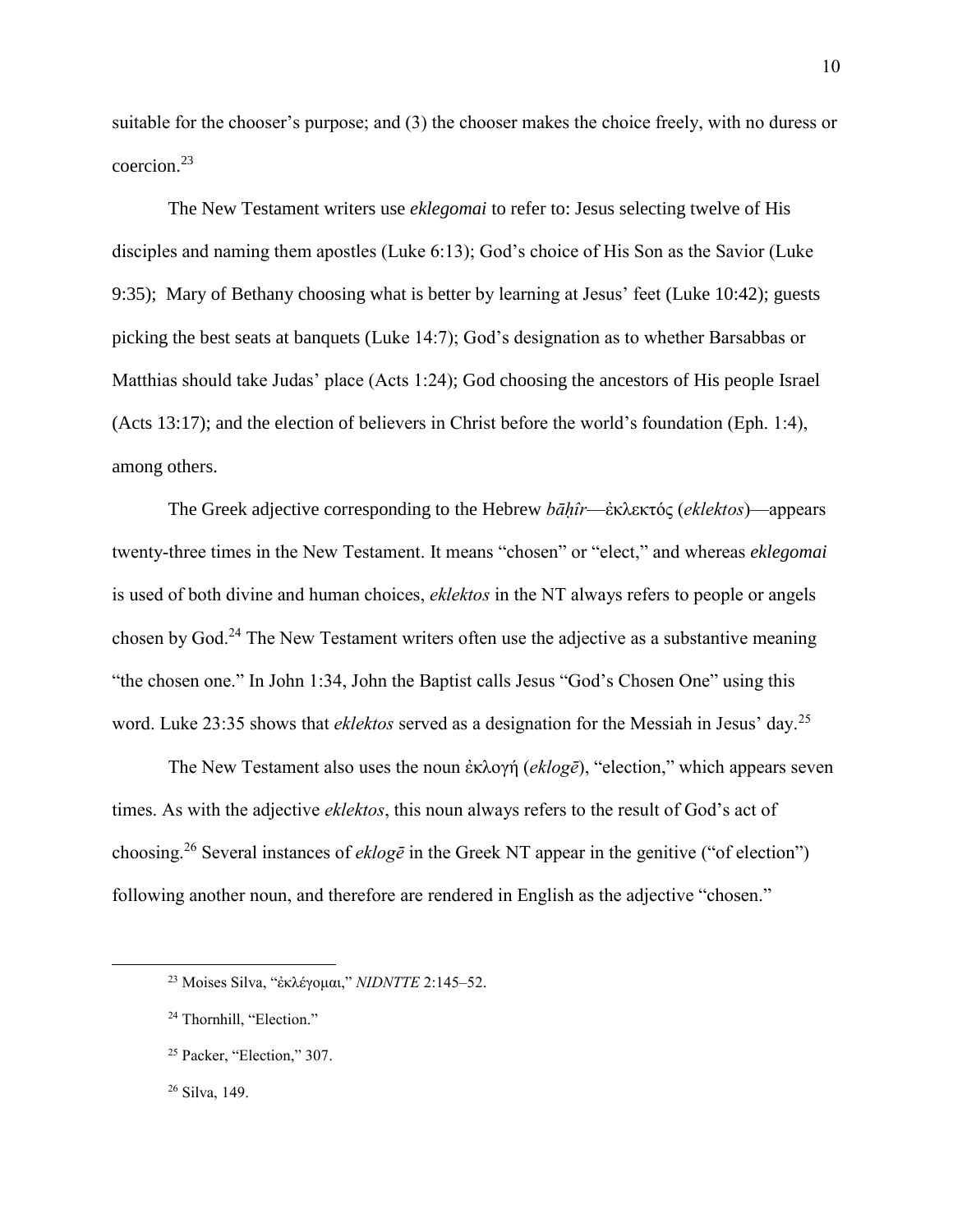In addition to these words which are all from the same root, the New Testament also uses αἱρέω (*haireō*) three times, all in the middle form αἱρέομαι (*haireomai*), which means to take for oneself or to select. Two of the occurrences deal with choosing between two or more options (Phil. 1:22 and Heb. 11:25). The third occurrence (2 Thess. 2:13) relates to choosing people, and is the only use of *haireō* in a religious sense in Greek literature. 27

Closely related to the concept of election is the idea of predestination. The Greek word most frequently translated "predestine" is προορίζω (*prooridzō*). It means "to decide beforehand," but does not inherently contain the idea of determinism (that what is predestined *must* occur).<sup>28</sup> This word appears three times in the New Testament: once in Acts (4:28), and twice in the same passage in Romans (8:29 and 8:30).

#### Specific New Testament Passages Related to Election

Not many scholars on either side of the soteriology question deny that, in the Old Testament, the primary image of election is corporate. John Piper and Douglas Moo, who both find individual election to salvation in Paul's thought in the New Testament, concede that Paul would have only encountered corporate election in the Hebrew Scriptures.<sup>29</sup> God's promise to Abraham to bless all the families of the earth through him signified that Abraham's descendants were selected as a group for the purpose of bringing the Savior into the world. Scholars also agree that the selection of individuals in the Old Testament primarily involved calling a particular person who was already a member of the chosen people for a special position of

<sup>27</sup> H. Schlier, "αἱρέομαι, αἵρεσις, αἱρετικός, αἱρετίζω, διαιρέω, διαίρεσις," in *Theological Dictionary of the New Testament*, ed. G. Kittel et al. (Grand Rapids, MI: Eerdmans, 1964), 1:180.

<sup>28</sup> Thornhill, *Chosen People,* 219.

<sup>29</sup> Brian J. Abasciano, "Corporate Election in Romans 9: A Reply to Thomas Schreiner," *Journal of the Evangelical Theological Society* 49, no. 2 (June 2006), 353-4.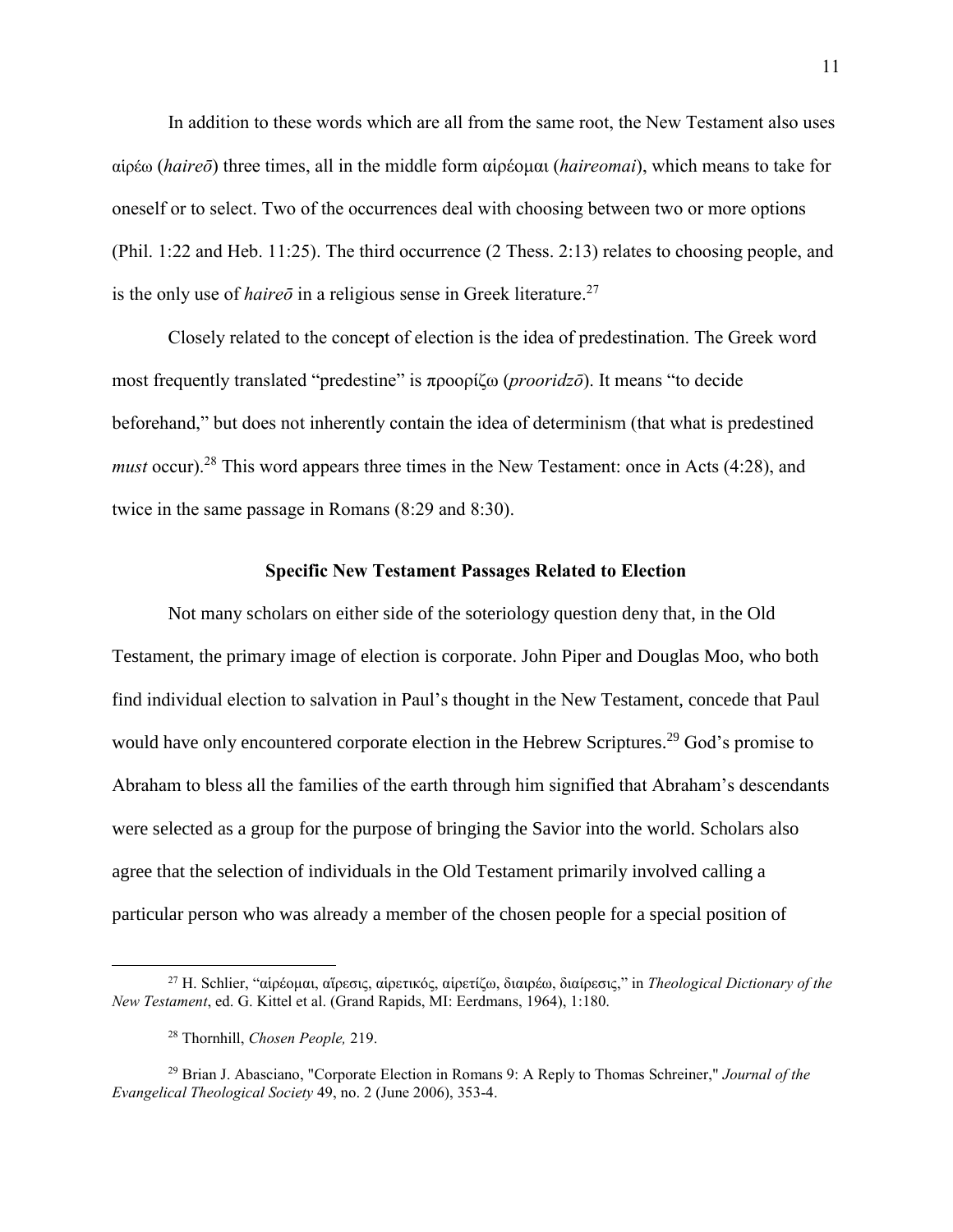service or leadership (e.g. Moses, Joshua, Samson, Gideon, Samuel, David, Isaiah, and Jeremiah).

Concerning the New Testament, however, one finds less consensus among scholars with regard to the precise meaning and implications of election language, as will be presented below. Some see unconditional individual election to salvation. Others find individual election to salvation based on God's foresight of which individuals will believe. Yet others see primarily corporate election to salvation with conditional inclusion of individuals in the elect body. One also finds other aspects of election, such as selection of individuals for special service.

This paper will now proceed to a detailed study of New Testament passages that either contain the Greek words from the preceding lexical overview, or are conceptually related.

#### John 1:12–13

 $12$ Yet to all who did receive him, to those who believed in his name, he gave the right to become children of God— $13$ children born not of natural descent, nor of human decision or a husband's will, but born of God.

These verses do not contain explicit election language, but they do come into play in discussions of the order of events in salvation. Reformed teachers claim that God elects an individual for salvation in eternity past. When the point arrives in human history for that person to be converted, the Holy Spirit regenerates the unbeliever, bringing a spiritually dead person to life and giving him or her a new heart of flesh. Once the person is born again, he or she can exercise the faith that regeneration grants, in order to trust in Christ and be saved.

But the verses do not say that people first were born again, and then exercised faith. The natural order has the person believing in verse 12, then being spiritually born in verse 13.<sup>30</sup> This

<sup>30</sup> Forlines, 152.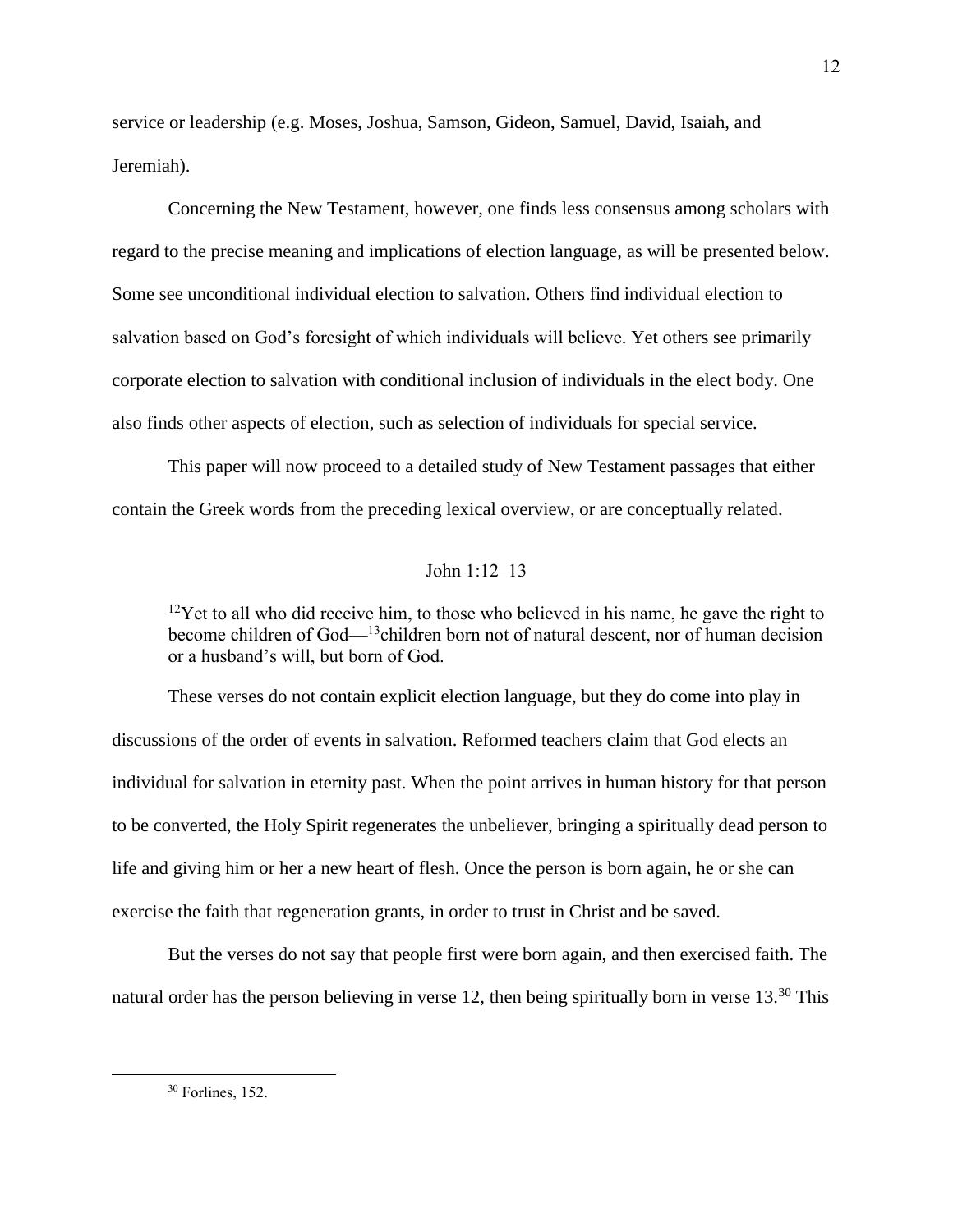comports with Galatians 3:2, which says that the Galatian Christians received the Spirit—who gives new birth—by believing the gospel they had heard.

Upon careful consideration, this passage is not teaching that an individual's willful decision to exercise faith has no part to play in the new birth. Rather, it is contrasting the Jewish idea of election by biological descent from Abraham—where one became part of the elect people of God because his or her parents decided to have a child—with birth into the family of God through belief in the incarnate Word.

#### John 15:16

 $16$ You did not choose me, but I chose you and appointed you so that you might go and bear fruit—fruit that will last—and so that whatever you ask in my name the Father will give you.

This verse is frequently cited by Calvinists to show that fallen human beings do not choose God; rather, He chooses them. In this context, Jesus is speaking to his closest followers on the eve of His crucifixion. While there may have been a few other disciples present, his main audience was the Twelve. They had not submitted applications to study with Rabbi Yeshua ben Yosef in His traveling school—He had taken the initiative and called them to leave everything to follow Him.

However, there were many more disciples of Jesus to whom the New Testament text never records Jesus saying, "Come, follow me." Among these are: Lazarus, Mary, and Martha, siblings who lived at Bethany and apparently never traveled with Him (John 11:1); Mary Magdalene, Joanna the wife of Chuza, and Susanna—women who followed Jesus and helped support His ministry out of their own resources (Luke 8:1–3); Nicodemus, a leading Pharisee who came to Jesus at night to ask about the Kingdom of God (John 3:1) and later helped bury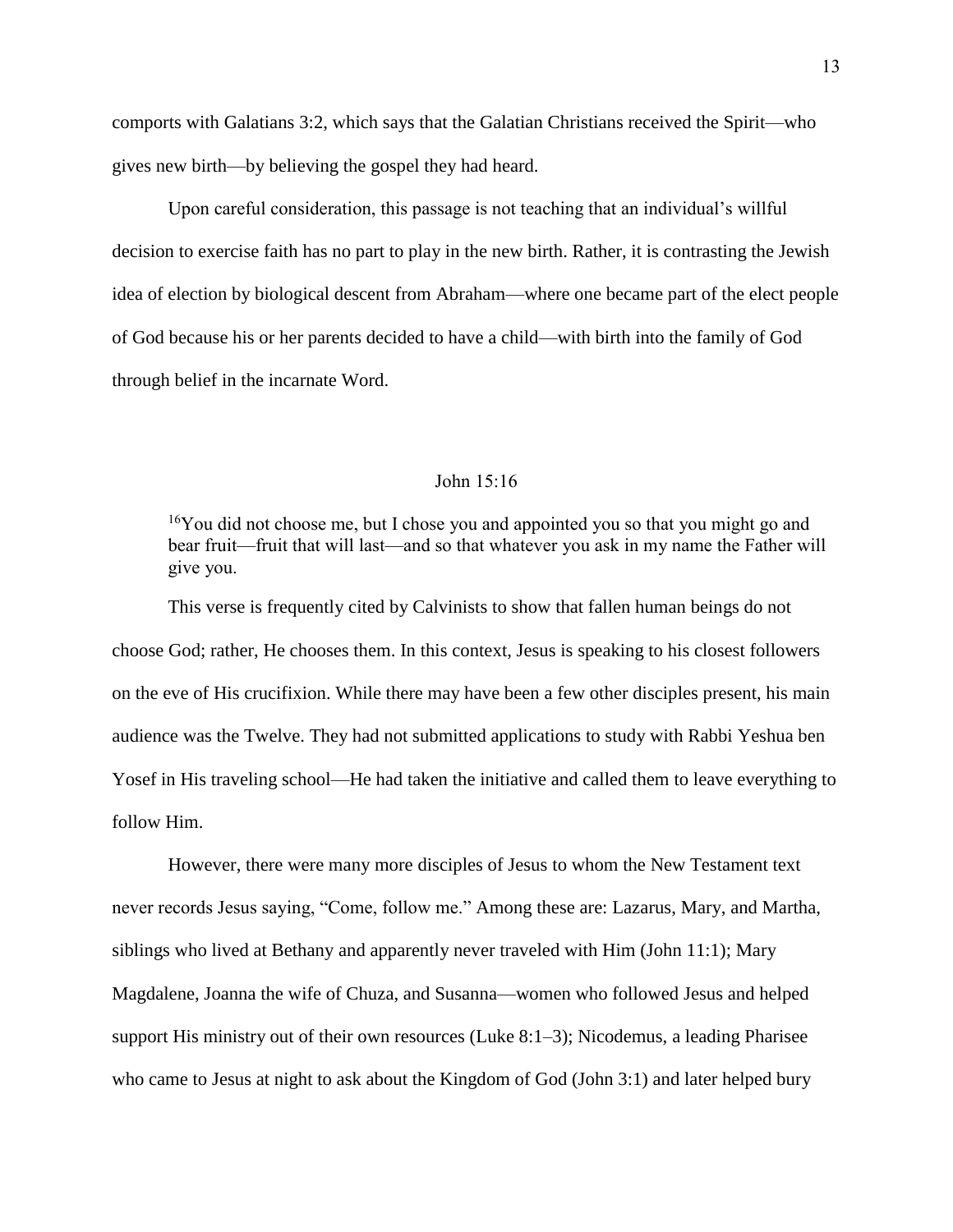Jesus' body (John 19:39); and Joseph of Arimathea, a member of the Jewish council (John 19:38). There is no biblical record of Jesus calling and choosing these individuals as He did the Twelve, yet no serious person would exclude them from the community of the faithful elect.

This verse is therefore best understood as representing election for the purpose of special service rather than illustrating the idea of unconditional election to salvation. The verse explicitly states the reason for which Jesus chose these people: to go and bear fruit. Thus, this verse refers to the call to be Apostles (those who are sent with a purpose). $31$ 

#### Acts 13:46–48

<sup>46</sup>Then Paul and Barnabas answered them boldly: "We had to speak the word of God to you first. Since you reject it and do not consider yourselves worthy of eternal life, we now turn to the Gentiles. <sup>47</sup>For this is what the Lord has commanded us: " 'I have made you a light for the Gentiles, that you may bring salvation to the ends of the earth.' " <sup>48</sup>When the Gentiles heard this, they were glad and honored the word of the Lord; and all who were appointed for eternal life believed.

Calvinists often use these verses, which conclude a section describing the evangelistic efforts of Paul and Barnabas in Pisidian Antioch, to support the idea that God chooses certain people beforehand for salvation and then grants those specific individuals the faith necessary to respond to the gospel message. John Piper equates the "appointment" in verse 48 to election, saying that this election is not the result of foreseen faith, but rather the cause of these new believers' faith.<sup>32</sup>

Sam Storms calls verse 48 "a marvelous and forthright declaration of unconditional election."<sup>33</sup> This is problematic in that Storms imports the "unconditional" qualifier based on his

<sup>31</sup> Shank, 40.

<sup>32</sup> John Piper, "Five Reasons to Embrace Unconditional Election," *Desiring God Blog*, July 9, 2013, http://www.desiringgod.org/articles/five-reasons-to-embrace-unconditional-election (accessed February 14, 2017).

<sup>33</sup> Sam Storms, *Chosen for Life: The Case for Divine Election*, (Wheaton, IL: Crossway, 2007), 99.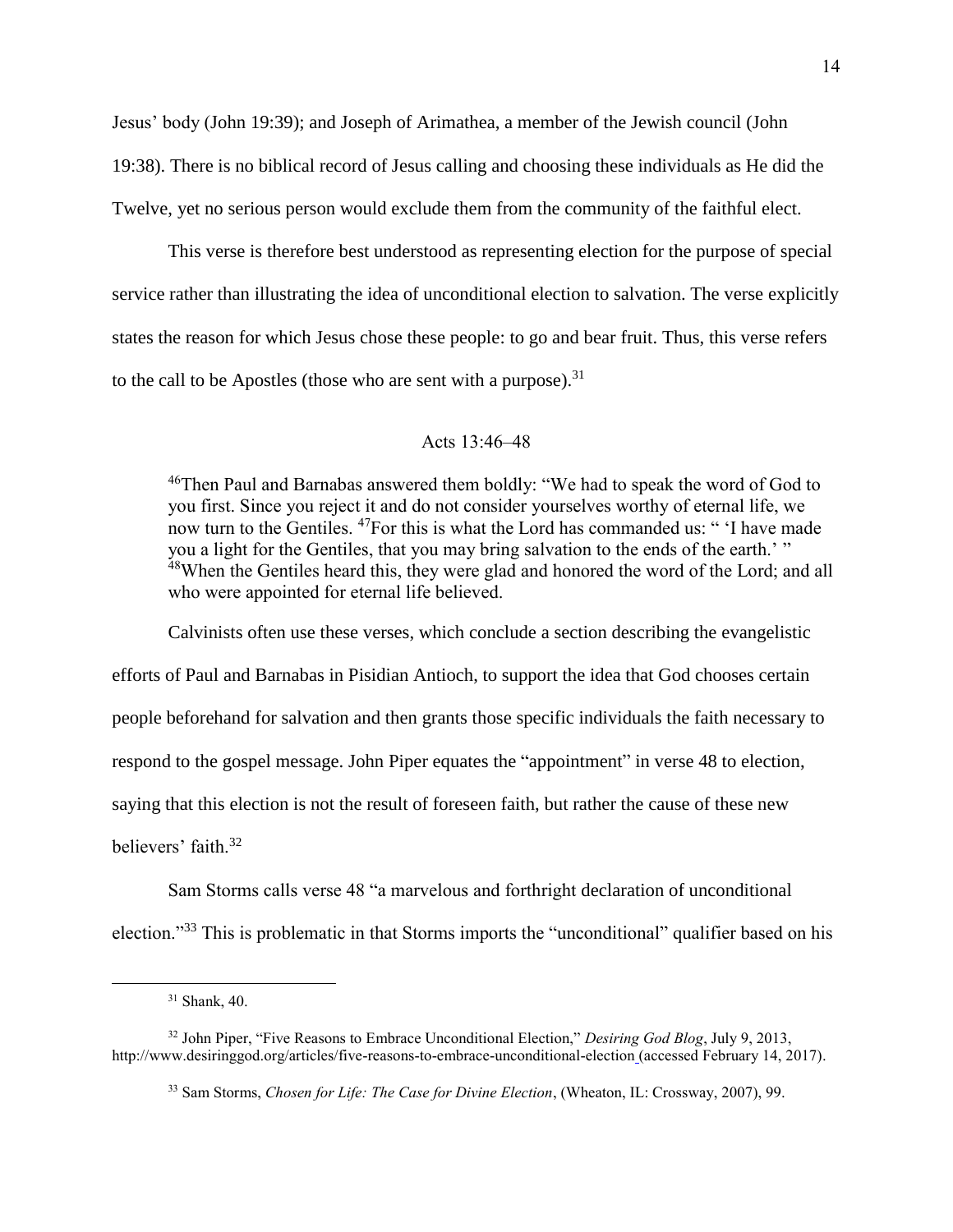soteriological assumptions. There is nothing in this text to specify how the "appointment to eternal life" occurred.

Proponents of unconditional election treat the verb used here—the perfect passive participle of τάσσω (*tassō*)—as a divine passive, holding that the originator of the action is God, since the text does not name a specific agent. However, it is possible that this understanding is due more to the influence of the Latin Vulgate than to the sense of the original Greek penned by Luke. In Jerome's translation of this passage, he used the word *praeordinati* (preordained, appointed beforehand) to translate the Greek τεταγμένοι (*tetagmenoi*). This Latin word consists of two parts, *ordinati* ("ordained") and the prefix *prae* ("before"). The Greek, however, does not have the corresponding prefix  $προ (pro).$ <sup>34</sup> Thus the idea of the Gentiles' faith being divinely determined at some point in the past, while not a complete impossibility, is not explicit in the text.

Another potential problem with the idea of these Gentiles being unconditionally appointed to salvation in eternity past is the fact that "*all* who were appointed to eternal life believed." Understanding *tetagmenoi* in a predestination sense would seem to indicate that of the Gentiles who heard Paul and Barnabas that specific day, all who were ever going to come to faith believed on that very day, with no other Gentile who was present ever being converted afterward. 35

A more accurate translation here could be "were disposed." Brian Abasciano points out that when the agent of a passive verb is not explicitly stated, the subjects of the passive verb can themselves be the agents. These Gentiles may have, over time, become disposed to receive

<sup>34</sup> Shank, 184-185.

<sup>&</sup>lt;sup>35</sup> Forlines, 165-6.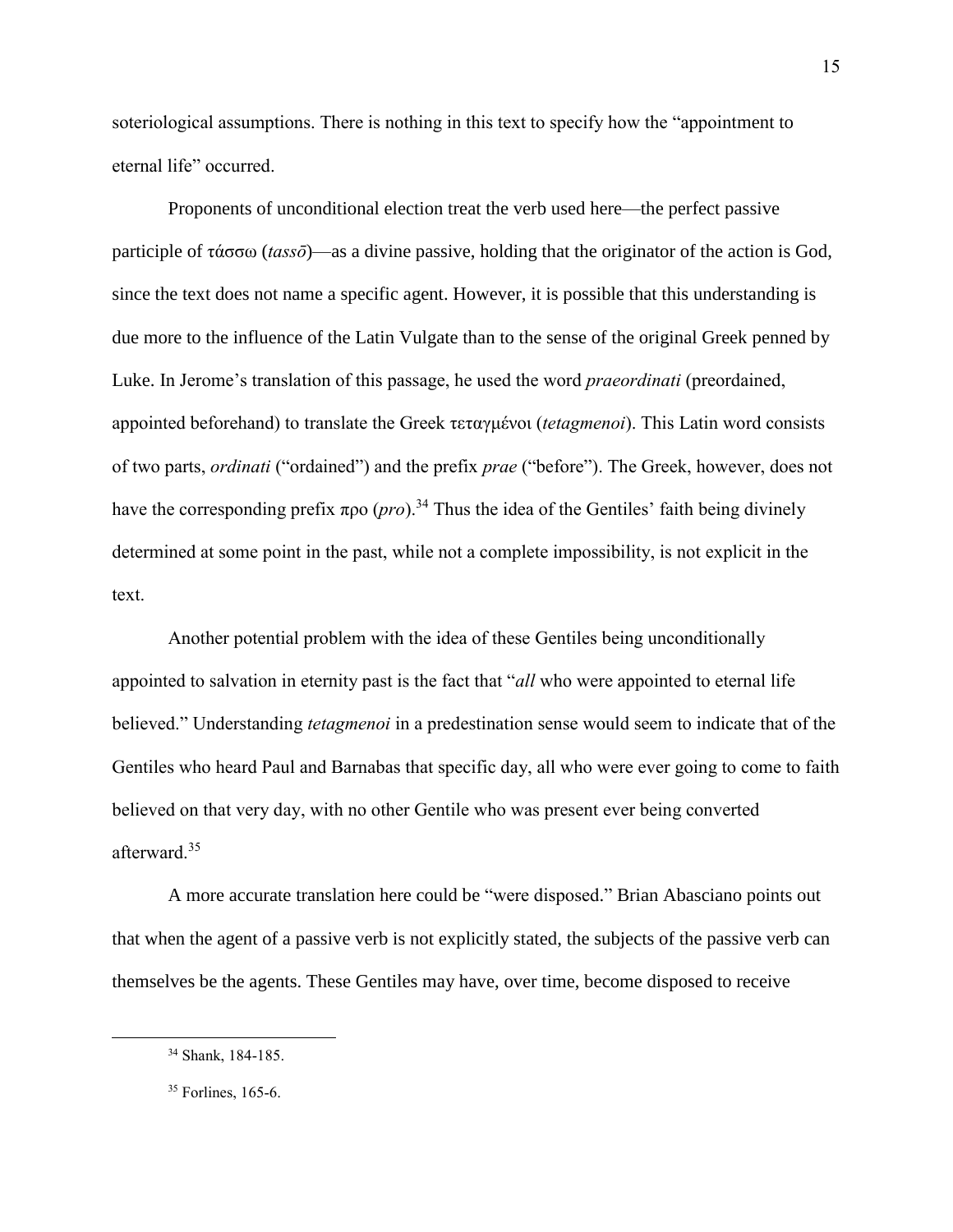eternal life in part by their own search for truth that brought them to the synagogue to hear these two traveling Jewish preachers. In verse 46, Paul says that the unbelieving Jews did not consider themselves worthy of eternal life. The Gentiles who believed, on the other hand, by their belief demonstrated their preparedness for eternal life.<sup>36</sup>

If these Gentiles did not already possess a favorable disposition toward the things of God, it is unlikely they would have come back Sabbath after Sabbath to hear Paul and Barnabas. Luke writes, "When the Gentiles heard this, they were glad." They were not hostile opponents fighting against the truth of God who suddenly had a change of heart, but rather were already seeking truth and rejoiced when they heard that eternal life was also available to them without having to undergo the formal process of conversion to Judaism. They met the criteria for eternal life by having faith—the same way that Abraham believed God and it was credited to him as righteousness (Gal. 3:6).

It is not unreasonable to say that some of the Gentiles who believed Paul and Barnabas' message may have already been saved in the way faithful Jews were saved before the coming of Christ: through believing in God's redemptive plan contained in the revelation of the Jewish Scriptures. In that case, verse 48 would mean that everyone who already had saving faith in the Old Testament sense believed the gospel proclamation when they heard it, because in it they recognized the fulfillment of the Old Testament promises in which they already believed.<sup>37</sup>

Whether the agent in disposing these Gentiles to believe was God—via a direct act of changing their hearts—or the Gentiles themselves through a period of seeking truth in learning

<sup>&</sup>lt;sup>36</sup> Brian Abasciano, "A Conversation About the Translation of Acts 13:48," http://evangelicalarminians.org/wp-content/uploads/2015/03/Abasciano.-A-Conversation-about-the-Translation-of-Acts-13.48.pdf, accessed February 13, 2017.

<sup>&</sup>lt;sup>37</sup> Forlines, 163-165.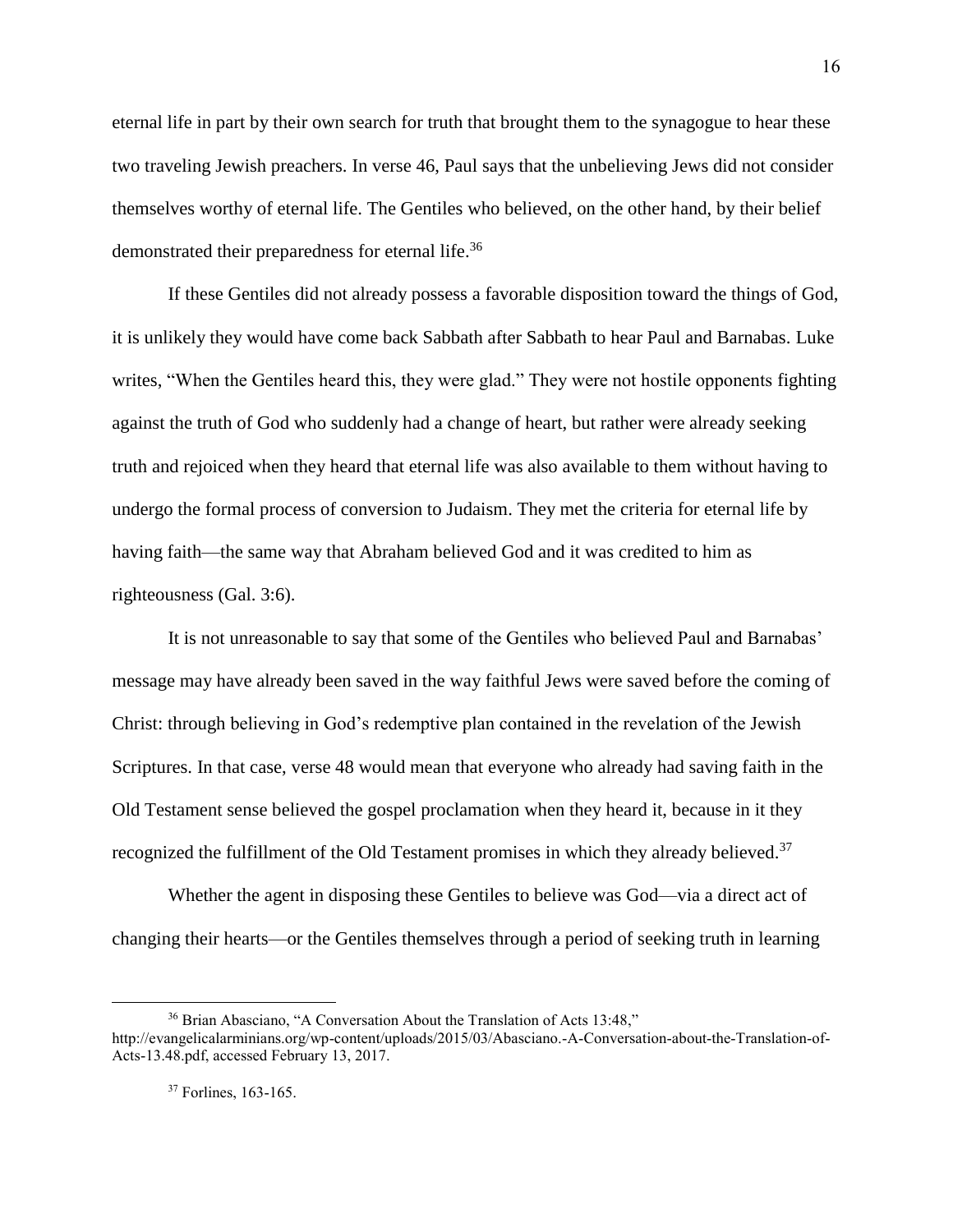about YHWH from the local synagogue, the main point in view here is that their hearts were prepared and disposed to receive the message in faith. The suggested translation "were disposed to eternal life" preserves the ambiguity of the original Greek middle/passive verb, rather than importing the idea of divine foreordination that is not explicitly present in the text.<sup>38</sup>

## Romans 8:29-30

 $^{29}$ For those God foreknew he also predestined to be conformed to the image of his Son, that he might be the firstborn among many brothers and sisters.  $30$ And those he predestined, he also called; those he called, he also justified; those he justified, he also glorified.

Theologians often refer to this passage as the "Golden Chain" of salvation. It is the primary text of the doctrine of predestination, which is tightly coupled to election. Calvinists and Arminians both believe that predestination is a biblical doctrine, as the word is found in the text of Scripture. The point of contention lies in how predestination is defined and understood. *Foreknowledge*

The dispute over interpreting this passage begins with the meaning of "foreknowing." Arminians understand προγινώσκω (*proginōskō*) to simply mean that God knows what will take place in time before it actually happens. Because He has an eternal perspective from outside time, God knows what decisions people will make, including whether they will respond in faith when presented with the gospel message. While God foreknows both who will believe the gospel and who will reject it, Paul here is specifically referring only to those who respond in faith, as the second link in the chain will make clear.

Calvinists dismiss the simple foresight definition of foreknowledge. They point out that, in the Bible, knowing a person indicates having a relationship with that person, often in an

<sup>38</sup> Shank, 187.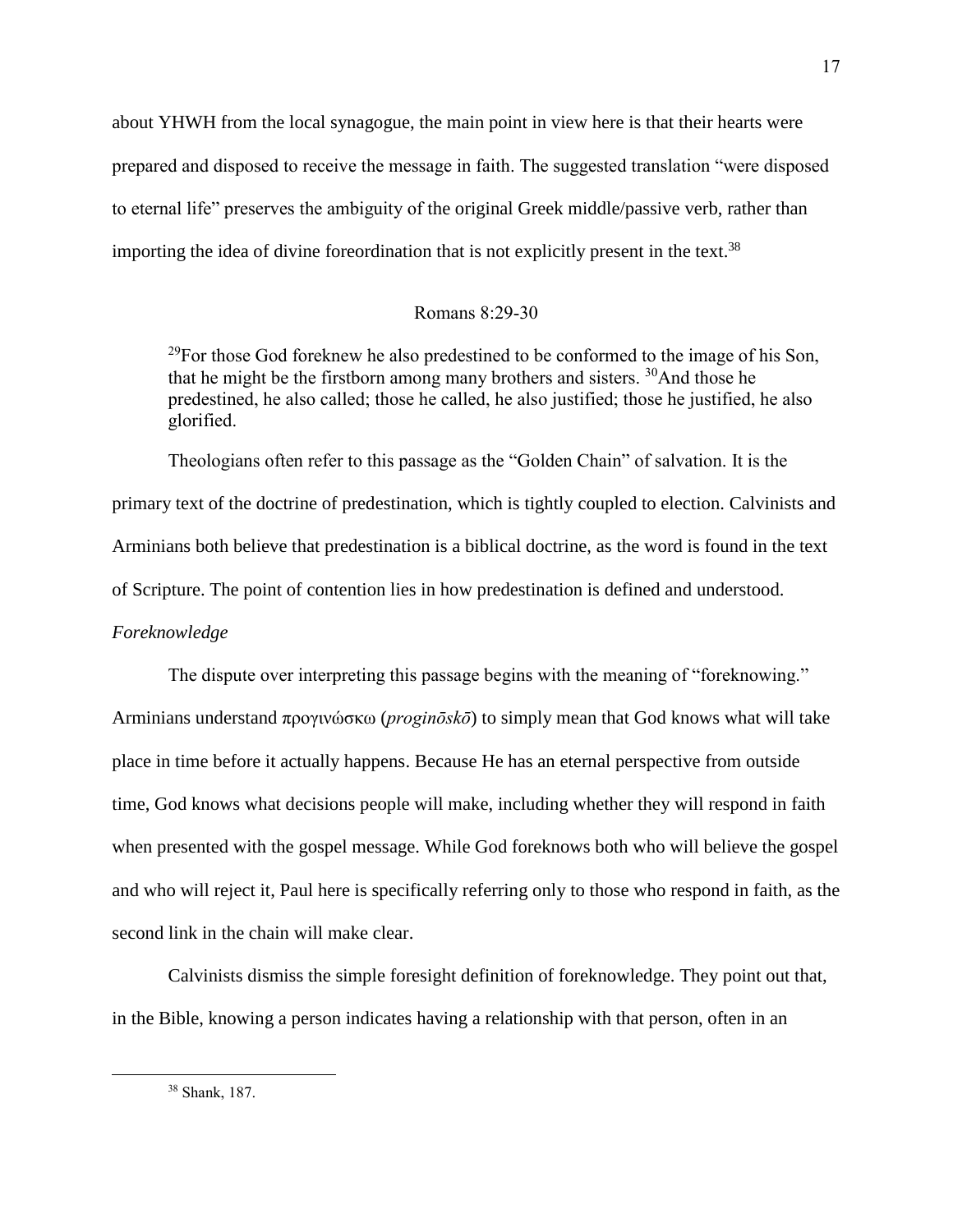intimate sense (Genesis 4:1 in older English translations speaks of Adam "knowing" Eve to refer to their conjugal relation). Since to know a person is to love that person, to foreknow him or her means to forelove him or her.<sup>39</sup> Rather than knowing facts about a person before that person exists, foreknowledge for the Calvinist means God sets His divine love on that individual from before creation. God then elects the individual, choosing him or her for salvation, based upon His pre-temporal decision to set His love upon that person.<sup>40</sup>

There are only two occurrences of *proginōskō* in Paul's writings, here and Romans 11:2. If Paul's intended use of the word in 8:29 refers to a covenant love for each individual in the elect group from eternity past, placing them on the path to justification and glorification, this would cause problems in 11:2. There Paul is clearly speaking of ethnic Israel, of which a great number were unfaithful to the covenant and did not attain salvation.<sup>41</sup>

The only other time *proginōskō* appears in the New Testament is not in Paul's letters, but does come from Paul's lips. In Acts 26:5, Luke writes that Paul said, "προγινώσκοντές με ἄνωθεν," literally "they are knowing me for a long time," which the NIV renders as a perfect tense in English: "they have known me for a long time." The idea is that Paul's accusers are not just now meeting him, but have known him for some time before the point of Paul's address to Agrippa; they have prior knowledge of him. And what did their prior knowledge consist of? They knew Paul's manner of living in strict conformity to the Pharisaic sect of Judaism. It would seem, then, that when Paul speaks of foreknowledge, he is dealing with knowledge of facts and actions, not a "forelove" as some attempt to define the term.

<sup>39</sup> Storms, 103.

<sup>40</sup> Ibid., 106.

<sup>41</sup> Thornhill, *Chosen People,* 231.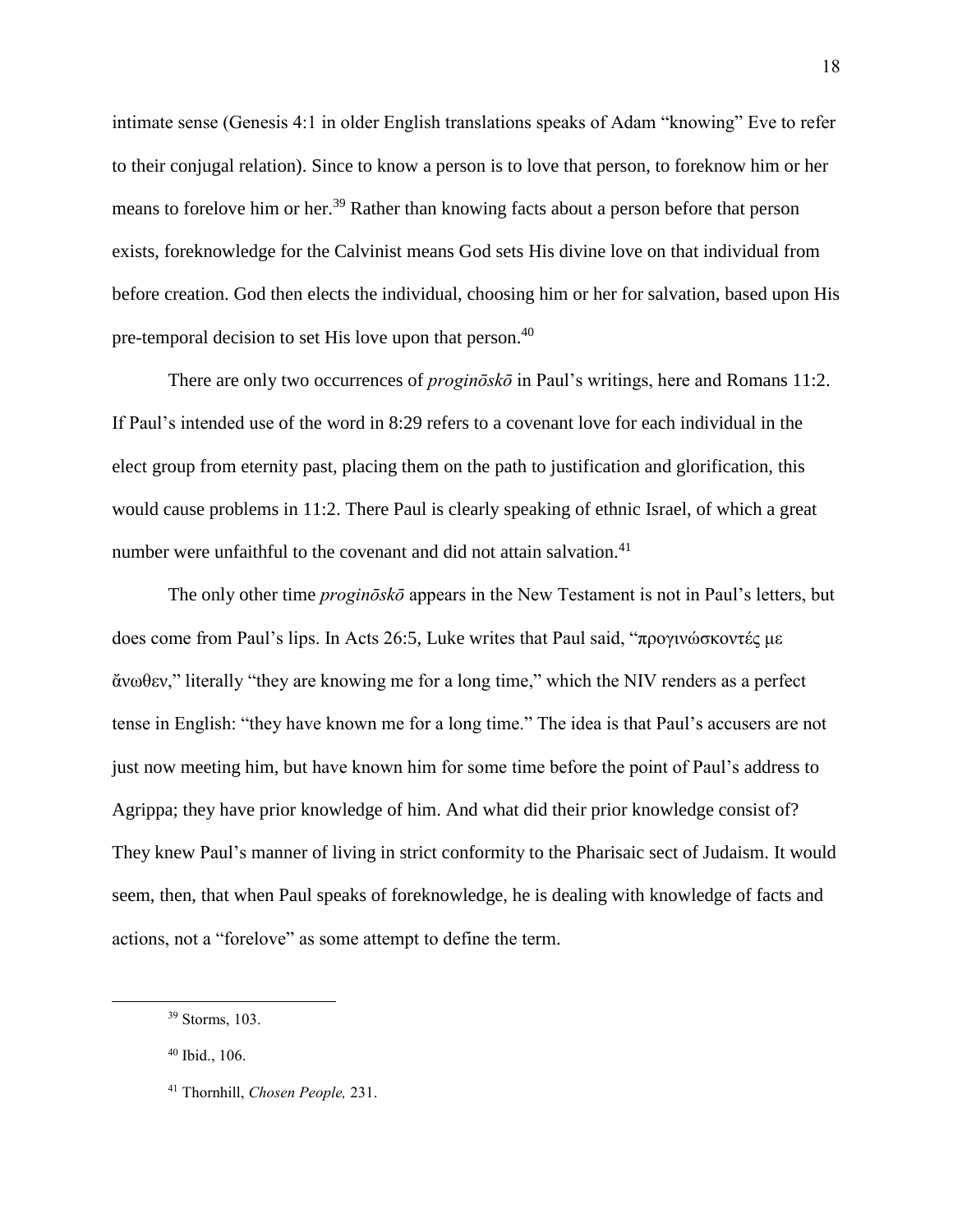## *Predestination*

The next link in the chain is predestination. For the Arminian, predestination is concerned with what will happen to those who respond in faith to the gospel message, of which God in His omniscience knows beforehand. The outcome that God ordains for those who believe the good news is conformity to the image of Christ. <sup>42</sup> The *telos*, or goal, is that believers would bear a family resemblance to the firstborn Brother in the family of God. Ambrose of Milan, the preacher under whom Augustine was converted, wrote, "He did not predestinate them before He knew them, but He did predestinate the reward of those whose merits He foreknew," showing an understanding of predestination based on foreseen faith rather than an arbitrary decision.<sup>43</sup>

In a Calvinist view, predestination is an extension of God's distinguishing love by which He unconditionally elects certain people. It points to God's decision concerning His intent for those He foreknew/foreloved.<sup>44</sup> Since God set his divine love on these individuals from eternity past, they *will* come to faith and conversion, a necessary step toward being conformed to Christ's image. God loves them—chooses them for a relationship with himself—and He now irrevocably sets in motion their trajectory toward faith.

Concerning predestination, both systems see it as involving God's goal or design for the ones He foreknew. However, the goal (conformity to Christ for Arminians, a faith response to Christ for Calvinists) differs because the starting point (foreseen faith or God's arbitrary selection) differs.

*Calling and Justification*

<sup>42</sup> Forlines, 171.

<sup>43</sup> Ambrose of Milan, *Exposition of the Christian Faith,* 294.

<sup>44</sup> Storms, 104.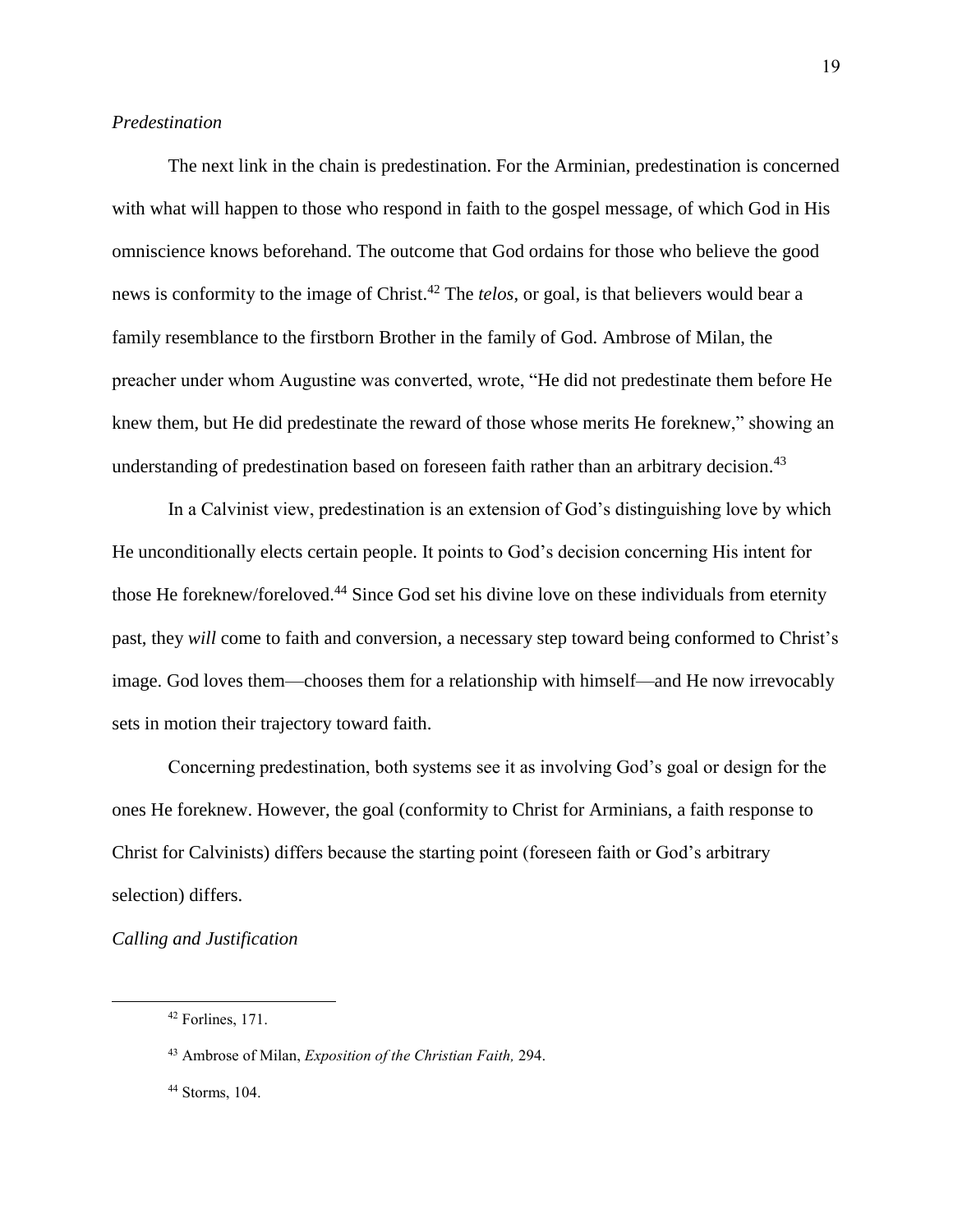Since determining exactly what Paul means by "calling" in this passage depends on the results of the call, calling and justification will be considered together together.

The word for "call" in verse 30 is the Greek verb καλέω (kaleō). This verb can express the concept of calling as summoning, or as naming. Some Arminians say the naming connotation should be used here, since almost all "calling" language in the New Testament refers to Christians. In this case, the "naming" aspect of calling would be God's declaring that those He foreknew and predestined are His elect children, "giving them His family name."<sup>45</sup> Other Arminians see it as a summons to faith. In this case, God has already foreseen the positive faith response of these persons, but that response can only occur if they hear preaching of the gospel message and a call to repentance (Rom. 10:14).

Calvinists speak of two different calls: an external, general call that goes out to all within earshot every time the gospel is proclaimed; and an internal, effective call.<sup>46</sup> The effective internal call only goes out to the foreloved elect who are predestined to salvation.

Calvinist scholar R. C. Sproul claims there exists a difficulty with the foreknowledge view of election, which proves fatal to the Arminian position. If God justifies all whom He calls, then one of two things is true: (1) all who hear the general outward call of public gospel preaching are justified; or (2) all to whom God extends the inner effective call are justified. "Since all who are called are justified and since not everyone is justified, then it follows that calling is a rather significant divine activity that some human beings receive and others do not."<sup>47</sup>

<sup>45</sup> Brian J. Abasciano, "Paul's Use of the Old Testament in Romans 9:1-9: An Intertextual and Theological Exegesis" (PhD diss, University of Aberdeen, 2004), 336.

<sup>46</sup> R. C. Sproul, *Chosen by God*, (Carol Stream, IL: Tyndale House Publishers, 1994), 105.

<sup>47</sup> Ibid., 109.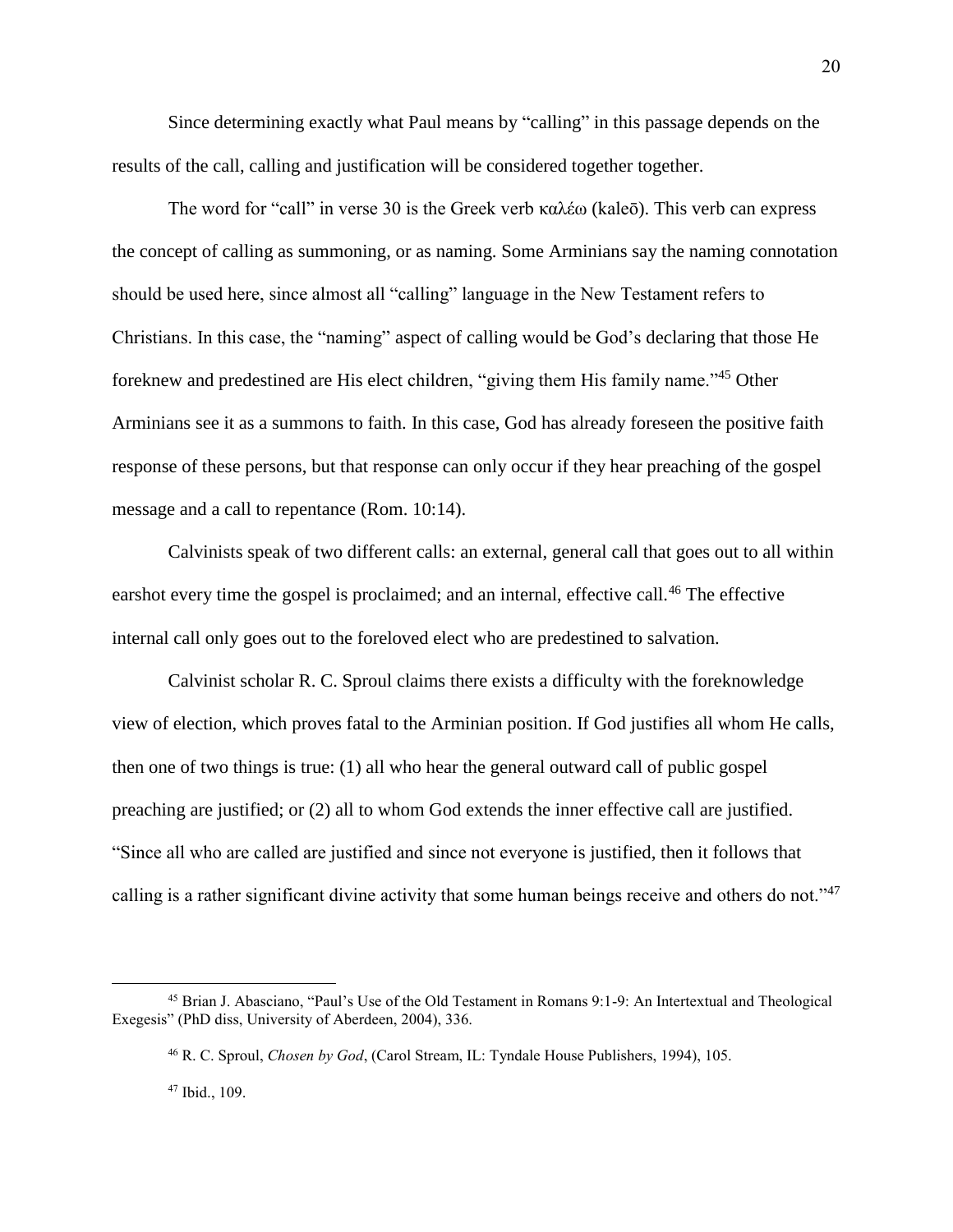If the naming sense of calling is what Paul has in mind here, there is no difficulty. God is simply calling those He foresaw would respond in faith His own, giving them the name "Christian." They have already believed, which is the condition for being counted righteous through justification (Gal. 3:6). In this case, the call is not a step in the process preceding justification; foreknowledge, predestination, calling, justification, and glorification can all be seen as simply components of the package of salvation, rather than consecutive events.

If Paul is talking about a summons to respond to the gospel, there is still not an insurmountable difficulty as Sproul assumes. The chain of events starts with God foreknowing who will respond positively in faith. The rest of the chain (predestination, calling, justification, and glorification) only applies to those foreknown individuals. *Those God foreknew would believe* were predestined, called, justified, and glorified. Could there be other people who hear the call to repentance through gospel preaching, but who do not respond positively in faith? Certainly. Matthew 22:14 says, "Many are called, but few are chosen" (ESV). But those who reject the gospel do not impact this sequence, because they were already excluded at the first step due to foreseen unbelief.

Thus, neither Arminian position—the naming sense of calling or the summons sense has a real difficulty. The Calvinist formulation of two calls, one internal and effective and one external and general, seems much more problematic, as it appears contrived to create definitions for the biblical terms that will fit into the presuppositions of their soteriological system. *Glorification*

Paul uses the past tense, saying God "glorified" those he justified. This is puzzling to many, because glorification will not take place until Christ's second coming, when He will transform "our lowly bodies so that they will be like his glorious body" (Phil. 3:21). The most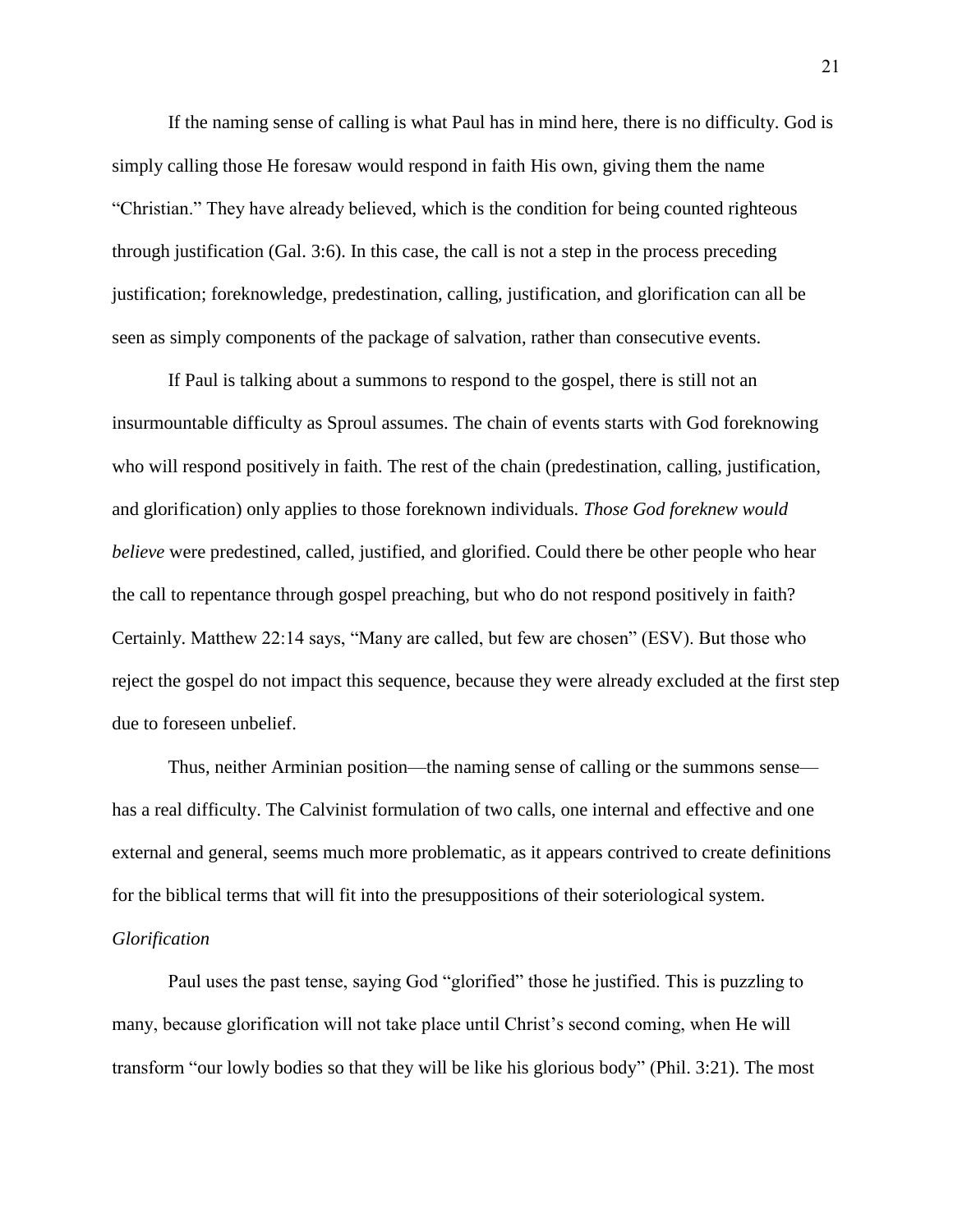common interpretation is that, while it is yet future, this glorification is certain for those whom God foreknew, predestined, called, and justified.<sup>48</sup> Calvinists and Arminians are in general agreement on this. Calvinists may object that Arminians cannot have a guarantee of future glorification, because Arminians hold that a true believer may apostatize and forfeit salvation. If an individual does that, such a person certainly will not achieve glorification. However, if one takes the word foreknown in verse 29 as referring not only to those God foresees as responding positively to the gospel message, but also those whose faith endures to the end, there is no difficulty.

### Romans 9:6–24

<sup>6</sup>It is not as though God's word had failed. For not all who are descended from Israel are Israel. <sup>7</sup>Nor because they are his descendants are they all Abraham's children. On the contrary, "It is through Isaac that your offspring will be reckoned." <sup>8</sup>In other words, it is not the children by physical descent who are God's children, but it is the children of the promise who are regarded as Abraham's offspring. <sup>9</sup>For this was how the promise was stated: "At the appointed time I will return, and Sarah will have a son." <sup>10</sup>Not only that, but Rebekah's children were conceived at the same time by our father Isaac. <sup>11</sup>Yet, before the twins were born or had done anything good or bad—in order that God's purpose in election might stand: <sup>12</sup>not by works but by him who calls—she was told, "The older will serve the younger." <sup>13</sup> Just as it is written: "Jacob I loved, but Esau I hated." <sup>14</sup>What then shall we say? Is God unjust? Not at all! <sup>15</sup>For he says to Moses, "I will have mercy on whom I have mercy, and I will have compassion on whom I have compassion." <sup>16</sup>It does not, therefore, depend on human desire or effort, but on God's mercy. <sup>17</sup>For Scripture says to Pharaoh: "I raised you up for this very purpose, that I might display my power in you and that my name might be proclaimed in all the earth." <sup>18</sup>Therefore God has mercy on whom he wants to have mercy, and he hardens whom he wants to harden. <sup>19</sup>One of you will say to me: "Then why does God still blame us? For who is able to resist his will?" <sup>20</sup>But who are you, a human being, to talk back to God? "Shall what is formed say to the one who formed it, 'Why did you make me like this?'  $\cdot$ "<sup>21</sup>Does not the potter have the right to make out of the same lump of clay some pottery for special purposes and some for common use? <sup>22</sup>What if God, although choosing to show his wrath and make his power known, bore with great patience the objects of his wrath—prepared for destruction? <sup>23</sup>What if he did this to make the riches of his glory known to the objects of his mercy, whom he prepared in advance for glory— $^{24}$ even us, whom he also called, not only from the Jews but also from the Gentiles?

<sup>48</sup> Forlines, 149.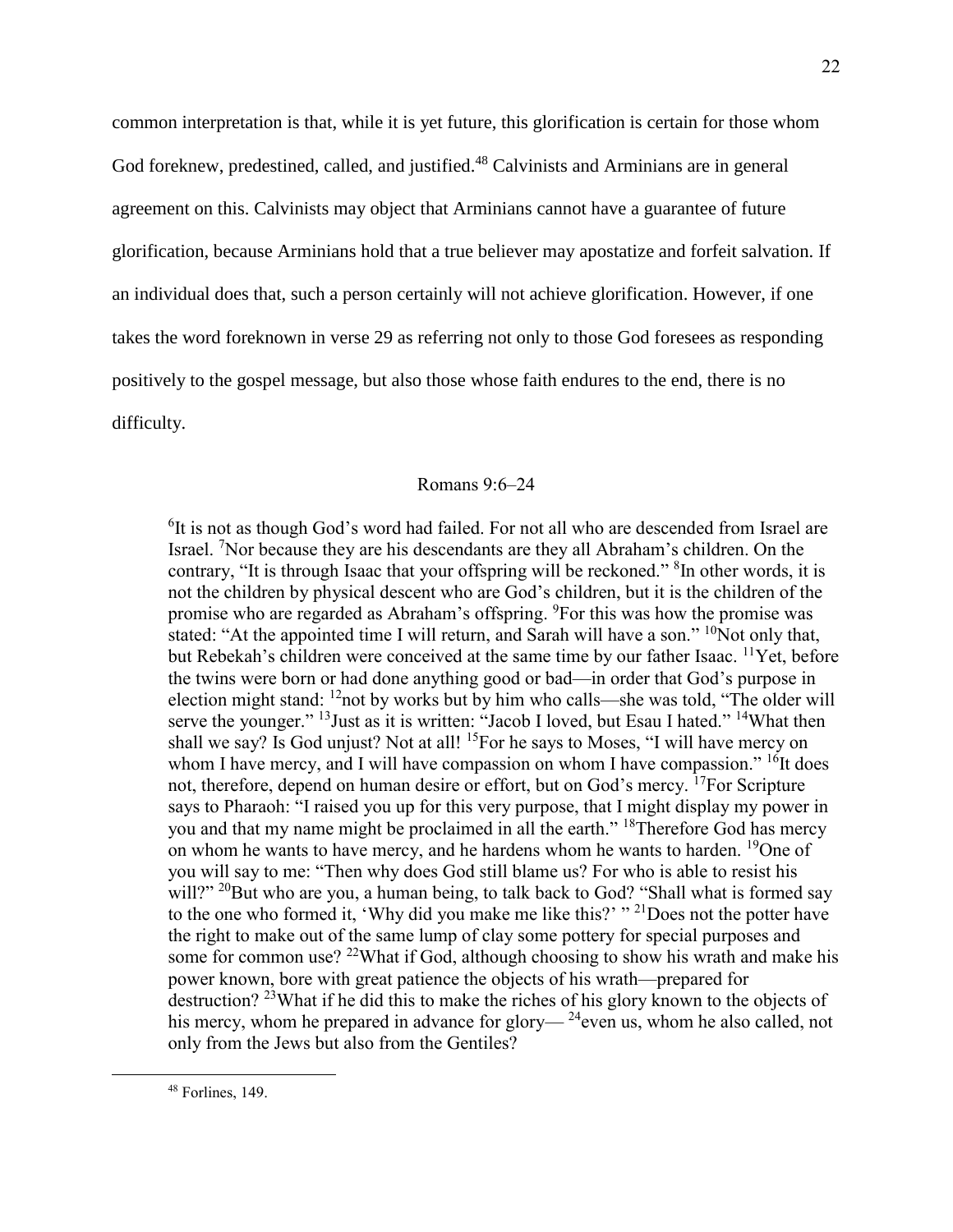The ninth chapter of the Apostle Paul's letter to the church in Rome is probably the text used most often to argue for unconditional, individual election to salvation of a particular number of persons.<sup>49</sup> It is also used to support the idea of double-predestination, where God not only actively chooses who will be saved, but selects everyone else to be damned.

In verse 6, Paul points out that not every physical descendent of Jacob/Israel is a true Israelite. Here, he seems to be arguing against the "national and unconditional" view of election held by some Jews of the Second Temple period. Jews with this approach to election believed that God did not elect just the nation of Israel *as a* nation, but each individual descendant of Abraham through Jacob.<sup>50</sup> The true descendants of Abraham are those who have the faith of Abraham (Gal. 3:7). Calvinists and Arminians are in agreement on this point.

Calvin saw verses 7–16 as contrasting Isaac and Jacob on the one hand with Ishmael and Esau on the other as examples of how "God's purpose in election" distinguishes between those whom God elects to save and those who simply belong to the ethnic people of Israel.<sup>51</sup> Sproul points out Paul's emphasis of the fact that God announced His decision for the covenant line to proceed through Jacob before Rebekah gave birth. The fact that Paul adds, "or had done anything good or bad" makes it clear, for Sproul, that predestination is based on God without any consideration of a human being's future actions. 52

However, one must carefully observe what the text says, without assuming the presuppositions of a particular soteriology. The text does say Rebekah was told the older would serve the younger before she gave birth, and before either boy had done anything good or evil. It

<sup>49</sup> Cornelis P. Venema, "'Jacob I Loved, but Esau I Hated': Corporate or Individual Election in Paul's Argument in Romans 9?" *Mid-America Journal of Theology* 26 (2015), 7.

<sup>50</sup> Forlines, 103.

<sup>51</sup> Venema, 11.

<sup>52</sup> Sproul, 122-123.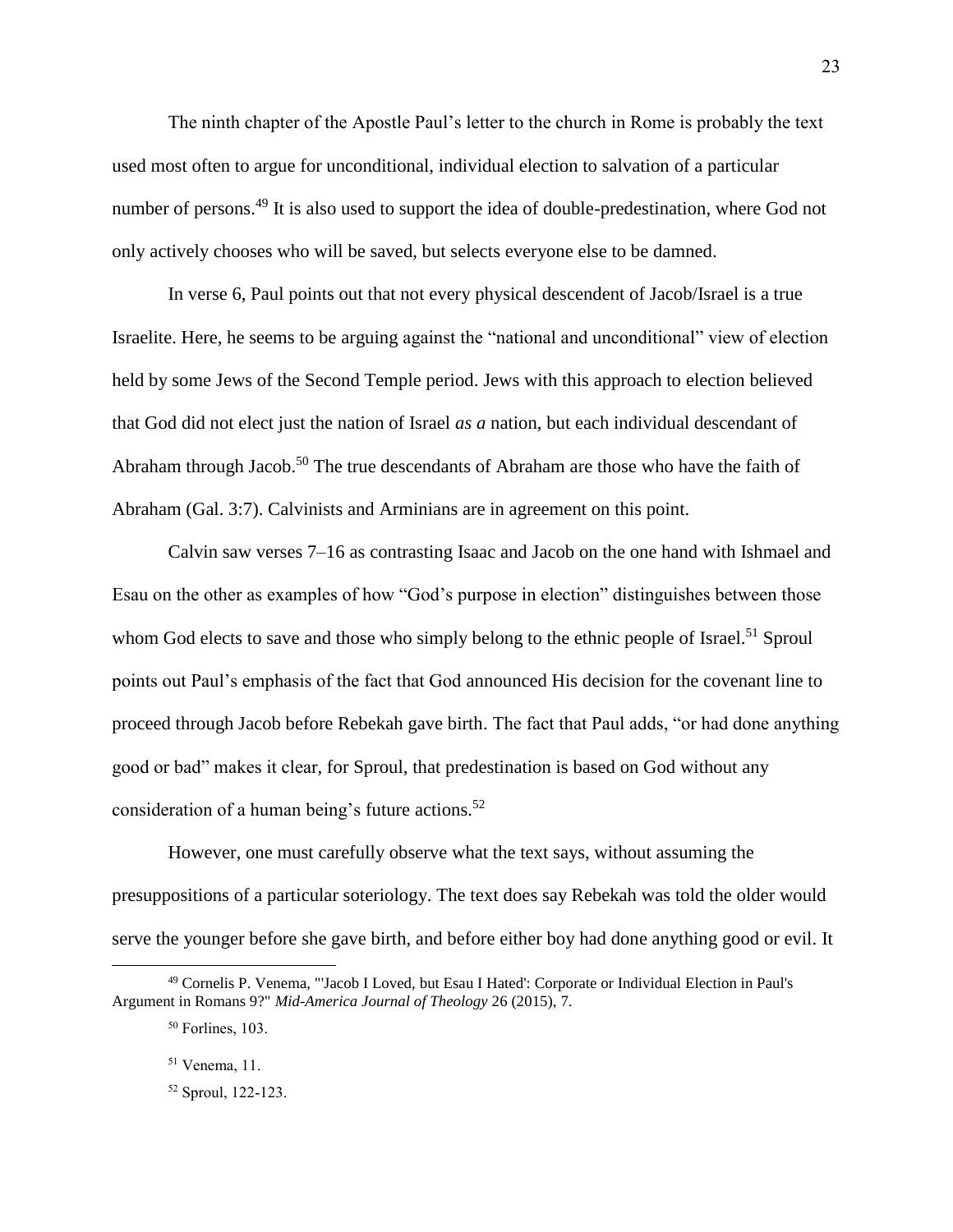does not say, though, that God did not take the twins' foreseen future actions into account. God's omniscience includes knowledge of all future human actions, without necessarily determining those actions. It is reasonable to believe that a God who does not look on the external appearance, but on the heart, would take into account future actions that would be pleasing or displeasing to Him. This text does not necessarily affirm or deny God's consideration of future acts. It only says that God made His declaration to Rebekah at a point in human time before those future actions were realized and could be considered by human beings.

Second Temple Jewish literature suggests many actions that would account for Esau being rejected as the son to continue the covenant line. According to *Testimony of Gad*, Esau used dishonesty to become wealthy. The *Testimony of Benjamin* has him committing fornication and idolatry. Genesis 28:6–8 says that Esau had married Canaanite women (also recorded in *Jubilees* 25:1; 27:8; and 29:18). In addition, *Jubilees* says that Esau was not chosen to carry on the covenant line because he was unrighteous and violent.<sup>53</sup>

Even if one lays aside God's foreknowledge of Esau and Jacob's future actions, this passage does not teach that Jacob was saved and Esau was damned. It shows that God chose the younger twin, Jacob, to be the one through whose line the Messiah would come. This breaking of the cultural standard of primogeniture repeats what happened with Ishmael and Isaac, where the younger son was given preference over the firstborn. God is not bound by human cultural traditions when it comes to selecting individuals (or people groups) to be His agents. Also, in Deuteronomy 23:7, God tells His people not to despise an Edomite, because the people of Edom are related to Israel. This would be an odd command on God's part if His rejection of Esau

<sup>53</sup> Thornhill, *Chosen People*, 235.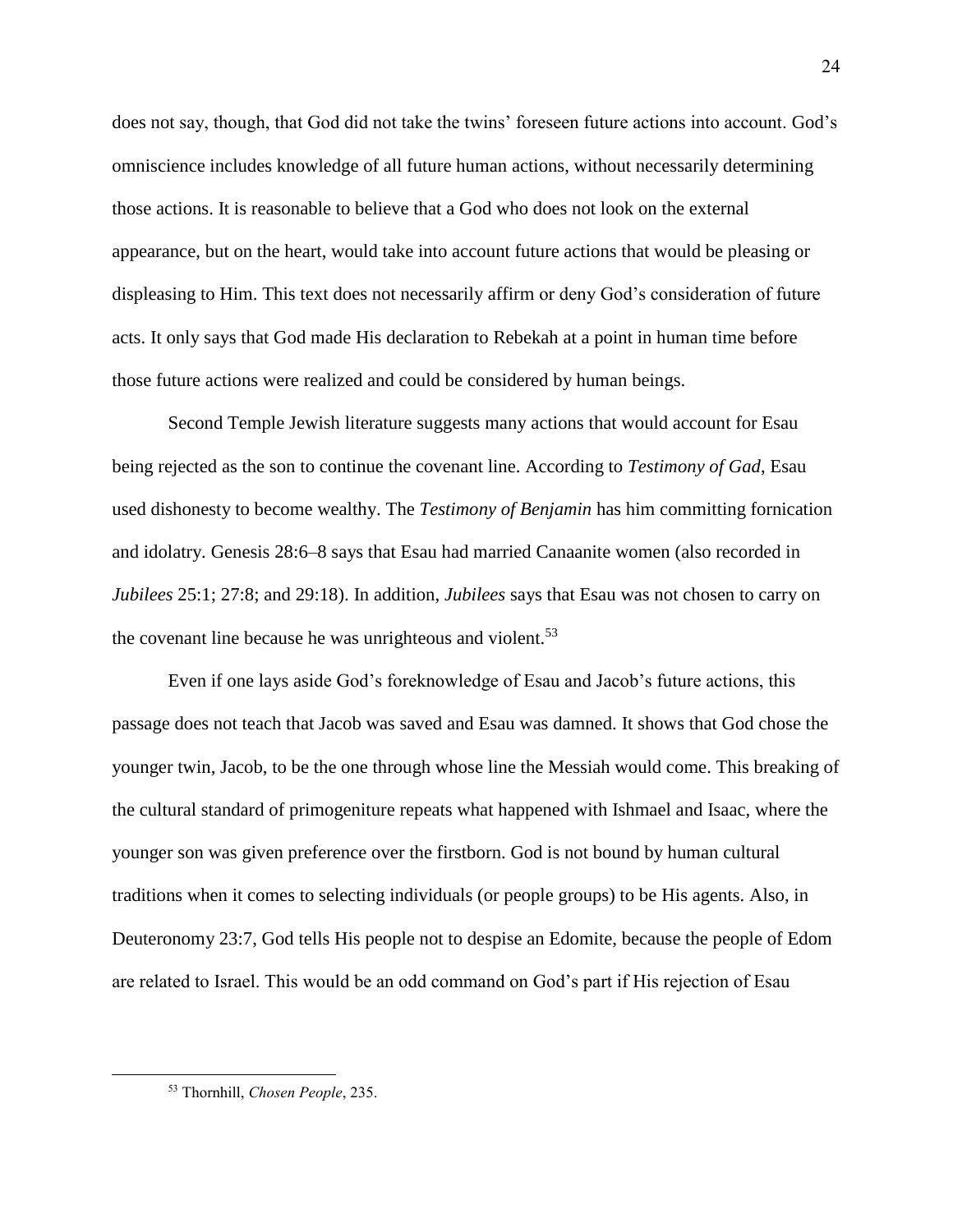entailed reprobation and the utter casting away of Esau and his heirs. The best conclusion is that the choice of Jacob over Esau was for the purpose of covenant leadership.<sup>54</sup>

Verse 15, where God says to Moses, "I will have mercy on whom I have mercy," is also used by some to argue for unconditional election, showing that God is free to choose to save whomever He desires to choose. Paul's point here, though, is not that God shows mercy arbitrarily, but that human beings cannot compel God to be merciful, for no human being deserves mercy: it is purely a gift of God's grace.<sup>55</sup> When one reads God's statement that He will show mercy and compassion to whomever He chooses, one should ask: To whom has God decided to be merciful and compassionate? God has revealed that it is His will to show mercy and grant salvation to those who accept His free gift of grace offered in Jesus the Messiah. Since this plan of salvation was God's idea from the beginning—not something human beings created in an effort to merit salvation—no one is forcing God to do things in this manner; He is simply being faithful to His own word of promise.<sup>56</sup>

Some see God's raising up Pharaoh as an example of reprobation. They would say that from creation, God purposed to turn Pharaoh over to unbelief, hardening his heart in order to continue accumulating sin to his account for the purposes of final judgment. However, Paul does not explicitly say, nor even imply, that God ever created a human being for the purpose of destroying him or her.<sup>57</sup> The ten plagues God sent against Egypt were not just punishments against Pharaoh and the Egyptian people for their refusal to let the Hebrews go free. Each plague

<sup>54</sup> Wayne A. Brindle, "Prepared by Whom?: Reprobation and Non-Calvinist Interpretations of Romans 9:22," *Criswell Theological Review* 12, no. 2 (Spring 2015): 136.

<sup>55</sup> I. Howard Marshall, *New Testament Theology*, (Downers Grove, IL: IVP Academic, 2004), 333.

<sup>56</sup> Forlines, 130.

<sup>57</sup> Brindle, 137.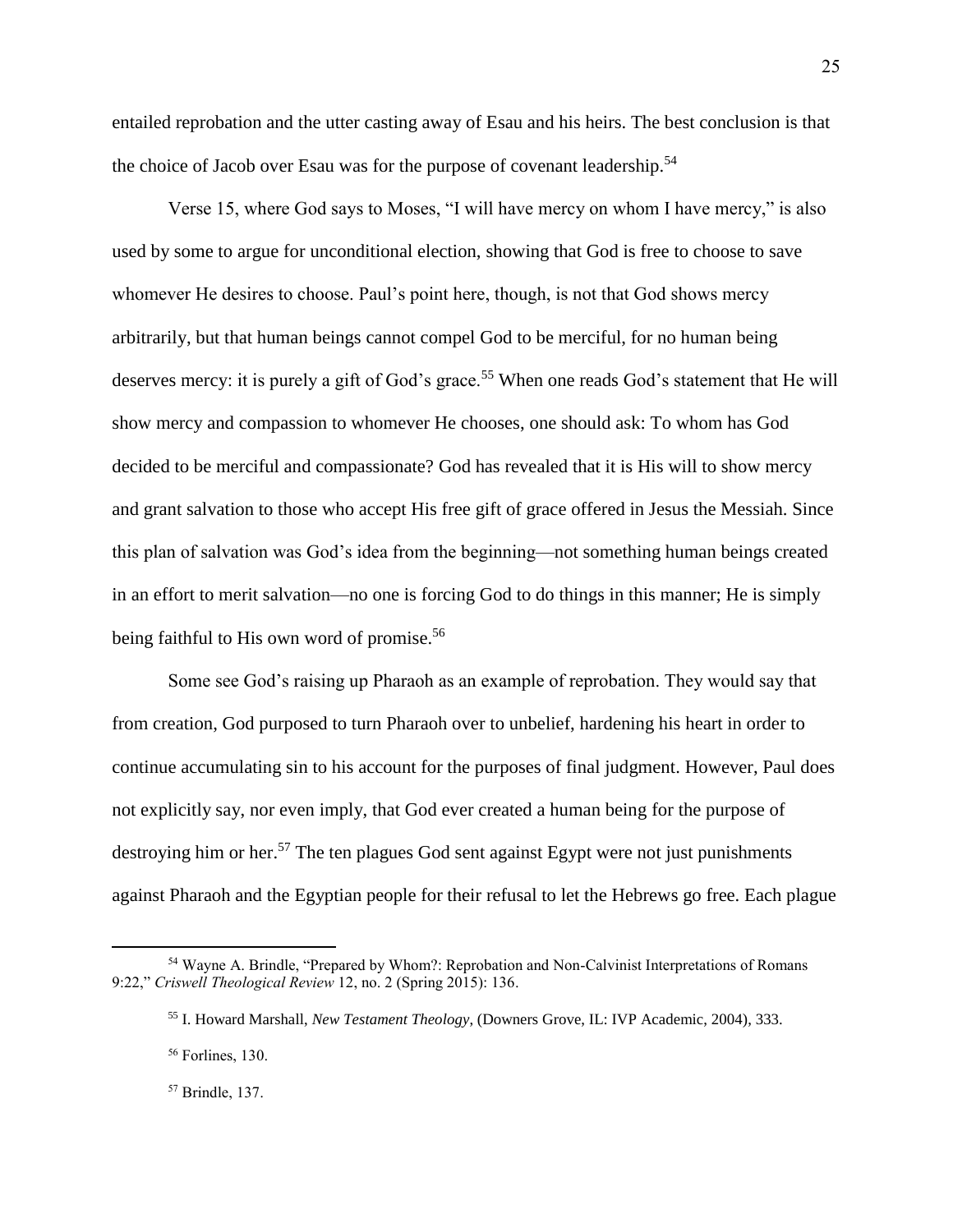dealt with a natural element or animal associated with Egyptian gods. Pharaoh's heart needed to be hardened into keeping the Israelites captive so that YHWH could complete His judgement against all the false gods of Egypt, demonstrating to Egypt—and to the larger ANE world—that He was Lord.<sup>58</sup>

If Paul's discussion of Esau and Jacob serves Calvinists as a model for the idea of unconditional election, then the metaphor of the potter, the objects of wrath, and the objects of mercy serves as the main argument for the concept of reprobation in Romans. The idea of reprobation in this text centers around the phrase "fitted for destruction." The word used here is the perfect passive/middle participle of καταρτίζω (*kataridzō*). If Paul is using the passive voice, then the vessels of wrath are prepared for destruction by someone else, presumably God (if one takes it as a divine passive). If the verb is read as the middle voice, however, it becomes possible that the vessels—human beings in this case, rather than inanimate pieces of pottery without wills—prepare themselves for destruction through continual disobedience and refusal to repent. Paul is careful to explicitly state that God prepares the vessels of mercy for glory. He does not specify God as the agent preparing the vessels of wrath for destruction, leaving the door open for the middle voice to be the intended understanding.<sup>59</sup> Just as the Gentiles who believed in Acts 13:48 had made themselves fit for eternal life through prior positive responses toward God, the vessels of wrath here have prepared themselves for destruction through sustained rebellion.

## Romans 11:17-24

 $17$ If some of the branches have been broken off, and you, though a wild olive shoot, have been grafted in among the others and now share in the nourishing sap from the olive root,  $18$ do not consider yourself to be superior to those other branches. If you do, consider this:

<sup>58</sup> Craig S. Keener, *Romans: A New Covenant Commentary*, (Eugene, OR: Cascade Books, 2009), 119.

<sup>59</sup> Brindle, 141-142.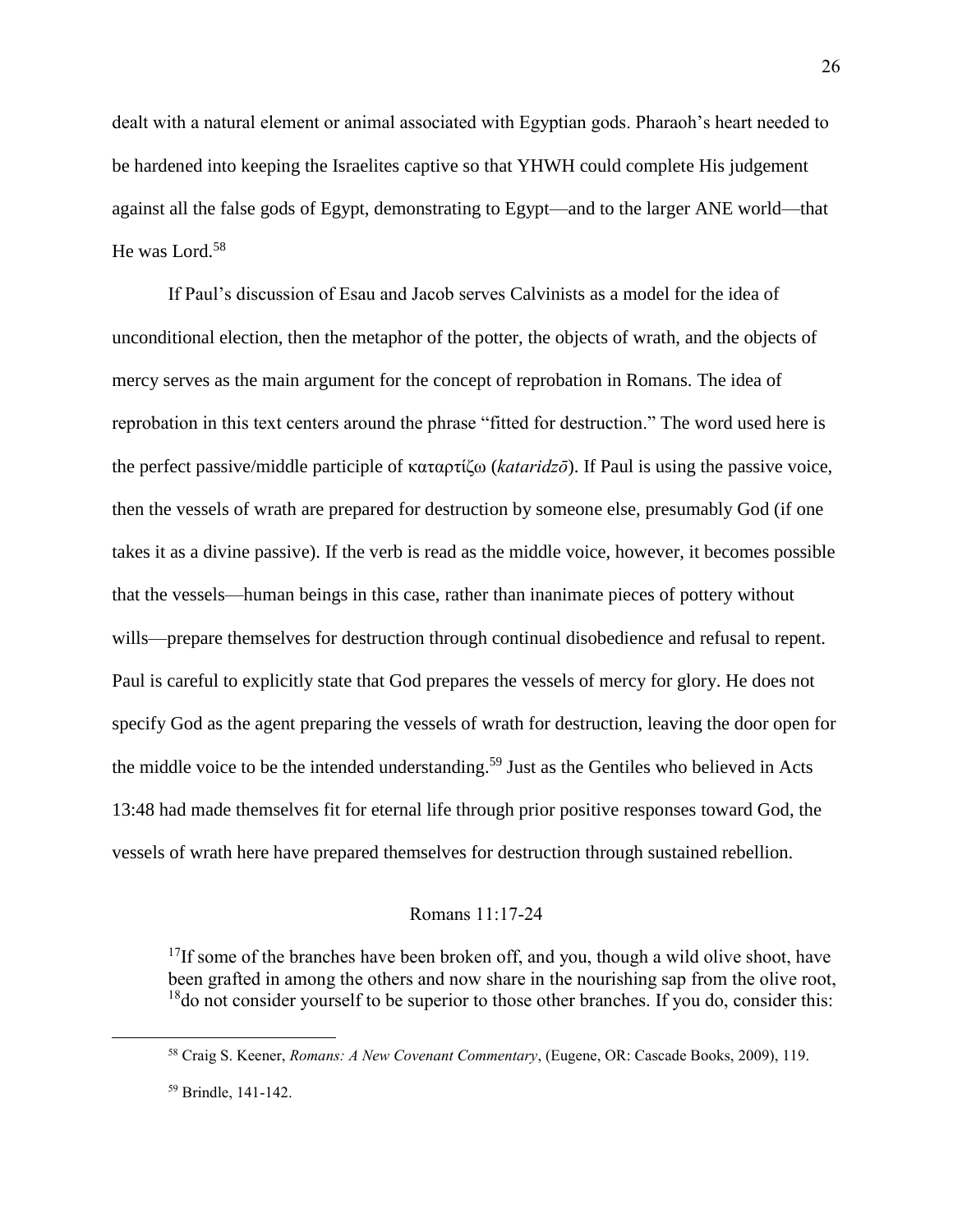You do not support the root, but the root supports you. <sup>19</sup>You will say then, "Branches" were broken off so that I could be grafted in." <sup>20</sup>Granted. But they were broken off because of unbelief, and you stand by faith. Do not be arrogant, but tremble. <sup>21</sup>For if God did not spare the natural branches, he will not spare you either. <sup>22</sup>Consider therefore the kindness and sternness of God: sternness to those who fell, but kindness to you, provided that you continue in his kindness. Otherwise, you also will be cut off.  $^{23}$ And if they do not persist in unbelief, they will be grafted in, for God is able to graft them in again. <sup>24</sup>After all, if you were cut out of an olive tree that is wild by nature, and contrary to nature were grafted into a cultivated olive tree, how much more readily will these, the natural branches, be grafted into their own olive tree!

Paul uses the metaphor of an olive tree to represent the elect people of God, those who receive the blessings of the covenant. This illustration captures the corporate aspect of election perfectly, as it is the tree—the corporate body—that is primarily in view regarding the covenant promises and spiritual life. Individuals take part in these promises by participating in the group.<sup>60</sup> Paul says that some of the natural branches—ethnic Jews who were born into the nation of Israel—were broken off because of unbelief, and Gentiles were grafted in. The Jewish natural branches, however, may be grafted back in again if they abandon their unbelief.

Paul's Greek term translated "unbelief" (vv. 20, 23) is ἀπιστία (*apistia*). Just as πίστις (*pistis*) can carry the dual sense of both faith and faithfulness, *apistia* can mean unfaithfulness as well as unbelief (or lack of faith). It was not a mere lack of cognitive belief that led to the natural branches being cut off, but their unfaithfulness in not adhering to the covenant. Paul warns that the wild branches, now grafted in, run the same risk of being cut off, signifying that those who have joined the elect through faith may yet be removed if they are unfaithful. If the natural branches abandon their unbelief/unfaithfulness, God will welcome them back and reconnect them to the spiritual life of God's corporate people. This supports the idea that while God's decision to have a people for himself is unconditional, individual membership and inclusion in the covenant people is conditioned on faith (and faithfulness to the covenant-making God).

<sup>60</sup> Abasciano, "Corporate Election in Romans 9," 362.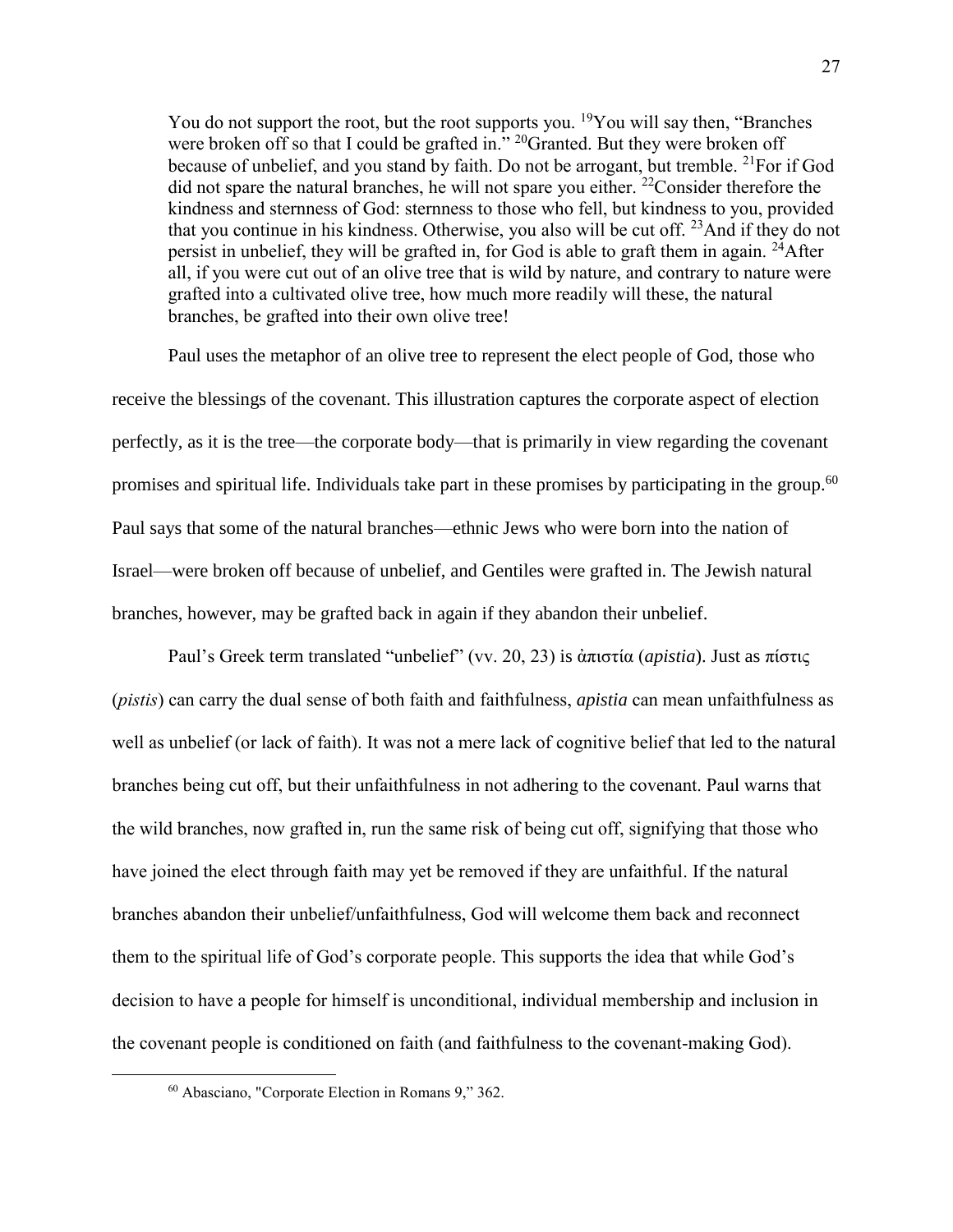## Ephesians 1:4–6

<sup>3</sup>Praise be to the God and Father of our Lord Jesus Christ, who has blessed us in the heavenly realms with every spiritual blessing in Christ. <sup>4</sup>For he chose us in him before the creation of the world to be holy and blameless in his sight. In love <sup>5</sup>he predestined us for adoption to sonship through Jesus Christ, in accordance with his pleasure and will— $6$ to the praise of his glorious grace, which he has freely given us in the One he loves.  ${}^{7}$ In him we have redemption through his blood, the forgiveness of sins, in accordance with the riches of God's grace <sup>8</sup>that he lavished on us. With all wisdom and understanding, <sup>9</sup>he made known to us the mystery of his will according to his good pleasure, which he purposed in Christ,  $^{10}$ to be put into effect when the times reach their fulfillment—to bring unity to all things in heaven and on earth under Christ.  $\frac{11}{1}$ In him we were also chosen, having been predestined according to the plan of him who works out everything in conformity with the purpose of his will,  $12$ in order that we, who were the first to put our hope in Christ, might be for the praise of his glory.  $^{13}$ And you also were included in Christ when you heard the message of truth, the gospel of your salvation. When you believed, you were marked in him with a seal, the promised Holy Spirit,  $14$  who is a deposit guaranteeing our inheritance until the redemption of those who are God's possession—to the praise of his glory.

The beginning of Paul's epistle to the church in Ephesus is the foundation passage

concerning the doctrine of election for both soteriological systems. <sup>61</sup> Paul's concept of election here is thoroughly Christocentric. The phrases "in Christ," "in Him," and "in the One he loves" permeate this passage, occurring over a dozen times in eleven verses. Paul twice states (vv. 4, 11) that believers are chosen in Christ. The question that divides is whether God chose "us [who are] in Him" or chose "us [to be] in Him." Is election based on belonging to the group that has put their faith in Christ and thereby been united with Him, or is election the deciding factor that causes a person to believe and thus become part of the corporate body of Christ?

It is important to remember that Paul makes frequent use of the concept of corporate representation in his letters. Adam was the corporate head of the human race whose sin affected all of humanity (Rom. 5:12). God's covenant with Abraham, Isaac, and Jacob impacted not only their lives, but the lives of their descendants as well, even dozens of generations after them. Jews

<sup>61</sup> Shank, 27.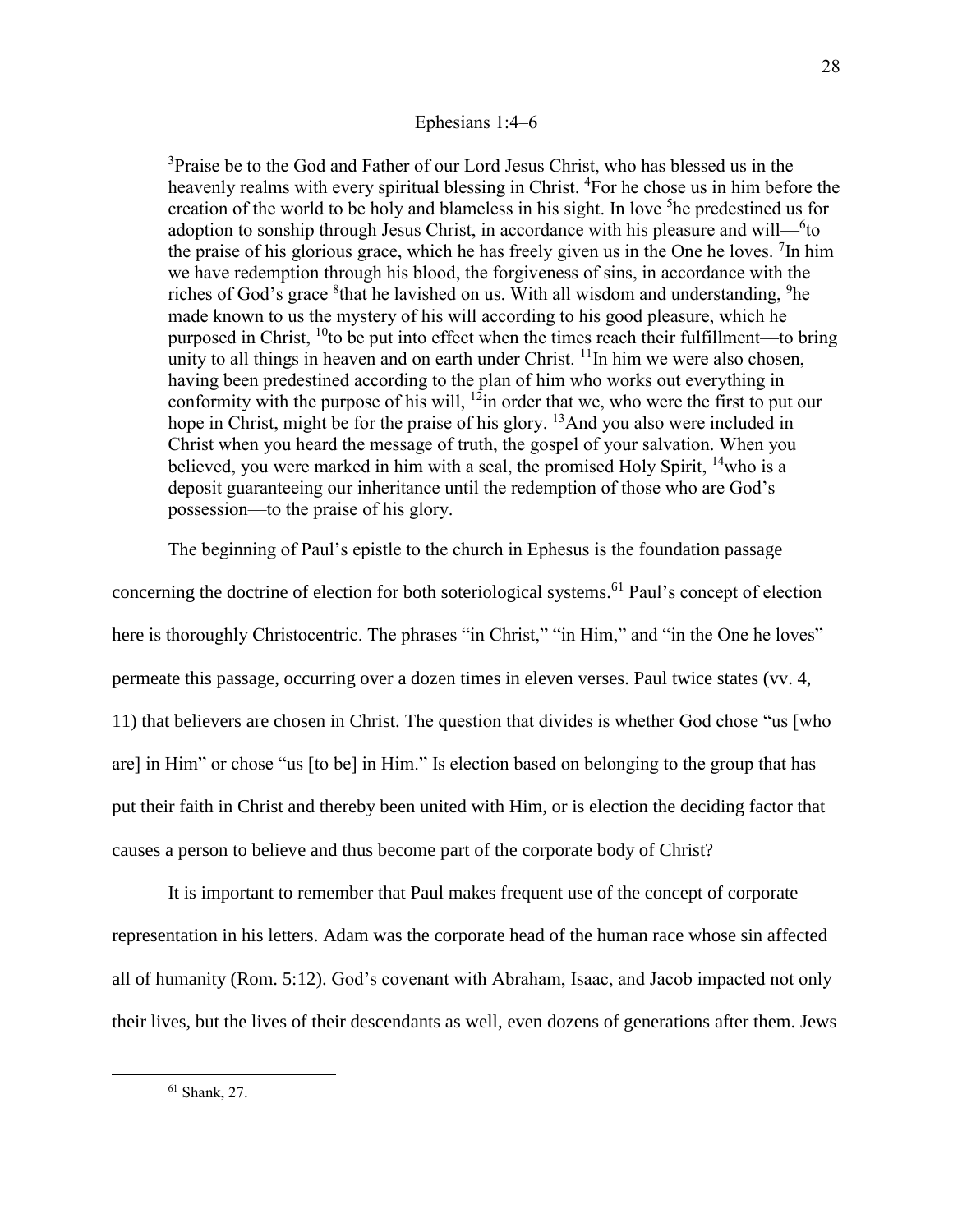counted on their relationship to Abraham, with whom God first made the covenant, as the basis of God's favor and blessing.<sup>62</sup>

Some Calvinists say Paul describes election as occurring pre-temporally to emphasize that God's decision to elect is not affected by human actions.<sup>63</sup> However, it is more likely here that Paul is not referring to God electing each individual, but to His decision before creation to send His Son to be the Savior of the human race, whom He foreknew would rebel and be separated from their Creator. Christ is the chosen one, and believers are chosen on the basis of their relationship to Him. "In biblical thought, the corporate representative would be seen as embodying the people he represents from the beginning of his representative role, which is to say from the beginning of his election."<sup>64</sup> Since Christ was chosen before creation to be the Savior, it can be said that those who are joined to Christ by faith share in His eternal election. The idea of individual, unconditional election from eternity is not necessitated by the text.

Verse 3 indicates that the spiritual blessings believers enjoy are theirs *on the basis of* their status of being "in Christ"—being united with Him through faith. It naturally follows that the election mentioned in verse 4 would be a consequence of that union as well, since it is described with the parallel phrase "in Him." One can only ignore this if one holds theological presuppositions that require one to interpret these verses in an individualistic manner.<sup>65</sup>

Thornhill points out that beginning with Ephesians 1:3, the only time the writer uses singular pronouns is in reference to God and Jesus. All the other pronouns through verse 12 are

<sup>62</sup> Leslie James Crawford, "Ephesians 1:3-4 and the Nature of Election," *The Master's Seminary Journal* 11, no. 1 (Spring 2000): 84.

<sup>63</sup> Storms, 107.

<sup>64</sup> Brian J. Abasciano, "Clearing Up Misconceptions About Corporate Election," *Ashland Theological Journal* 41 (2009): 67.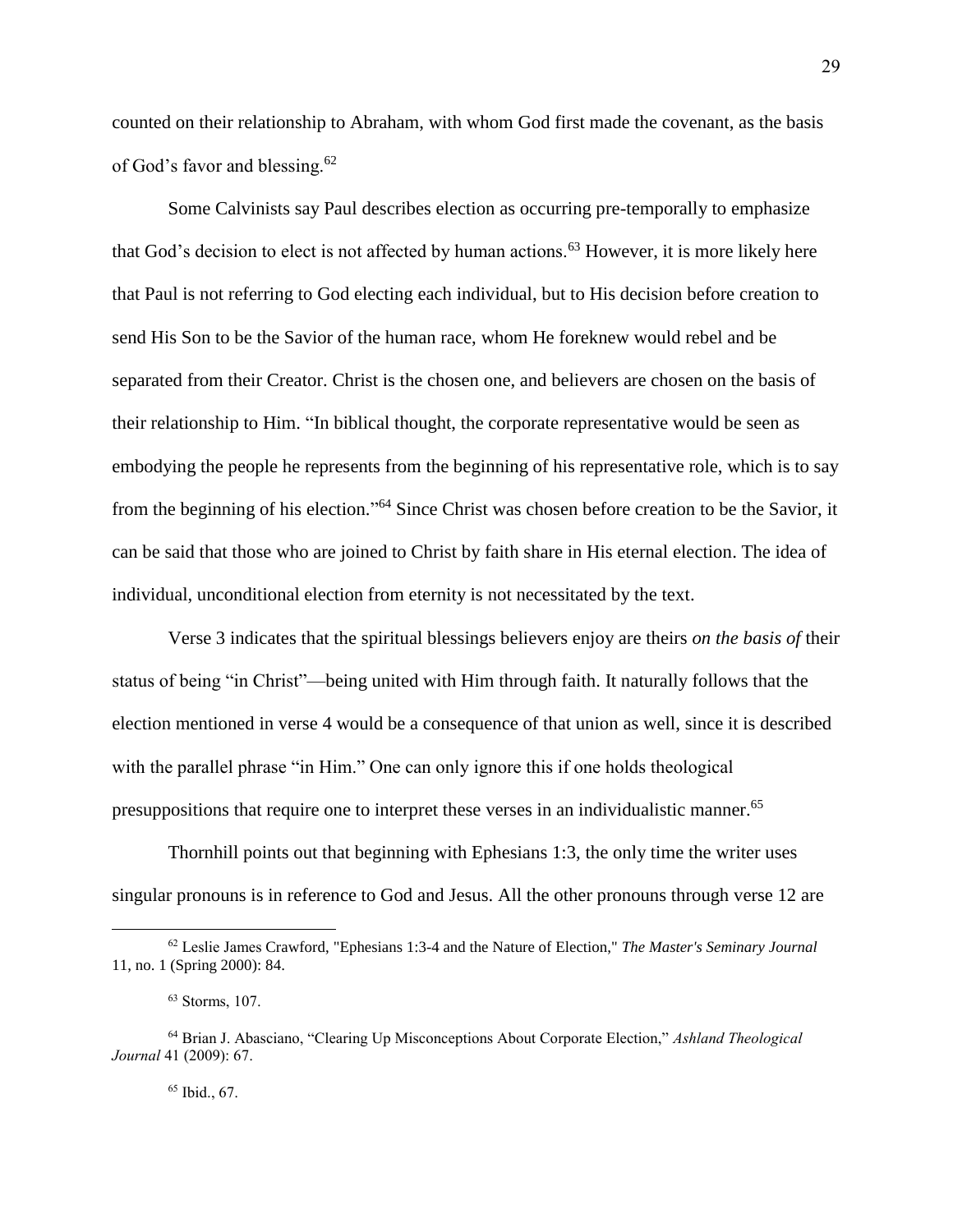first-person-plural. Even when second-person pronouns first appear in verse 13, they are plural.<sup>66</sup> While these statistics alone are not conclusive proof, when combined with the fact that Ancient Near East cultures worked more from a collective mindset than an individual one, they build a solid case that Paul was thinking of election in corporate terms.

## Revelation 13:8 and 17:8

<sup>13:8</sup>All inhabitants of the earth will worship the beast—all whose names have not been written in the Lamb's book of life, the Lamb who was slain from the creation of the world.

<sup>17:8</sup>The beast, which you saw, once was, now is not, and yet will come up out of the Abyss and go to its destruction. The inhabitants of the earth whose names have not been written in the book of life from the creation of the world will be astonished when they see the beast, because it once was, now is not, and yet will come.

Sam Storms writes, "It would seem, then, based on both Revelation 13:8 and 17:8, that

everyone's name either is or is not written in the Lamb's book of life *before the world began,* 

*i.e., in eternity past.*" 67

For these two verses, it is necessary to look at multiple translations and compare them to the original Greek, as differences between translations can certainly predispose one to a certain interpretation. The English Standard Version renders 13:8 as "and all who dwell on earth will worship it, everyone whose name has not been written before the foundation of the world in the book of life of the Lamb who was slain." Revelation 17:8 is translated "The beast that you saw was, and is not, and is about to rise from the bottomless pit and go to destruction. And the dwellers on earth whose names have not been written in the book of life from the foundation of the world will marvel to see the beast, because it was and is not and is to come."

<sup>66</sup> Thornhill, *Chosen People*, 180.

<sup>67</sup> Storms, 113.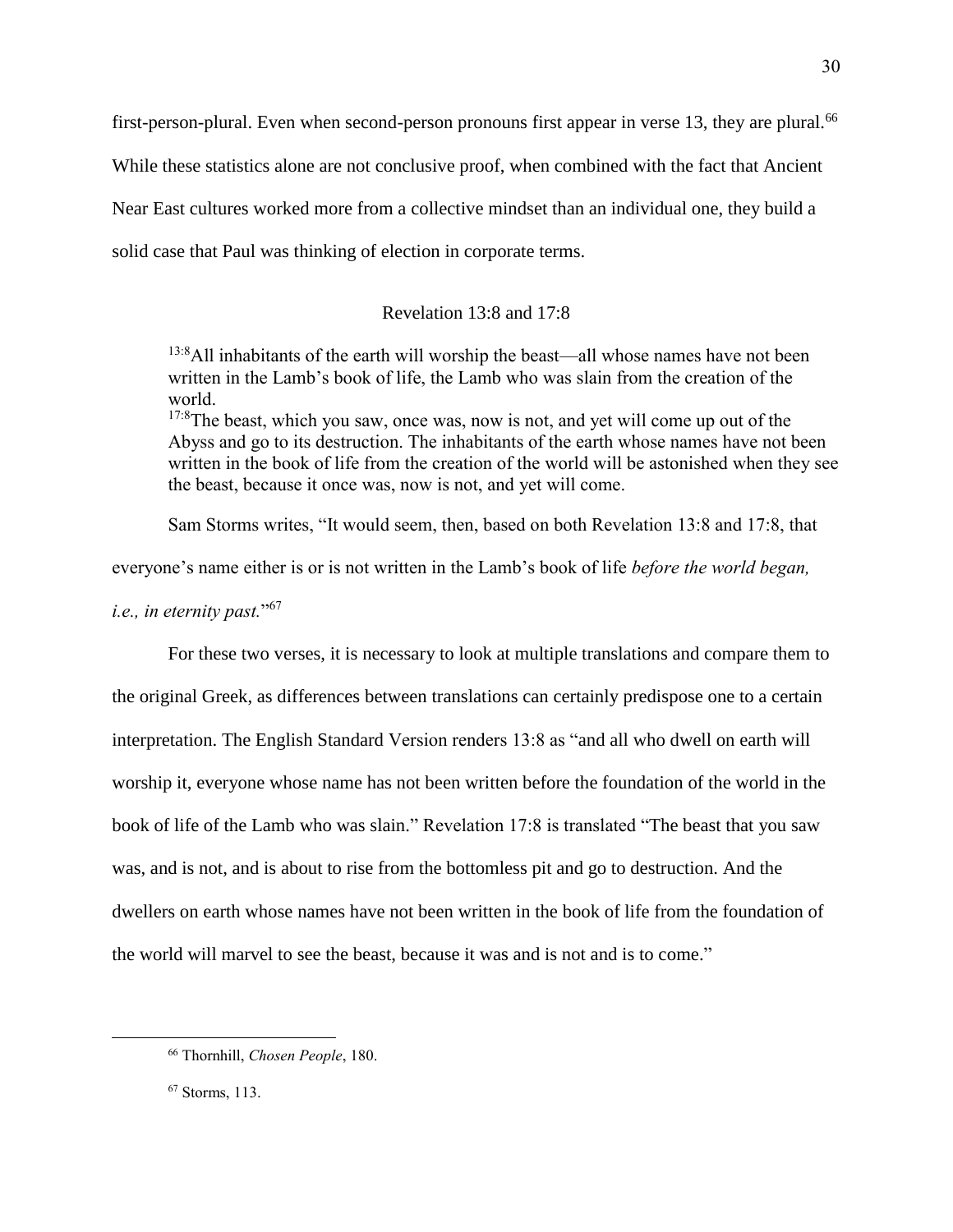The major difference is in 13:8. The NIV associates the phrase "from the creation of the world" with the slaying of the Lamb (as do the KJV, NKJV, MEV, and NLT). On the other hand, the ESV takes it to refer to when names were written in the book of life (in agreement with the CEB, CEV, HCSB, NASB, NET, NRSV; a marginal note in the NIV also gives the ESV's placement of the phrase as an alternative). The relevant part of the verse in Greek reads: οὗ οὐ γέγραπται τὸ ὄνομα αὐτοῦ ἐν τῷ βιβλίῳ τῆς ζωῆς τοῦ ἀρνίου τοῦ ἐσφαγμένου ἀπὸ καταβολῆς κόσμου, placing "from the foundation of the world" (ἀπὸ καταβολῆς κόσμου) after "the Lamb who was slain" (τοῦ ἀρνίου τοῦ ἐσφαγμένου). If one seeks to associate the prepositional phrase with the nearest verb it could modify—the participle "slain"—one would link it with the Lamb. But the construction in 17:8—which, other than omitting "of the Lamb who was slain" is identical to 13:8—leads some to associate "from the beginning of the world" with the writing of the names in the book, taking "of the Lamb who was slain" as simply a further description of the book of life.<sup>68</sup>

The book of life is mentioned four other times in Revelation (3:5; 20:12, 15; 21:27), but none of these passages have a temporal phrase describing when names were inscribed in the book. They only mention that the book contains the names of those who will enter the New Jerusalem, and that those whose names are not in the book will receive punishment. Thus, these verses do not help further determine which rendering of 13:8 would best convey the revelator's thought.

More significant than the different placement of the phrase in translations, however, is the translation of the preposition  $\dot{\alpha} \pi \dot{\alpha}$  (apo) itself. In 13:8, the ESV uses the English preposition "before" instead of "from" as the translation (as do the NLT and CEV), while the NIV, KJV,

<sup>68</sup> G. K. Beale, *The Book of Revelation: A Commentary on the Greek Text*, (Grand Rapids, MI: W. B. Eerdmans, 1999), 702.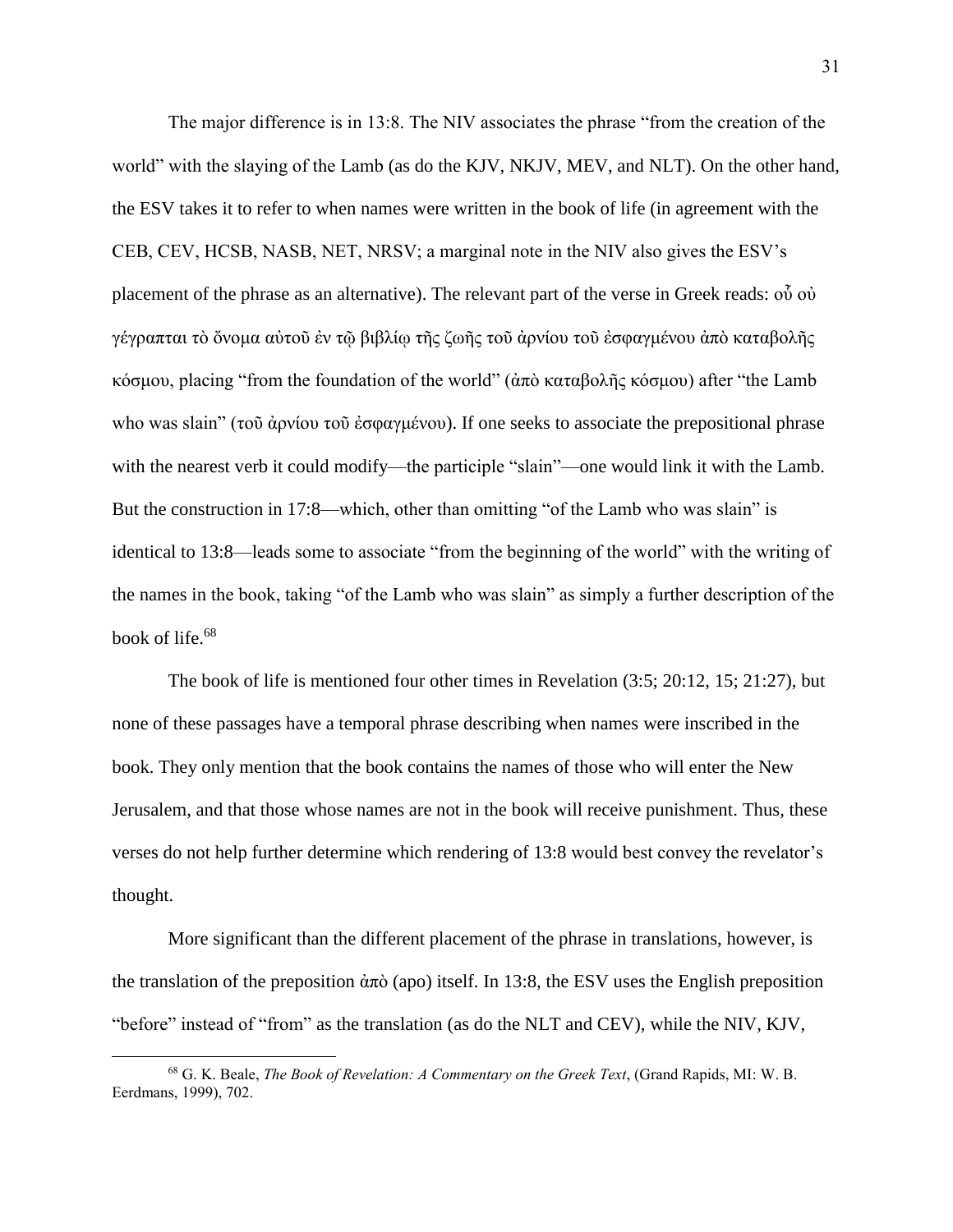NKJV, MEV, CEB, HCSB, NASB, and NRSV all translate it as "from," with the NET opting for "since." However, in 17:8, the ESV utilizes "from" just as the NIV does. Ephesians 1:4, which also talks about events in relation to the creation of the world, as was seen earlier, uses the preposition πρό (*pro*) which *does* mean "before." The phrase in Ephesians 1:4 sets a final temporal boundary for the action of the main verb, with the action occurring before that boundary. The preposition *apo* used in these two verses in Revelation never means "before" in Greek. On the contrary, Liddle and Scott list "after" as one of the meanings of *apo* when it is used to speak about time.<sup>69</sup> So the phrase is best translated "from the foundation of the world," as in the NIV, "since the foundation of the world" (NET), or even "after the foundation of the world." All of these translations reflect the sense of the Greek phrase, which sets a boundary on the beginning of the action under consideration, denoting the earliest time it could have occurred. 70

Even with the translation "from the foundation of the world," the question remains: does John mean that believers' names were written in the book of life as creation was taking place, and have remained there? Or does he mean the names have been written in the book of life during the period beginning from the world's foundation, with each name inscribed as the person came to faith? The text does not clearly point in one direction or the other, but based on our previous observations concerning election in other passages, the latter seems more likely.

<sup>69</sup> H. G. Liddell, *A Lexicon: Abridged from Liddell and Scott's Greek-English Lexicon,* (Oak Harbor, WA: Logos Research Systems, Inc., 1996), 94.

 $70$  Brian H. Wagner, "7 Reasons from Context and Grammar Showing Eph 1:4 Teaches Corporate Future Blessing...Not Divine Individual Election," https://www.academia.edu/31113015/Ephesians\_1\_4\_exegetical dialog, accessed March 17, 2017.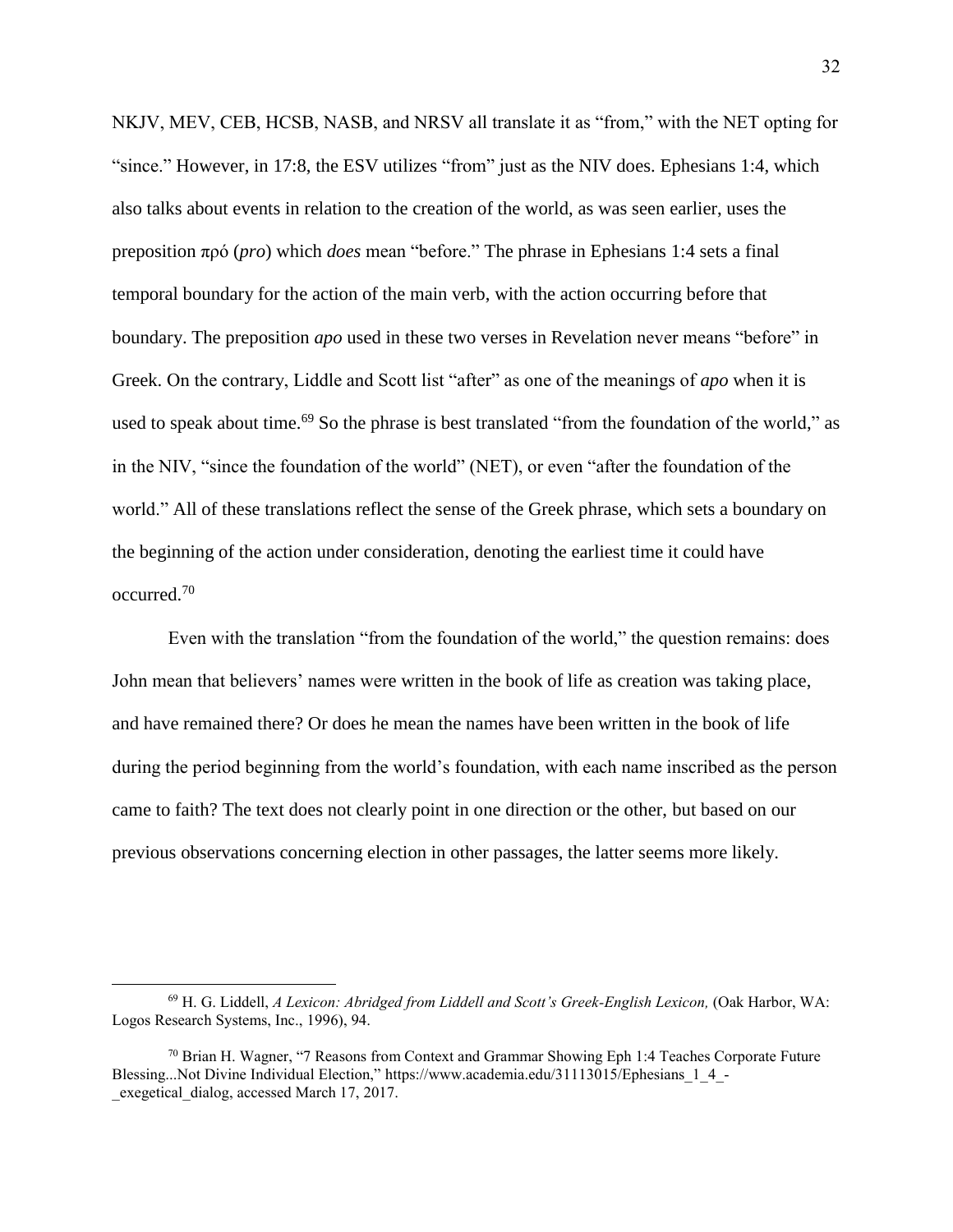#### UNDERSTANDING ELECTION

Entire chapters, if not books, could be written on each aspect of the doctrine of election and how they interact with and impact other specific doctrines of the Christian faith. This paper has barely scratched the surface. Based on the preceding survey of historical and textual data, however, the case will be made that corporate election is the primary view of the biblical writers, with individual participation in the corporate group being conditioned on obedient faith.

#### Corporate Election

In the Old Testament, the vast majority of references to election deal with the people of Israel as a corporate entity. Whenever election language is used in the Hebrew Scriptures to speak of individuals, the text is dealing with the selection of a king or another leader—such as Moses, Aaron, Joshua, or Isaiah—selected to perform a particular function or service.<sup>71</sup> The same pattern carries over to the New Testament (e.g. the apostles in Luke 6:13; deacons in Acts 6:5; council delegates in Acts 15:22).<sup>72</sup> Whenever Paul writes about election, it is concerning a group of persons; the only time he uses election language to refer to an individual is in his closing remarks to the church in Rome (Rom. 16:13), and here he is not referring to Rufus' salvation, but to his outstanding character as a Christian.<sup>73</sup>

The metaphors the New Testament writers use to refer to God's chosen people—the body of Christ (Rom. 12:4; 1 Cor. 12:12-21; Eph. 3:6; 4:12, 15; 5:23; Col. 1:24; 3:15) and a temple (Eph. 2:20-22; 1 Pet 2:5)—point to the corporate nature of election. A body is a unit, but is made up of individual organs. A temple (or spiritual house) is one structure, but is comprised of

<sup>71</sup> Ben Witherington III, *1 and 2 Thessalonians: A Socio-Rhetorical Commentary*, (Grand Rapids, MI: Eerdmans, 2006), 65.

<sup>72</sup> Packer, "Election," 308.

<sup>73</sup> Abasciano, "Corporate Election in Romans 9," 356.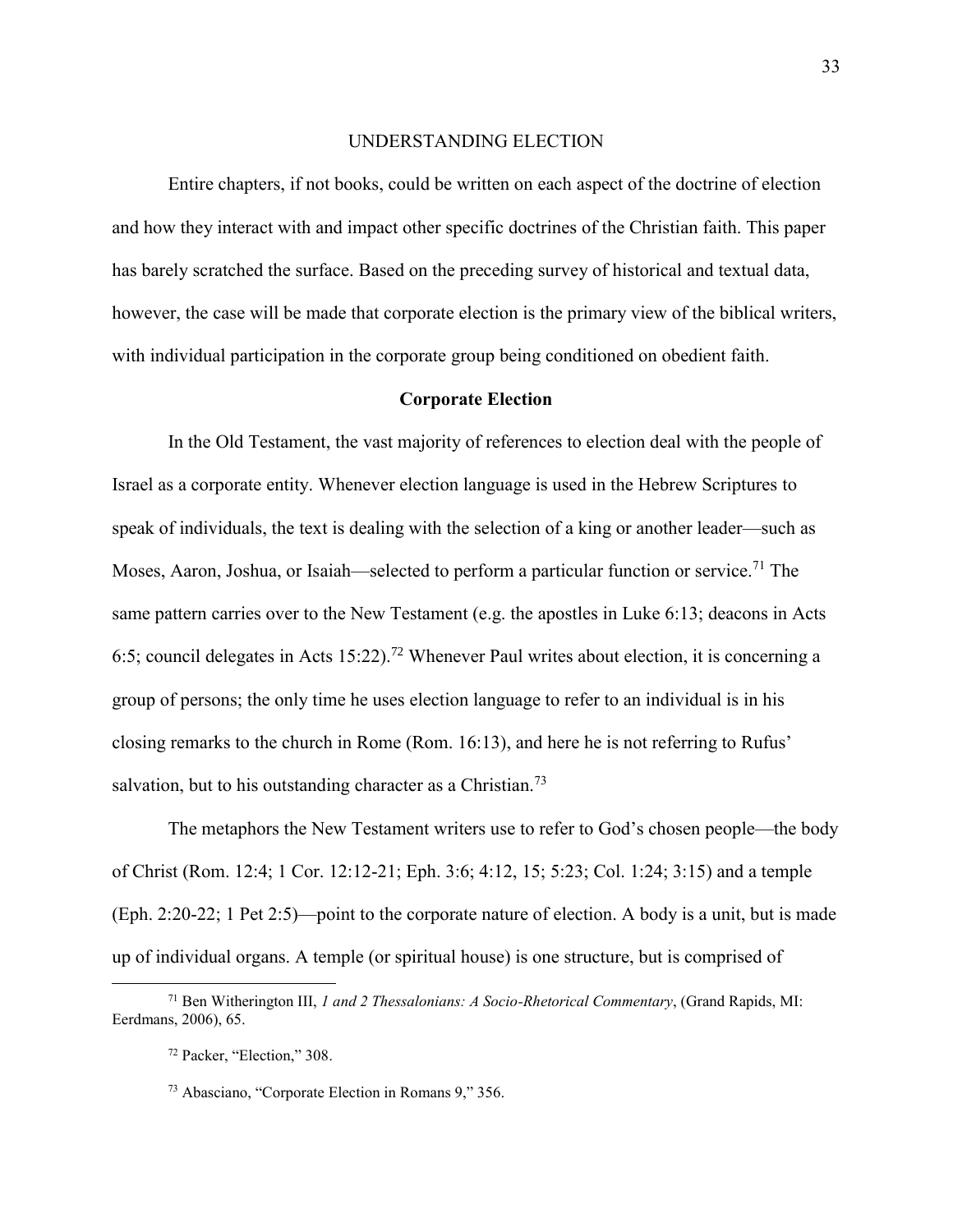multiple stones. Likewise, the people of God are one entity made up of numerous individual believers. It is the establishment of a people for His name that God is carrying out in election.

Proponents of unconditional, individual election often object that, if God does not elect and predestine individual persons to salvation, then the possibility exists that there might not ever be anyone in the corporate group.<sup>74</sup> However, there is never any true risk of an "empty set" of the elect. First, God in His foreknowledge saw that people *would* respond in faith to the gospel message. Second, the fact that God first chooses the representative corporate head insures that the group of the elect is never empty.<sup>75</sup>

Corporate election does not ignore the individual; individuals are included within the corporate group. However, the locus of election is the corporate head who defines the group. Without Abraham first being chosen, the chosen people of Israel would not exist; their identity was defined by their relationship to Abraham. Likewise, in the New Testament, Jesus Christ is the chosen one of God, with God's people defined by their relationship to Him.

## Conditional Individual Participation in the Elect

The existence of the corporately elected people of God as a group is unconditional. Jesus declared, "I will build my church, and the gates of hades will not overcome it" (Matt. 16:18). God will have a people for the glory of His name. Individual inclusion in the people of God, however, is conditional.

God chose Israel out of His free grace, in accordance with His plan to bring salvation to the world, and established a covenant first with Abraham, the corporate representative, and then with the nation as a people following the Exodus. However, if Israel failed to respond with

<sup>74</sup> Thomas R. Schreiner, "Corporate and Individual Election in Romans 9: A Response to Brian Abasciano," *Journal of the Evangelical Theological Society*, 49, no. 2 (June 2006): 378.

<sup>75</sup> Abasciano, "Clearing Up Misconceptions," 64.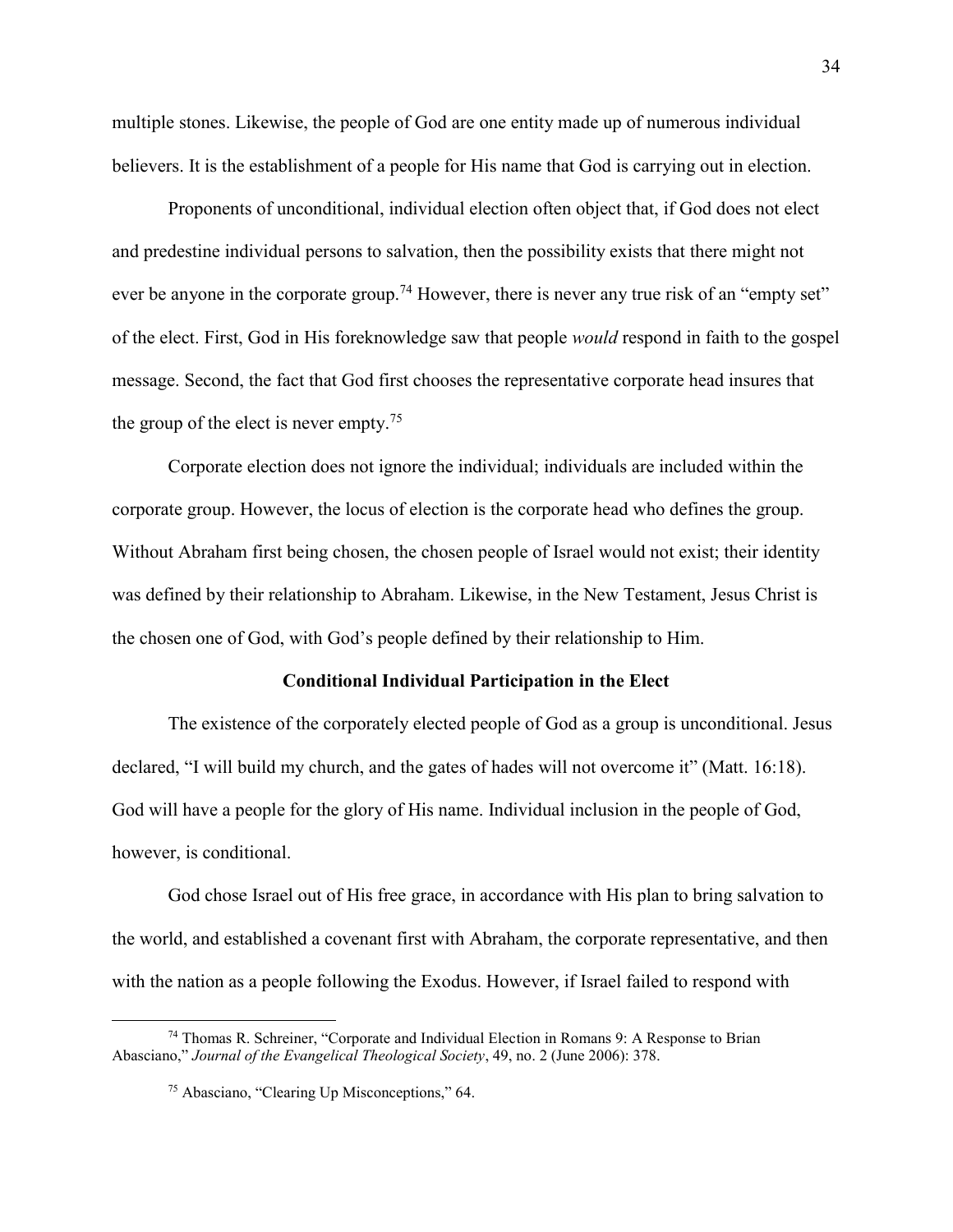faithful adherence to the covenant, God could cast them off, either as a whole nation or the portion that proved unworthy.<sup>76</sup>

In the Old Testament, inclusion in God's people normally came through birth in the line of Jacob. However, people who had no genealogical relation to Abraham could join themselves to Israel through forsaking other gods, worshiping only YHWH, and adhering to the covenant stipulations He had established. Conversely, ethnic Jews who demonstrated unfaithfulness through worshiping foreign deities or violating the covenant in some other way were to be "cut off" from their people—removed from the elect nation—either through banishment or execution. When the nation sinned corporately, turning from YHWH to practice institutionalized idolatry, God eventually cut the people off from the land through exile—the northern kingdom of Israel to Assyria, and later the kingdom of Judah to Babylon. Those who were unfaithful caused their own removal from the elect nation, but God always had a remnant of faithful believers, however small it might be. Continued faithfulness determined which individuals were considered elect.

In the New Testament, election is no longer a matter of ethnic descent. All individuals become part of God's elect people through personal response in faith to the gospel. Similar to the Old Testament, individuals can remove themselves from the elect through apostasy and willing unfaithfulness. One only obtains the promise of being presented holy and without blemish in God's sight if he or she continues in the faith (Col. 1:23).<sup>77</sup>

Calvinists object that conditional individual inclusion in the elect diminishes God's sovereignty in salvation. Sam Storms writes, "An election that occurs only and always in response to a fulfilled condition is a matter of law, of debt, of obligation. If election is

<sup>76</sup> T. Rees, "Choose, Chosen," in *The International Standard Bible Encyclopedia*, eds. J. Orr et al, (Chicago: The Howard-Severance Company, 1915), 613.

<sup>77</sup> Shank, 49.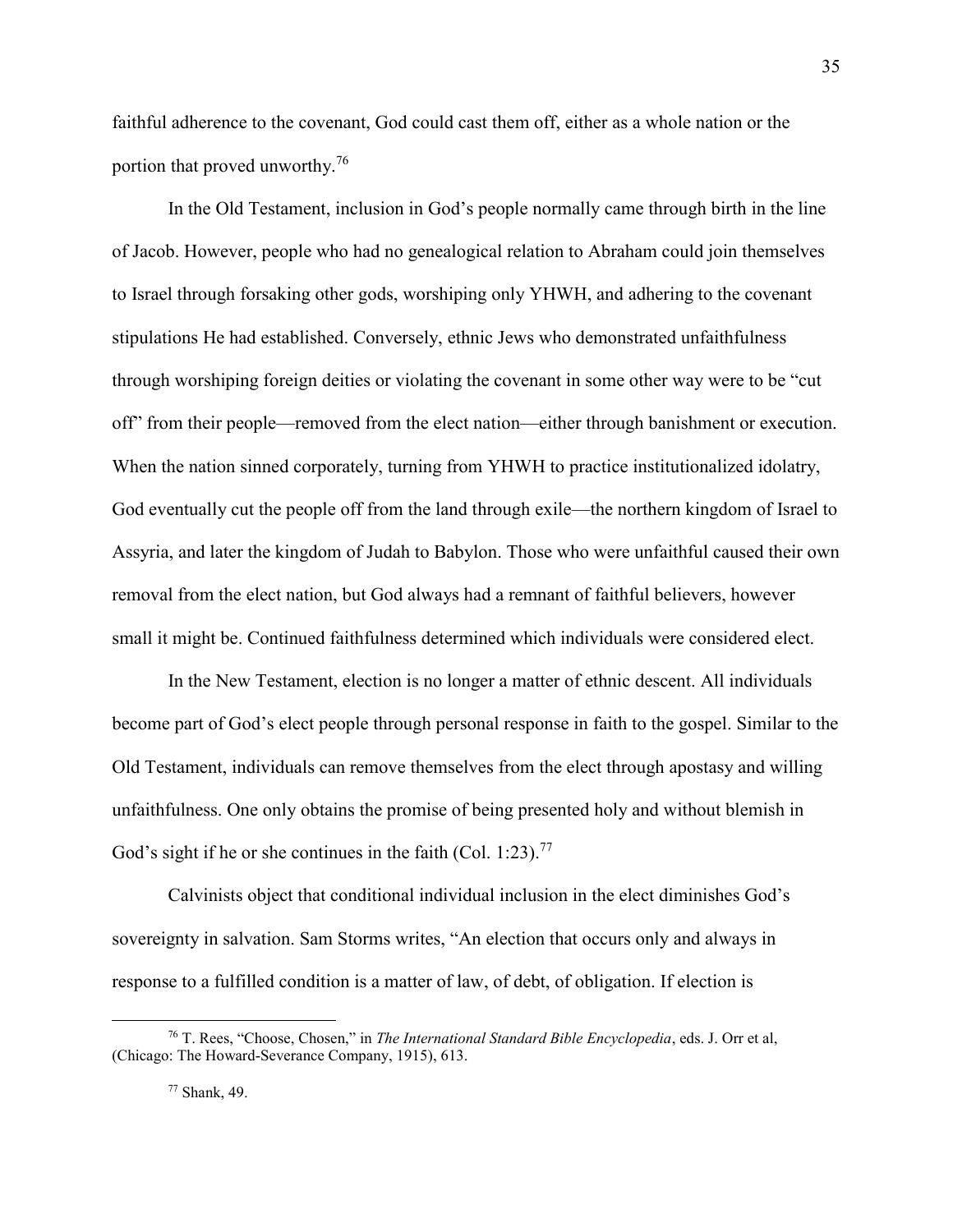conditional, God cannot will either to elect or not elect. If the condition is met, that is to say, if there is faith, God *must* elect."<sup>78</sup> But God has already "willed to elect" when He established the condition. He is only "obligated to elect" in this case because God himself made the promise to save those who respond to the gospel message with faith in Christ. God does not lie, nor go back on His promises (Num. 23:19). Therefore, God is not so much obligated to those individuals who meet the condition and demonstrate faith, as He is to his own word and character. God's sovereign control over salvation remains intact, because it was His divine initiative that created the possibility of a relationship between a holy God and fallen human beings in the first place.<sup>79</sup>

#### **CONCLUSION**

While theologians and biblical scholars used to mark a sharp distinction between the Old and New Testaments, scholarship in recent decades has focused on the Jewish context of early Christianity and the influence of both the Old Testament and Second Temple period literature on the New Testament authors. $80$  When one reads the Bible—not through the eyes of twenty-first century Westerners, nor those of sixteenth-century Reformers—but through the lenses of the writers' context, they will actually find much more continuity than discontinuity.

While the Apostle Paul does strongly confront Jewish misconceptions and misinterpretations of the Hebrew Scriptures (in which many Jews mistakenly considered themselves "eternally in" based on their physical descent from Abraham), he does not throw away the Old Testament pattern. Paul uses Old Testament language to refer to the newly formed

<sup>78</sup> Storms, 84-85.

<sup>79</sup> Marshall, 442.

<sup>80</sup> Abasciano, "Clearing Up Misconceptions," 59.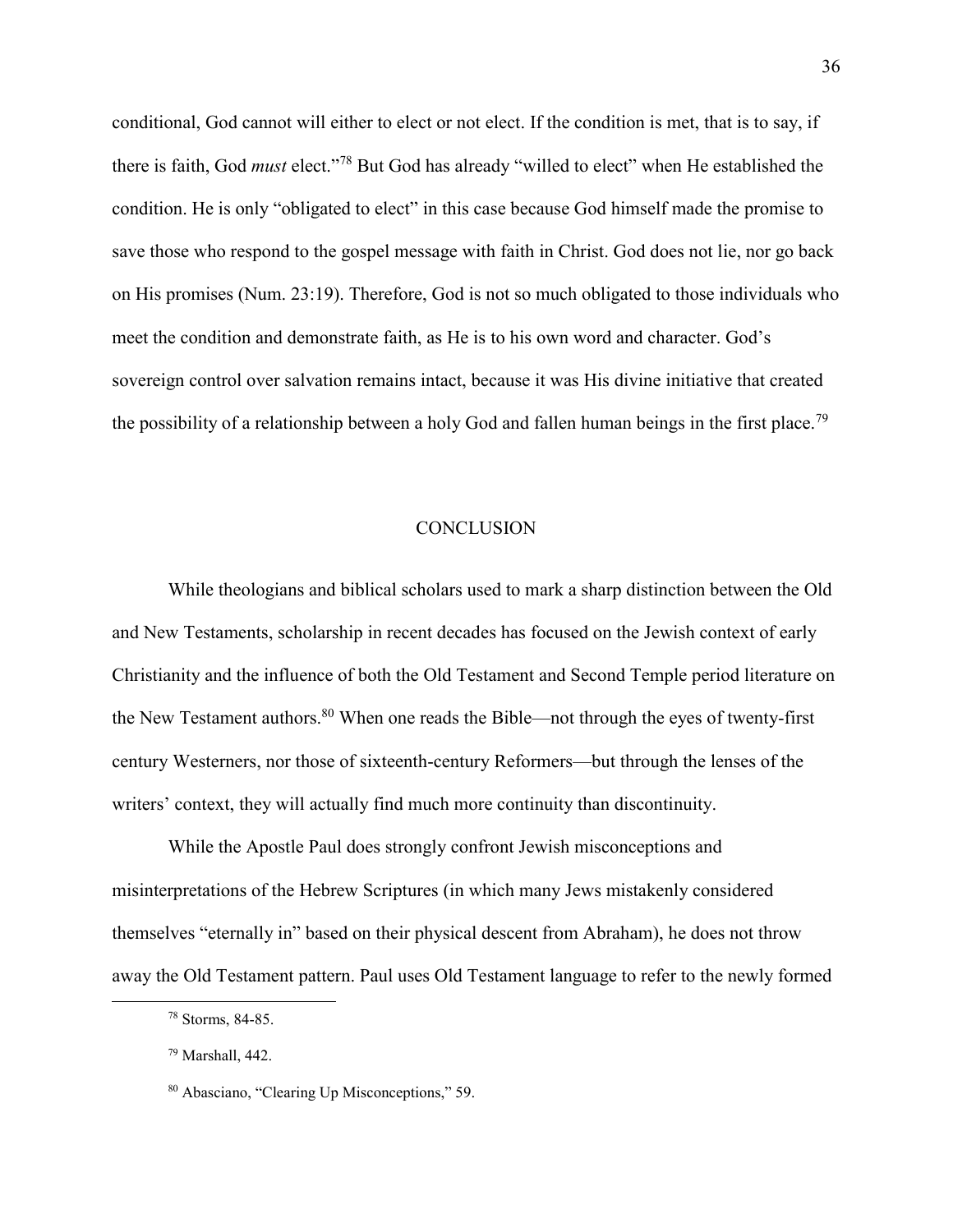people of God. His most commonly used word is ἐκκλησία (*ekklēsia*, "church") and is pulled directly from the Septuagint's Greek translation of the Hebrew *qāhāl*, which usually denoted the congregation of Israel. "This abundant use of Old Testament 'people' language makes clear that Paul saw the church not only as in continuity with the old covenant people of God, but as the true succession of that people."<sup>81</sup>

God chose Israel for a purpose. They were to be a "kingdom of priests and a holy nation" (Ex. 19:6), serving as an example to the Gentile nations of what it looks like to know the one true God, and drawing those nations to reconciliation with the Creator. God's purpose for His new covenant people in Christ is that they be a royal priesthood and a holy nation (1 Pet. 2:9), ambassadors who carry God's message of reconciliation (2 Cor. 5:18–20). Israel's purpose was to *bring the Messiah* into the world; the church's purpose is to take *the news that Messiah has come* into the world.

Rather than exchange the Old Testament concept of corporate election for a model of individual election to salvation, Paul, "like other Jewish writers of his day, understands 'election' to be about God's people *as a people*."<sup>82</sup> Election is still corporate. Paul simply relocates the center of election. Instead of depending on blood ties to a physical ancestor, election now depends on a spiritual relationship to the chosen Messiah through His shed blood.

The idea of election as corporate, with individual participation in the elect group conditioned on faith, allows for the most straightforward reading of the biblical text. It avoids having to redefine foreknowledge, and does not necessitate creating two distinct wills of God (decretive and preceptive) that are not clearly defined in Scripture. Corporate election also

<sup>81</sup> Gordon D. Fee, *Paul, the Spirit, and the People of God,* (Peabody, MA: Hendrickson Publishers, 1996), 65.

<sup>82</sup> Thornhill, *Chosen People*, 98.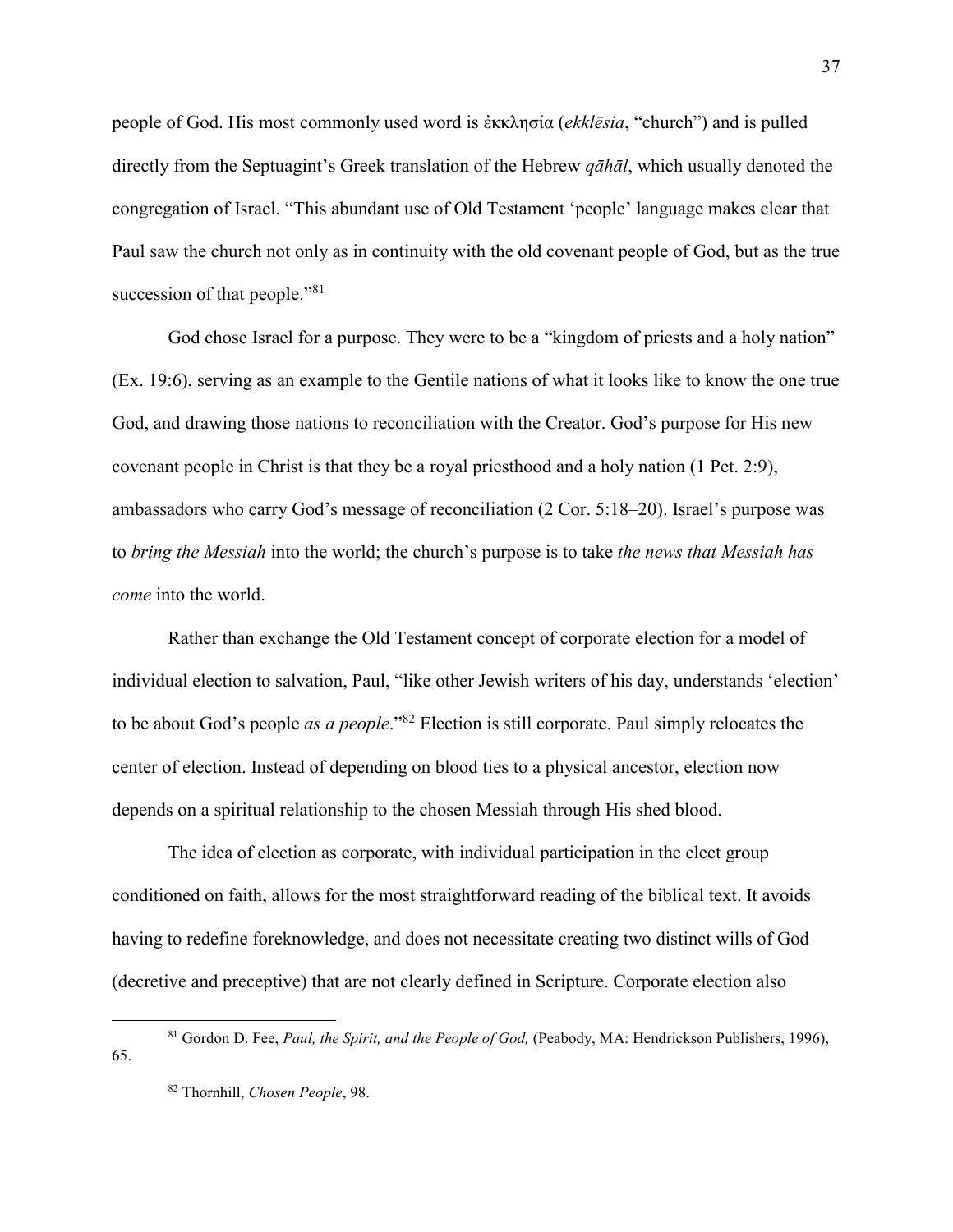maintains the most continuity between testaments, recognizing the whole of Scripture as one grand narrative with consistent themes.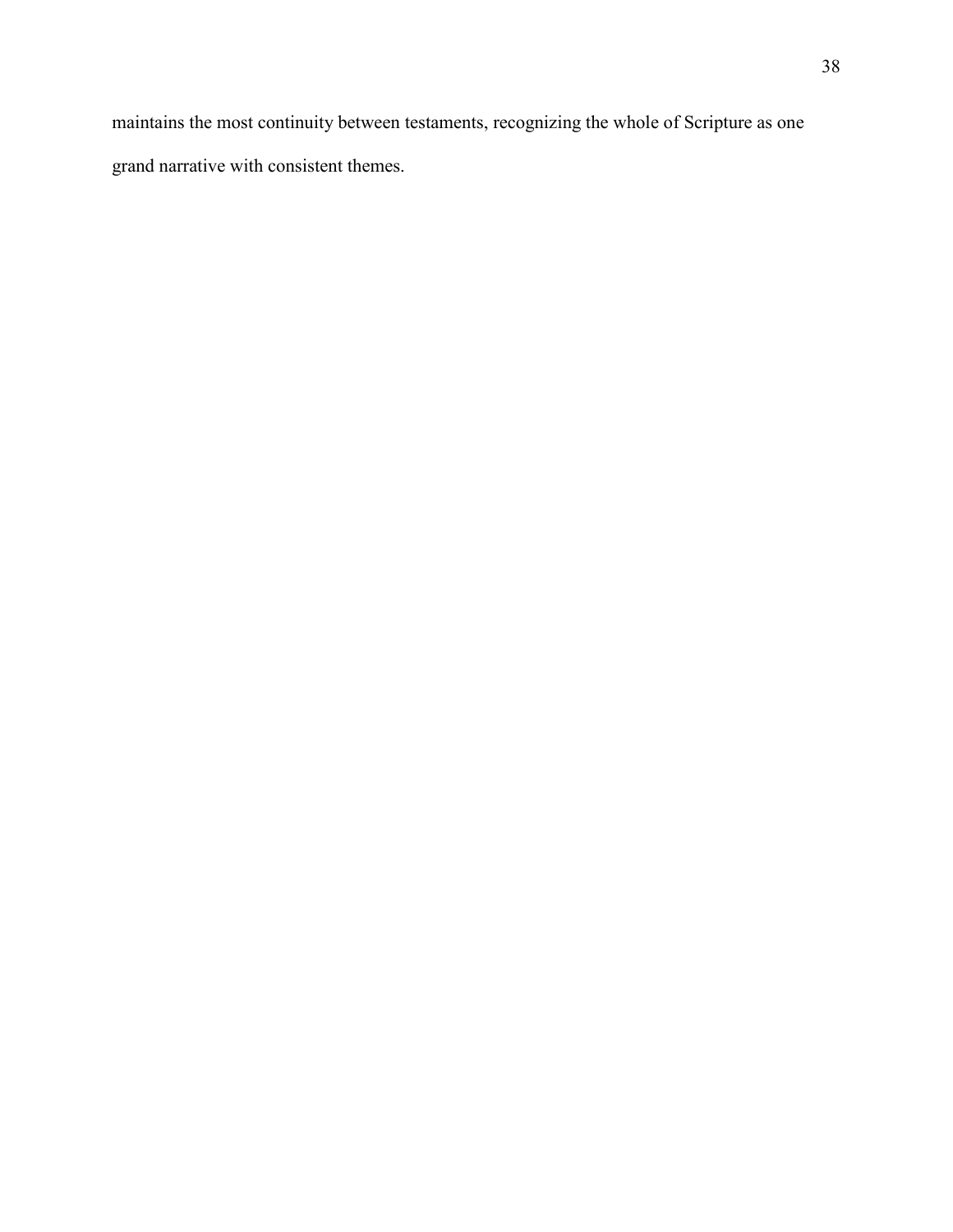#### SOURCES CONSULTED

- Abasciano, Brian J. "A Conversation About the Translation of Acts 13:48," http://evangelicalarminians.org/wp-content/uploads/2015/03/Abasciano.-A-Conversationabout-the-Translation-of-Acts-13.48.pdf, (accessed February 13, 2017).
- Abasciano, Brian J. "Clearing Up Misconceptions About Corporate Election." *Ashland Theological Journal* 41 (2009): 59-90.
- Abasciano, Brian J. "Corporate Election in Romans 9: A Reply to Thomas Schreiner." *Journal of the Evangelical Theological Society* 49, no. 2 (June 2006): 351-371.
- Abasciano, Brian J. "Paul's Use of the Old Testament in Romans 9:1-9: An Intertextual and Theological Exegesis." PhD diss., University of Aberdeen, 2004.
- Ambrose of Milan. *Exposition of the Christian Faith*. Translated by H. de Romestin, E. de Romestin, & H. T. F. Duckworth. In vol. 10 of *St. Ambrose: Select Works and Letters*, edited by Philip Schaff and H. Wace. New York: Christian Literature Company, 1896.
- Beale, G. K. *The Book of Revelation: A Commentary on the Greek Text*. Grand Rapids, MI: W. B. Eerdmans,
- Brands, Monica. "Vessels of Mercy: Aquinas and Barth on Election and Romans Chapters 9-11." *Journal of Theta Alpha Kappa* 37, no. 1 (2013): 23-39.
- Brindle, Wayne A. "Prepared by Whom?: Reprobation and Non-Calvinist Interpretations of Romans 9:22." *Criswell Theological Review* 12, no. 2 (Spring 2015): 135-146.
- Brueggemann, Walter. *David's Truth: In Israel's Imagination and Memory*, 2nd ed. Minneapolis, MN: Fortress Press, 2002.
- Chrysostom, John. *The Homilies of St. John Chrysostom on the Acts of the Apostles and the Epistle to the Romans*, edited by Philip Schaff. New York: The Christian Literature Company, 1889.
- Cobb, John W. "Election is Based on Foreknowledge." *Review & Expositor* 51, no. 1 (January 1954): 22-28.
- Cranford, Michael. "Election and Ethnicity: Paul's View of Israel in Romans 9.1-13." *Journal for The Study of the New Testament* 50 (June 1993): 27-41.
- Crawford, Leslie James. "Ephesians 1:3-4 and the Nature of Election." *The Master's Seminary Journal* 11, no. 1 (Spring 2000): 75-91.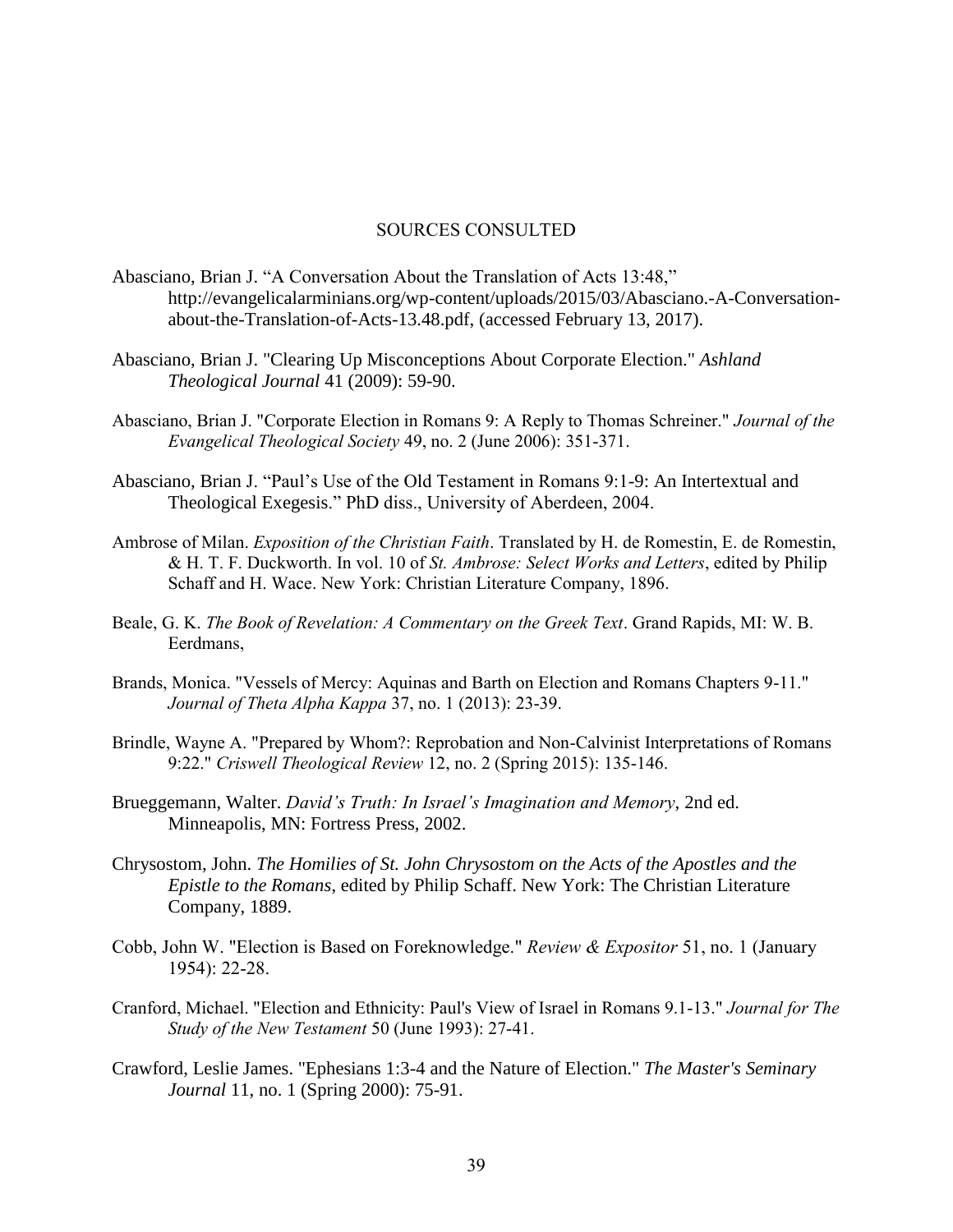- Crisp, Oliver D. "The Letter and Spirit of Barth's Doctrine of Election: A Response to Michael O'Neil." *The Evangelical Quarterly* 79, no. 1 (January 2007): 53-67.
- Fee, Gordon D. *God's Empowering Presence: The Holy Spirit in the Letters of Paul*. Peabody, MA: Hendrickson Publishers, 1994.
- Fee, Gordon D. *Paul, the Spirit, and the People of God*. Peabody, MA: Hendrickson Publishers, 1996.
- Forlines, F. Leroy. *Classical Arminianism: A Theology of Salvation*. Nashville, TN: Randall House, 2011.
- General Council of the Assemblies of God. "An Assemblies of God Response to Reformed Theology." Position Papers. Last modified August 3, 2015. Accessed March 30, 2017. http://ag.org/top/Beliefs/Position\_Papers/pp\_downloads/pp\_response\_to\_reformed\_theol ogy\_08\_2015.pdf.
- Keener, Craig S. *Romans: A New Covenant Commentary*. Eugene, OR: Cascade Books, 2009.
- Klein, W. W. "Election." In *Dictionary of the Later New Testament and Its Development*, edited by R. P. Martin and P. H. Davids, 317–321. Downers Grove, IL: InterVarsity Press, 1997.
- Liddell, H. G. *A Lexicon: Abridged from Liddell and Scott's Greek-English Lexicon*. Oak Harbor, WA: Logos Research Systems, Inc., 1996.
- Marshall, I. Howard. *New Testament Theology*. Downers Grove, IL: IVP Academic, 2004.
- Merrill, E. H. *Deuteronomy*. Nashville: Broadman & Holman Publishers, 1994.
- Oden, Thomas. *The Transforming Power of Grace.* Nashville: Abingdon Press, 1993.
- Olson, Roger E. *Against Calvinism*. Grand Rapids, MI: Zondervan, 2011.
- Olson, Roger E. *Arminian Theology: Myths and Realities*. Downers Grove, IL: InterVarsity Press, 2006.
- Olson, Roger E. "Election is for everyone: however we interpret the controversial doctrine, it's clear that salvation is never a human achievement." *Christianity Today* 57, no. 1 (January–February 2013): 40-43.
- Packer, J. I. "Election." In *New Bible Dictionary*, 3rd ed., edited by D. R. W. Wood, I. H. Marshall, A. R. Millard, & D. J. Wiseman, 306–309. Leicester, England; Downers Grove, IL: InterVarsity Press, 1996.
- Pellett, David C. "Election or Selection: The Historical Basis for the Doctrine of the Election of Israel." *Encounter* 26, no. 2 (Spring 1965): 155-169.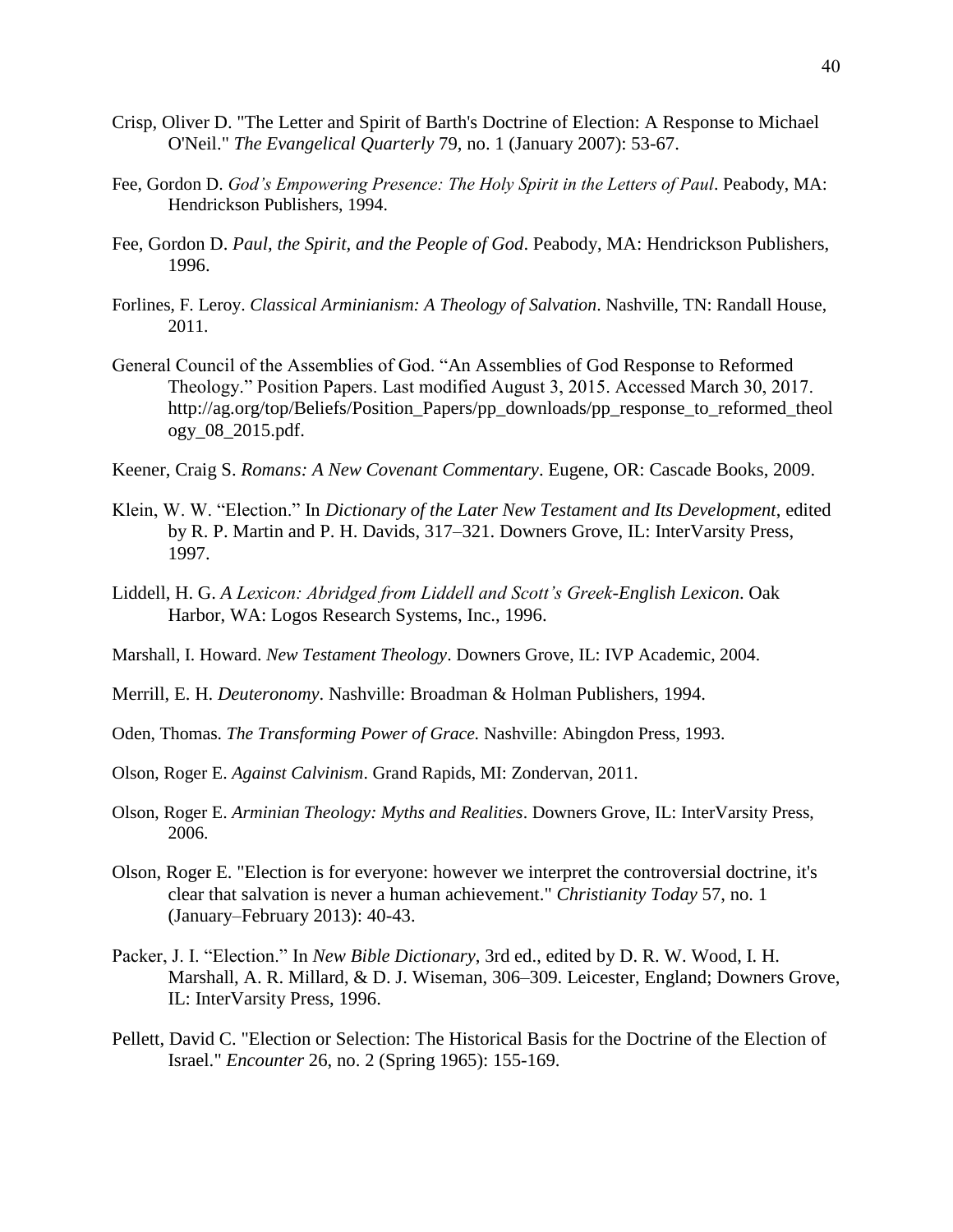- Piper, John. "Five Reasons to Embrace Unconditional Election," *Desiring God Blog*, July 9, 2013. http://www.desiringgod.org/articles/five-reasons-to-embrace-unconditionalelection (accessed February 14, 2017).
- Rees, T. "Choose, Chosen." In *The International Standard Bible Encyclopaedia*, edited by J. Orr et al., 612–614. Chicago: The Howard-Severance Company, 1915.
- Reynolds, Stephen M. "Supreme Importance of the Doctrine of Election and the Eternal Security of the Elect as Taught in the Gospel of John." *The Westminster Theological Journal* 28, no. 1 (November 1965): 38-41.
- Richards, E. Randolph, and Brandon J. O'Brien. *Misreading Scripture with Western Eyes: Removing Cultural Blinders to Better Understand the Bible*. Downers Grove, IL: IVP Books, 2012.
- Scheuers, Timothy. "An Evaluation of Some Aspects of Karl Barth's Doctrine of Election." *Mid-America Journal of Theology* 22 (2011): 161-173.
- Schlier, H. "αἱρέομαι, αἵρεσις, αἱρετικός, αἱρετίζω, διαιρέω, διαίρεσις." In vol. 1 of *Theological Dictionary of the New Testament*, edited by G. Kittel et al., 180. Grand Rapids, MI: Eerdmans, 1964.
- Schreiner, Thomas R. "Corporate and individual election in Romans 9: a response to Brian Abasciano." *Journal Of The Evangelical Theological Society* 49, no. 2 (June 2006): 373- 386.
- Schreiner, Thomas R. "Does Romans 9 Teach Individual Election unto Salvation? Some Exegetical and Theological Reflections." *Journal of the Evangelical Theological Society* 36, no. 1 (March 1993): 25-40.
- Shank, Robert. *Elect in the Son: A Study of the Doctrine of Election*. Bloomington, MN: Bethany House Publishers, 1989.
- Silva, Moisés, ed. *New International Dictionary of New Testament Theology and Exegesis.* 2nd ed. 5 vols. Grand Rapids: Zondervan, 2014.
- Sproul, R. C. *Chosen by God.* Carol Stream, IL: Tyndale House Publishers, 1994.
- Storms, Sam. *Chosen for Life: The Case for Divine Election*. Wheaton, IL: Crossway, 2007.
- Thornhill, A. Chadwick. "Election." In *Lexham Theological Wordbook*. Edited by D. Mangum et al. Electronic edition. Bellingham, WA: Lexham Press, 2014.
- Thornhill, A. Chadwick. *The Chosen People: Election, Paul and Second Temple Judaism*. Downers Grove, IL: IVP Academic, 2015.
- Trimm, Charlie. "Did YHWH Condemn the Nations When He Elected Israel?: YHWH's Disposition Toward Non-Israelites in the Torah." *Journal of the Evangelical Theological Society* 55, no. 3 (September 2012): 521-536.